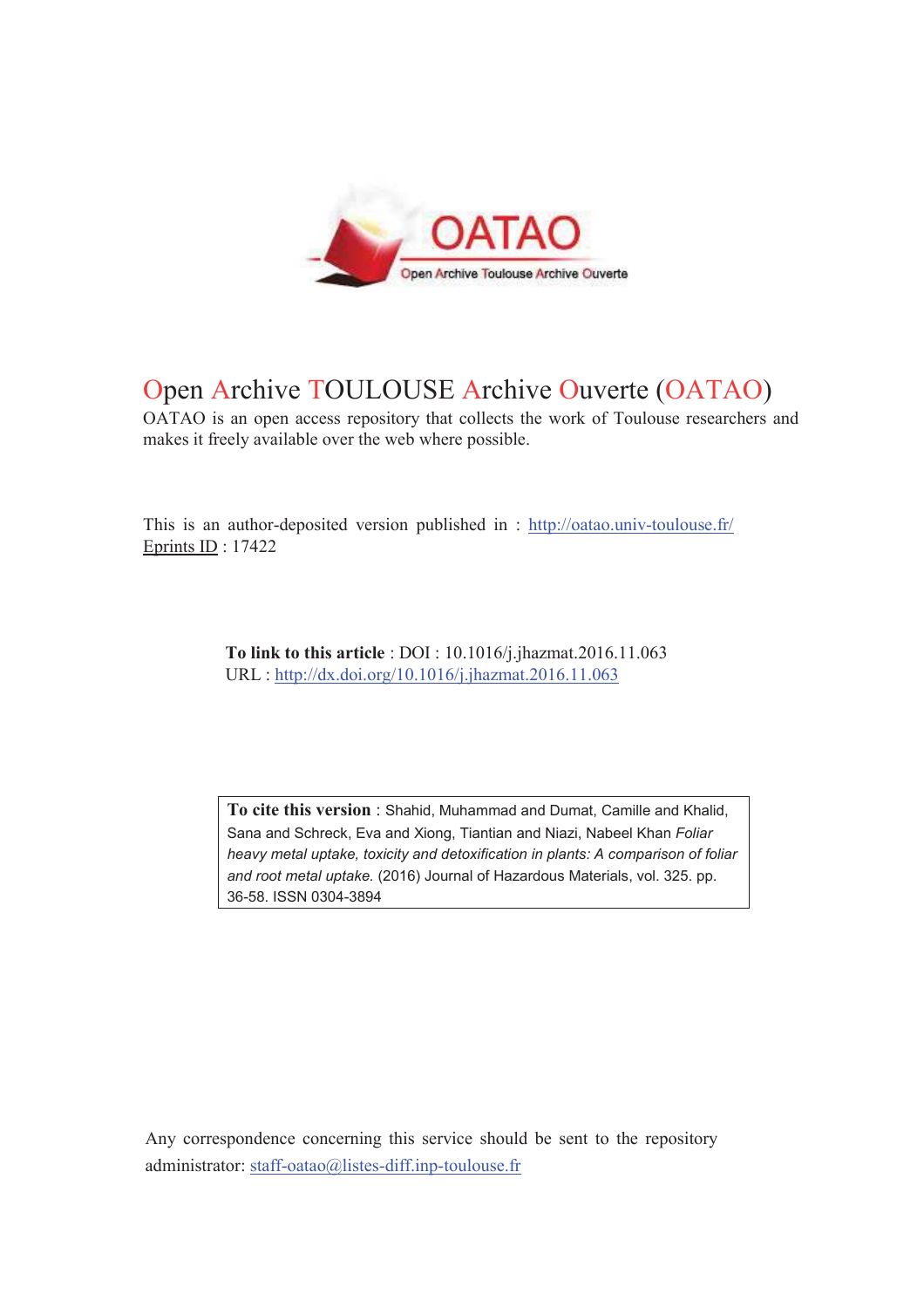# Review

# Foliar heavy metal uptake, toxicity and detoxification in plants: A comparison of foliar and root metal uptake

Muhammad Shahida, Camille Dumat<sup>b,</sup>\*, Sana Khalida, Eva Schreck<sup>b,c</sup>, Tiantian Xiong<sup>d</sup>, Nabeel Khan Niazi <sup>e</sup>,f,<sup>g</sup>

a Department of Environmental Sciences, COMSATS Institute of Information Technology, Vehari, 61100, Pakistan

<sup>b</sup> Centre d'Etude et de Recherche Travail Organisation Pouvoir (CERTOP), UMR5044, Université J. Jaurès − Toulouse II, 5 Allée Antonio Machado, 31058 Toulouse Cedex 9, France

<sup>c</sup> Géosciences Environnement Toulouse (GET), Observatoire Midi Pyrénées, Université de Toulouse CNRS, IRD, 14 avenue E. Belin, F-31400 Toulouse, France

<sup>d</sup> School of Life Science, South China Normal University, No. 55 Zhongshan Avenue West Guangzhou 510631, PR China

<sup>e</sup> Institute of Soil and Environmental Sciences, University of Agriculture Faisalabad, Faisalabad 38040, Pakistan

<sup>f</sup> MARUM and Department of Geosciences, University of Bremen, Bremen D-28359, Germany

<sup>g</sup> Southern Cross GeoScience, Southern Cross University, Lismore 2480, NSW, Australia

#### h i g h l i g h t s

- This manuscript reviews foliar uptake of heavy metals by plants.
- Modern development has enhanced atmospheric heavy metal pollution worldwide.
- Atmospheric heavy metals can deposit and enter plants via foliar transfer.
- Atmospheric heavy metals can induce severe health risk by vegetable contamination.
- Unlike root transfer, foliar metal transfer is not well known.

# a r t i c l e i n f o

Keywords: Atmospheric pollution Heavy metals Foliar uptake

# g r a p h i c a l a b s t r a c t



#### A B S T R A C T

Anthropologic activities have transformed global biogeochemical cycling of heavy metals by emitting considerable quantities of these metals into the atmosphere from diverse sources. In spite of substantial and progressive developments in industrial processes and techniques to reduce environmental emissions, atmospheric contamination by toxic heavy metals and associated ecological and health risks are still newsworthy. Atmospheric heavy metals may be absorbed via foliar organs of plants after wet or dry deposition of atmospheric fallouts on plant canopy. Unlike root metal transfer, which has been largely studied, little is known about heavy metal uptake by plant leaves from the atmosphere. To the best of our understanding, significant research gaps exist regarding foliar heavy metal uptake. This is the first review regarding biogeochemical behaviour of heavy metals in atmosphere-plant system. The review summarizes the mechanisms involved in foliar heavy metal uptake, transfer, compartmentation,

<sup>∗</sup> Corresponding author at: UMR5044 – CERTOP, Centre d'Etude et de Recherche Travail Organisation Pouvoir, Address: Université de Toulouse <sup>−</sup> Jean Jaurès/Maison de la Recherche/5, allées Antonio-Machado, 31058 TOULOUSE Cedex 9, France. E-mail address: camille.dumat@ensat.fr (C. Dumat).

http://dx.doi.org/10.1016/j.jhazmat.2016.11.063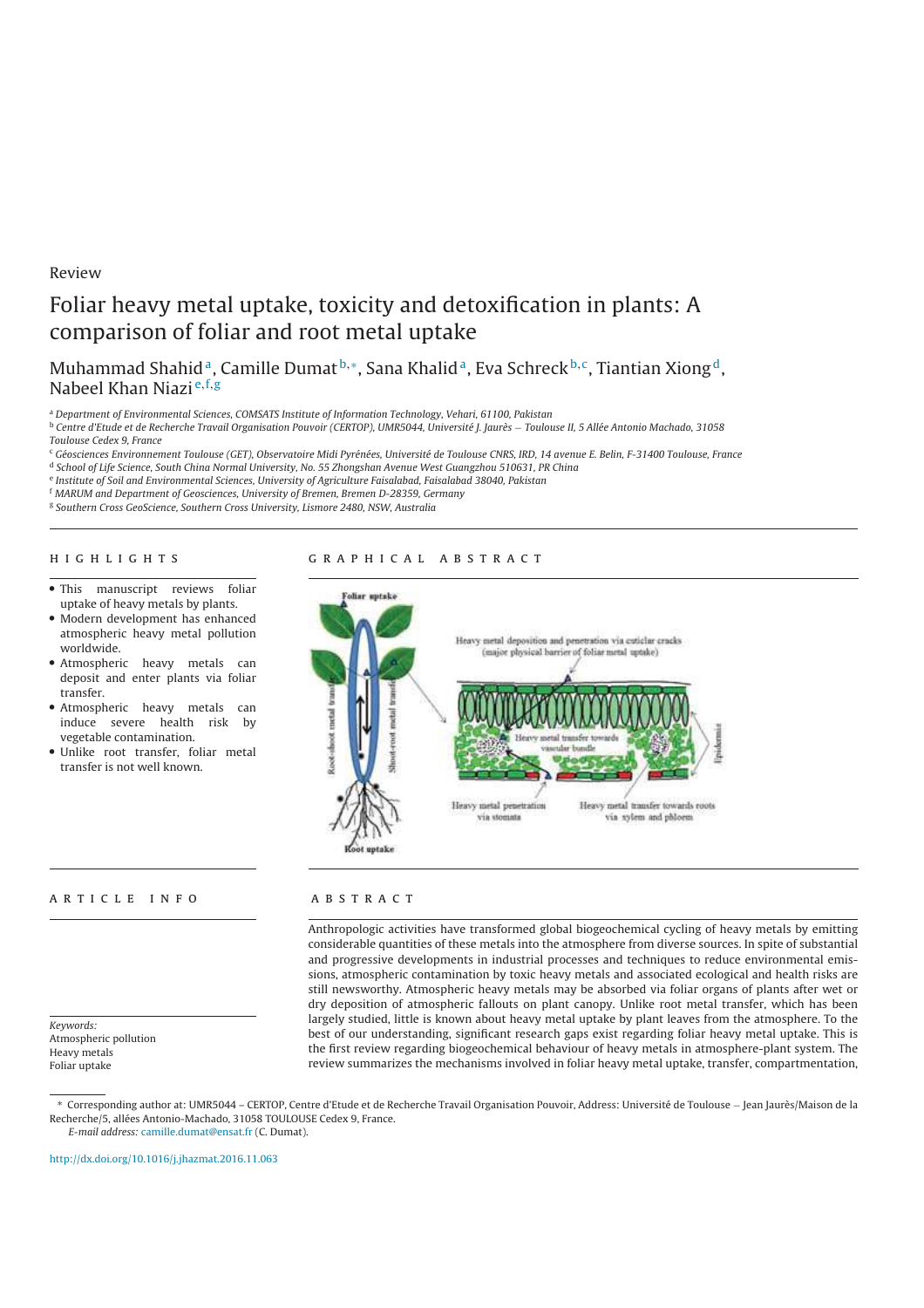Root uptake Toxicity Detoxification toxicity and in plant detoxification. We have described the biological and environmental factors that affect foliar uptake of heavy metals and compared the biogeochemical behaviour (uptake, translocation, compartmentation, toxicity and detoxification) of heavy metals for root and foliar uptake. The possible health risks associated with the consumption of heavy metal-laced food are also discussed.

#### Contents

| 1.  | Introduction 1237 |  |  |  |  |  |  |
|-----|-------------------|--|--|--|--|--|--|
| 2.  |                   |  |  |  |  |  |  |
| 3.  |                   |  |  |  |  |  |  |
| 4.  |                   |  |  |  |  |  |  |
|     | 4.1.              |  |  |  |  |  |  |
|     | 4.2.              |  |  |  |  |  |  |
| 5.  |                   |  |  |  |  |  |  |
| 6.  |                   |  |  |  |  |  |  |
|     | 6.1.              |  |  |  |  |  |  |
|     | 6.2.              |  |  |  |  |  |  |
|     | 6.3.              |  |  |  |  |  |  |
| 7.  |                   |  |  |  |  |  |  |
|     | 7.1.              |  |  |  |  |  |  |
|     | 7.2.              |  |  |  |  |  |  |
|     | 7.3.              |  |  |  |  |  |  |
|     | 7.4.              |  |  |  |  |  |  |
| 8.  |                   |  |  |  |  |  |  |
|     | 8.1.              |  |  |  |  |  |  |
|     | 8.2.              |  |  |  |  |  |  |
|     | 8.3.              |  |  |  |  |  |  |
|     | 8.4.              |  |  |  |  |  |  |
|     | 8.5.              |  |  |  |  |  |  |
| 9.  |                   |  |  |  |  |  |  |
| 10. |                   |  |  |  |  |  |  |
| 11. |                   |  |  |  |  |  |  |
| 12. |                   |  |  |  |  |  |  |
|     |                   |  |  |  |  |  |  |
|     |                   |  |  |  |  |  |  |

# 1. Introduction

Mineral resources correspond to important material base for socio-economic progress. Notwithstanding, the significance of mineral resources, extraction and use of mineral in different industrial processes have inflicted serious environmental dilemma, especially in term of environmental heavy metal pollution [1–3]. The occurrence of high levels of heavy metals in the environment is a potential threat to human health and the ecosystems  $[4-6]$ , owing to their toxicity, tendency to bioaccumulate and very high persistence in the ecosystem [1,4–7]. Although some heavy metals such as manganese (Mn), zinc (Zn), chromium (Cr), copper (Cu), iron (Fe) and nickel (Ni) are required as micronutrients for living organisms including plants, they may induce noxious effects at higher levels [7]. Other non-essential metals induce severe toxicity to living organisms even at low applied levels, such as mercury (Hg), cadmium (Cd), arsenic (As) and lead (Pb) [7–9].

Due to rapid and uncontrolled industrialization and urbanization along with rigorous farming, the global environment has been under considerable pressure. Modern development released a number of toxic pollutants to the atmosphere through numerous human activities [10,11]. According to Chmielewska et al. [12], heavy metal emission to atmosphere by anthropogenic activities is up to several times higher than their natural emissions. Industrialization is characterized by significant emissions of heavy metals into the atmosphere [13,14], and has a serious threat to human health and terrestrial ecosystem [9], mainly in mining and industrial areas [15,16]. Metals are emitted to the atmosphere by both anthropogenic and natural sources [7,17]. Unfortunately, numerous cases of atmospheric contamination exist nowadays [14,18] and heavy metals are still emitted to the environment worldwide [7,16]. Heavy metals released into air from natural or anthropogenic sources can transport over long distance. Therefore, enhanced levels of heavy metal have been commonly described in atmosphere [19,20], soil [21–24], crop [25–28] and water reservoirs [29–31] near urban areas or sites adjacent to industrial units. Exposure to persistent and toxic heavy metals adsorbed onto atmospheric dust particles can be a severe possible human health risk [32]. For that reason, it is necessary to assess the potential environmental and human health risks associated with the atmospheric transport of heavymetals emitted from smelter and other industrial activities onto a large geographical area [29].

Health hazards allied with these atmospheric pollutants may arise primarily from inhalation of atmospheric dust particles and ingestion of polluted crops/vegetables mainly in urban areas with high population density [33]. Studies dealing with the uptake and accumulation of heavy metals by crops/vegetables have examined metal accumulation via root system only [3]. It is because majority of the heavy metals build-up in the soil system, and are absorbed by plants mainly via root system. In addition to plant roots, the aerial organs of plants such as leaves, fruits and flowers can also absorb heavy metals [34]. This implies that plant aerial organs are efficacious absorbing structures equipped with heavy metal uptake mechanisms similar to the roots. Actually, metals can be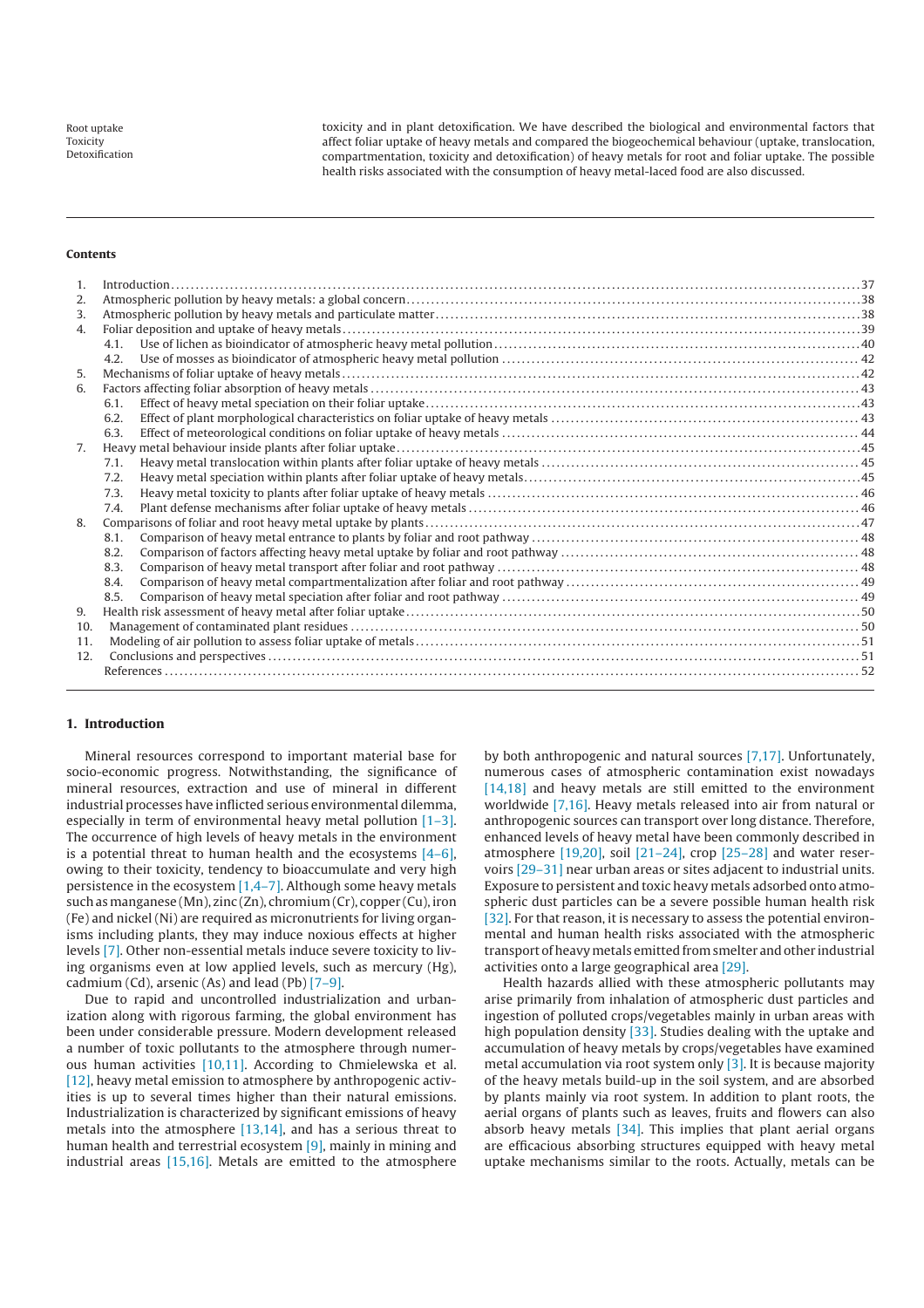accumulated in plant leaves through foliar transfer after deposition of atmospheric particles on the leaf surfaces [16,25]. Plants growing near mining and smelting areas as well as in urban areas display increased foliar concentrations of heavy metals [14,16,35]. Therefore, biomonitoring studies near industries or roads currently receive greater attention to evaluate metal contamination via atmospheric deposition/transfer.

Unlike root metal transfer, which has been largely studied [36], less research has been focussed to explore and examine about heavy metal uptake by plant leaves from the atmosphere [18,37,38]. Furthermore, most of the studies on metal uptake are not recent and generally focused on metal concentration without investigating the transfer pathways involved [39–43] or have solely focused on fallout biomonitoring [25,44–46]. Foliar absorption of heavy metals has been primarily evaluated for those metals which have well-known essential roles in the metabolic and biochemical reactions of plants. For example, several previous studies reported about foliar absorption of Fe, Cu, Mn and Zn [42,47–49]. It is wellestablished that these metals can penetrate on cuticles and finally accumulate by the underlying tissues of plant leaves [50]. The nonessential metals such as lead (Pb) [35,42], cadmium (Cd) [42,51], chromium (Cr) [52] and arsenic (As) [16,53,54] can also enter plant leaves via foliar transfer.

Despite considerable progress in recent years about foliar absorption of heavy metals by plants, there exist a gap of knowledge and the topic is still newsworthy. To the best of our knowledge, there is no comprehensive review available regarding biogeochemical behaviour of foliar heavy metal uptake. The current review therefore summarizes: (i) mechanisms involved in foliar heavy metal uptake by plants; (ii) factors affecting foliar heavy metal uptake; (iii) transportation, speciation and compartmentation of heavy metals inside plants after foliar uptake; (iv) toxicity and detoxification of heavy metals after foliar uptake, and (v) comparison of root and foliar uptake of metals.

#### 2. Atmospheric pollution by heavy metals: a global concern

Earth's atmosphere mainly consists of oxygen  $(O_2)$ , nitrogen  $(N<sub>2</sub>)$  and carbon dioxide (CO<sub>2</sub>). However, rapid economic development, urbanization, and industrialization during the last 3–4 decades significantly deteriorated the quality of atmosphere by emitting various pollutants. The common organic and inorganic atmospheric pollutants include ozone  $(O_3)$ , sulfur dioxide  $(SO_2)$ , nitrogen oxides (NOx), CO<sub>2</sub>, hydrogen fluoride (HF), carbon monoxide (CO) and formaldehyde (HCHO) [10,11,55]. Heavy metals are emitted to the atmosphere by various anthropogenic sources (Table 1). Heating of ores in metal processing smelters emit large quantities of air contaminants, and a variety of heavy metals into the atmosphere [29]. Besides, some suspended particles (solid and liquid) in the air termed as particulate matter (PM) or aerosols also represent serious environmental threats. Heavy metals may be emitted to atmosphere as volatile compounds or very fine particles either as "fugitive" releases from general industrial processes or via chimneys [29,56–58] (Table 1). Industrial emitted heavy metals such as As, Cr, Pb, Ni, zinc (Zn), Cd and vanadium (V) are carcinogenic [7]. In particular, As, Cd, Pb, Cr, and mercury (Hg) are among the most toxic heavy metals with respect to their potential toxicity and exposure to living organisms. Goix et al.[2] evaluated ecotoxicity, human bioaccessibility, cytotoxicity, and oxidative potential of heavy metals emitted into the atmosphere and reported following order of the hazard classification:  $CdCl_2 > CdO_4 > CuO_4 > PbO_4 > ZnO_4 > PbSO_4 > Sb_2O_3.$ 

Atmospheric pollution by heavy metals is caused primarily by stationary or mobile sources, such as waste incineration, domestic oil burning, power generation plants, industrial units, vehicular traffic, and the resuspension/remediation of contaminated sites [59]. Among these, heavy metal emission from industrial and traffic activities represent the most important sources of atmospheric pollution [20,60]. Smelters and industrial plants that involve burning of ore such as refuse and waste incinerators, coal-fired units can emit comparatively high quantities of metals into the atmosphere [29,61]. Emissions of heavy metals to the air by industrial processes occur via crushing, fusion, reduction, refining and processing [15,62]. Once in the atmosphere, the mobility of heavy metals is high: the pollutants can easily move on several kilometers in function of wind design. Even the uncontrolled waste incineration in small house boilers contributes towards air pollution by heavy metals. Elevated levels of atmospheric heavy metals compared to prehistoric levels are especially reported in European countries during last several decades. Almost 108 and 4800 t of Pb were emitted into the atmosphere respectively in France and Europe [25], primarily as PM released by Pb production and acid battery recycling plants [15,63].

Heavy metal levels in atmosphere vary greatly between urban and rural areas, as well as with distance from emission sources, such as metal smelters and coal burning in power plants [18]. For example, airborne levels of As range from 10 to 200 ng/ $m<sup>3</sup>$ in urban areas, while–10 ng/m<sup>3</sup> in rural areas [64]. Arsenic concentration may exceed 1  $\mu$ g/m<sup>3</sup> near emission sources. The mean atmospheric level of As was reported to be 3.25 ng/m<sup>3</sup>, 5.3 ng/m<sup>3</sup>, and 4.3 ng/m<sup>3</sup> in Washington DC, Toronto and Chicago, respectively [65]. In Germany, average As level in atmosphere ranges from 5 to  $20 \,\mathrm{ng/m^3}$  [66].

Annual mean level of Pb in cities ranges between 0.2–0.6  $\mu$ g/m<sup>3</sup> in eastern Europe and <0.1  $\mu$ g/m<sup>3</sup> in western Europe. The mean Pb atmospheric level was 0.05  $\mu$ g/m $^3$  in Lisbon[64]. Mean annual atmospheric Cd concentrations were about 0.1 ng/m<sup>3</sup>, 0.1–0.5 ng/m<sup>3</sup> and 1–10 ng/m<sup>3</sup> respectively in remote, rural and industrial areas during 1980–1988, in the northern European countries [64]. Cadmium atmospheric concentrations in cities ranged from 6 to 360 ng/m $^3$ , 2–50 ng/m $^3$ , and 10–53 ng/m $^3$  respectively in the USA, Europe and Japan.

In the ambient air, Hg levels of European Community vary from 0.001–1.0 ng/m<sup>3</sup> in urban areas and up to 20 ng/m<sup>3</sup> in industrial areas [64]. Nickel levels in atmosphere range from 1 to  $10 \text{ ns/m}^3$ in urban areas [64], but in large cities and near industrialized areas Ni level in air may reach 170 ng/m<sup>3</sup> [67]. Thurston and Spengler [68] showed Ni levels of 8.57 ng/m<sup>3</sup> and 2.44 ng/m<sup>3</sup> respectively for  $PM<sub>2.5</sub>$  and  $PM<sub>1.5-2.5</sub>$  in the suburb of Boston. Heavy metal levels in air vary in different countries (Table 2), which mainly depend on the intensity of industrialization and urbanization.

# 3. Atmospheric pollution by heavy metals and particulate matter

After emission, heavy metals may attach with various atmospheric particles [69] (Table 1). For example, Norouzi et al. [32] reported that majority of the heavy metals co-exist with atmospheric particles due to the integration of these metals into the matrix structure during incineration process or adsorption onto the surface of ferri-magnetics found in the atmosphere. Particulate matter includes complex mixture of various particles in atmosphere, numerous of which are harmful. The reactivity of PM with respect to bioavailability and toxicity is higher than coarse emissions. Therefore, it can persuade sever sanitary [20] and environmental concerns [15,16]. Thus, many atmospheric pollution assessment studies have been carried out in many regions to analyze the chemical composition [70], spatial and temporal variation of PM [71], and the levels of human exposure [72]. Numerous previous reports indicate that organic and/or inorganic colloids of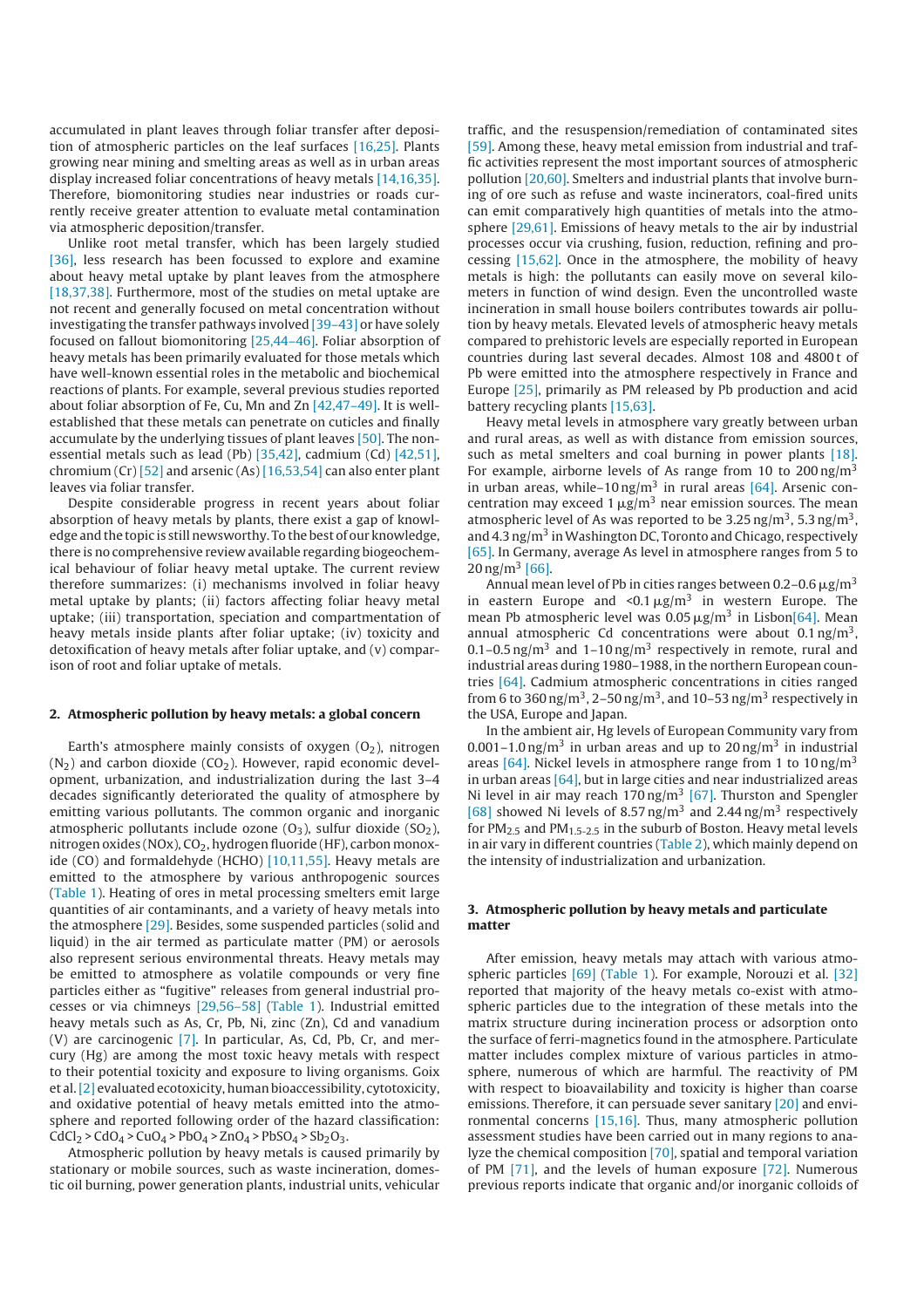#### Table 1

Heavy metal emission (tons) from different sources into the air.

| Industrial activity                                             | Cd   | Hg    | Pb    | As     |
|-----------------------------------------------------------------|------|-------|-------|--------|
| Energy sector                                                   | 5.72 | 19.8  | 80.9  | 2.069t |
| Mineral oil and gas refineries                                  | 1.09 | 1.04  | 2.14  | 1.63t  |
| Thermal power stations and other combustion facilities          | 3.72 | 18.50 | 61.1  | 205t   |
| Coke ovens                                                      | 1.01 | 0.28  | 17.4  |        |
| Production and processing metals                                | 9.66 | 4.77  | 398.3 |        |
| Mineral industry                                                | 1.79 | 4.00  | 60.9  | 1 t    |
| Chemical industry                                               | 0.72 | 6.14  | 2.34  |        |
| Waste and waste water treatment                                 | 0.24 | 1.22  | 5.41  | 0.3t   |
| Paper and wood production processing                            | 0.56 | 0.22  | 3.17  | 9t     |
| Animal and vegetable products from the food and beverage sector | 0.05 |       |       |        |
| Other activities                                                | 0.03 | 0.01  |       |        |
| Total                                                           | 25   | 56    | 632   | 219t   |

Source [318].

#### Table 2

Heavy metal levels in air reported in different countries.

| Country | Poland                                               | Pakistan                                    | Spain                                       | Algeria                                     | Iran                                                  | India                                       | UK                                                     | Nigeria                                                |
|---------|------------------------------------------------------|---------------------------------------------|---------------------------------------------|---------------------------------------------|-------------------------------------------------------|---------------------------------------------|--------------------------------------------------------|--------------------------------------------------------|
| Metal   | [319]<br>Concentration in<br>air(ng/m <sup>3</sup> ) | [320]<br>Concentration in<br>air $(ng/m^3)$ | [321]<br>Concentration in<br>air $(ng/m^3)$ | [322]<br>Concentration in<br>air $(ng/m^3)$ | [323]<br>Concentration in<br>air (ng/m <sup>3</sup> ) | [324]<br>Concentration in<br>air $(ng/m^3)$ | $[325]$<br>Concentration in<br>air(ng/m <sup>3</sup> ) | $[326]$<br>Concentration in<br>air(ng/m <sup>3</sup> ) |
|         |                                                      |                                             |                                             |                                             |                                                       |                                             |                                                        |                                                        |
| Pb      | 23.6                                                 | 16.24                                       | 9.24                                        | 299                                         | 120.92                                                | $\overline{\phantom{0}}$                    | 10.22                                                  | 0.832                                                  |
| Cd      | 0.806                                                | 31.66                                       | 0.25                                        | 21.2                                        | 0.33                                                  | 0.02                                        | 0.2                                                    | $-$                                                    |
| Zn      | 66.5                                                 | 0.85                                        | 354                                         | $\overline{\phantom{0}}$                    | 164.58                                                | 7.13                                        | $-$                                                    | 1.712                                                  |
| Ni      | 2.15                                                 | 65.78                                       | 3.38                                        | 42.4                                        | 5.33                                                  | 0.29                                        | 1.74                                                   | 0.478                                                  |
| As      | 0.534                                                | $\qquad \qquad$                             | 0.55                                        | -                                           | 7.77                                                  | $\overline{\phantom{0}}$                    | 0.91                                                   | $\overline{\phantom{0}}$                               |
| Fe      | $-$                                                  |                                             |                                             | 639.8                                       | 652.41                                                | 20.81                                       | $\overline{\phantom{0}}$                               | 1.081                                                  |
| Co      | 0.271                                                | 12.69                                       |                                             | 37.7                                        | 5.13                                                  |                                             |                                                        |                                                        |
| Al      | 0.058                                                | 3.01                                        | $\qquad \qquad$                             | $\qquad \qquad -$                           | 241.51                                                | 13.89                                       |                                                        |                                                        |

varying sizes (1–1000 nm) in the atmosphere as well as in different compartments of the environment such as soils, lakes, streams, groundwater, rivers, and oceans play key role in the biogeochemical cycle/circulation of pollutants [73,74]. Particularly, mineral nanoparticles in the atmosphere have been found during the course of evolutionary change of hominids, and human exposure to these heavy metals via dermal, inhalation, and ingestion pathways are imperative foci of nanotoxicology [75]. It is reported that environmental nanoparticles possess high sorption capacity for As, Zn, and Pb [76]. For example, 12-nm magnetite particles were almost 200folds more effective than 20 and 300 nm particles, in removing  $As(V)$  and  $As(III)$  from water [77].

The epidemiological reports have presented a strong relationship between elevated levels of inhalable PM (mainly of size  $PM_{10}$ and  $PM_{2.5}$ ) and enhanced morbidity and mortality [78–81]. Particulate matter is especially considered a serious health hazard because of its very small size which can be inhaled deeply into the lungs, and occasionally even into the blood circulation. Several previous studies around the globe has described that both short-term and long-term exposures to atmospheric heavy metals can induce severe health effect to the local habitants and are associated with enhanced morbidity and mortality [82]. In 1952 (between December 5–9), around 4000 people died in London as a result of illnesses associated with respiratory diseases such as pneumonia and bronchitis. Similarly, another 8000 deaths were caused because of smog's effects caused over the next few months [83]. Samples collected from victims showed that lungs were contaminated with high levels of very fine particles, including heavy metals such as Pb, Zn, and Fe. Keeping in view these health issues associated with atmospheric fine particles, the US Environmental Protection Agency set exposure level for  $PM_{10}$  micrometers or less in 1987, and for  $PM<sub>2.5</sub>$  micrometers or less in 1997.

The fraction of different heavy metals attached with different PM varies with metal type. Dubinskaya [84] reported that 75% portion of  $PM<sub>2</sub>$  contains elements such as Cu, cesium (Cs), Zn, As, Cd,

# Table 3

| Health risk guideline values in ambient air for different heavy metals (Source WHO) |
|-------------------------------------------------------------------------------------|
| [89]                                                                                |

| Substance | Time-weighted average                 | Averaging time |
|-----------|---------------------------------------|----------------|
| Cadmium   | $5 \,\mathrm{ng/m^3}$                 | Annual         |
| Lead      | $0.5 \,\mathrm{\upmu}\mathrm{g/m^3}$  | Annual         |
| Manganese | $0.15 \,\mathrm{\upmu}\mathrm{g/m^3}$ | Annual         |
| Mercury   | $1.0 \,\mathrm{\upmu}\mathrm{g/m^3}$  | Annual         |
| Nickel    | $0.5$ mg/m <sup>3</sup>               | Many years     |
| Arsenic   | $5 \text{ ng/m}^3$                    |                |
|           |                                       |                |

and Pb in the gases emitted from waste incineration furnaces. For example Pb was 0.58% of mass fraction in the  $PM_1$ , while only up to 0.40% in the  $PM_{10}$ . On the contrary, Cu, Mn and Fe are mainly attached with  $PM_{10}$  fraction compared to  $PM_1$ . The attachment of heavy metals with different size of PM also varies with the type of origin source. Canepari et al. [85] reported heavy metal distribution in coarse ( $>2.5 \mu m$ ) and fine ( $<2.5 \mu m$ ) PM in Rome-Italy, and found that heavy metals such as calcium (Ca), barium (Ba), iron (Fe), magnesium (Mg), and manganese (Mn) were mostly in the coarse fraction, whereas elements of anthropogenic origin, i.e., vehicle emissions, non– tailpipe traffic sources, and railway emissions were found in the fine fraction. They reported that >50% of the total concentration of Pb and Cd being in the size fraction  $\leq 1 \mu m$ . Investigations of atmospheric  $PM<sub>2.5</sub>$  and  $PM<sub>10</sub>$  in Hong Kong also reported similar observations [86,87].

#### 4. Foliar deposition and uptake of heavy metals

Heavy metals emitted from industrial smelters are transported up to several kilometres away from their sources by wet or dry deposition [14,88]. The presence of heavy metals in air can induce numerous health risks to target organisms. Word health organization (WHO) has established health risk guidelines of heavy metals in ambient air (Table 3) [89]. These metals can be accumulated in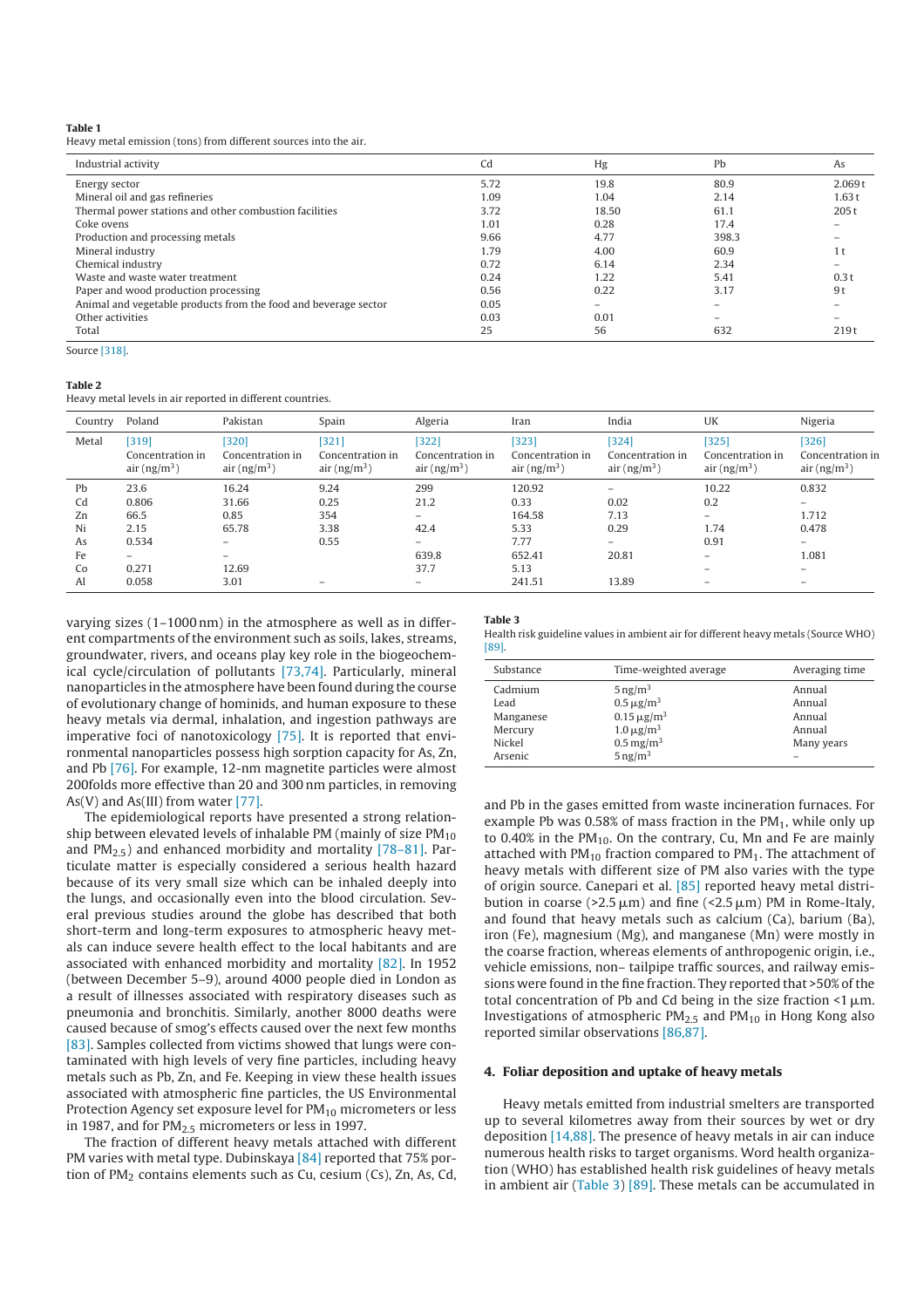plant leaves through foliar transfer after deposition of atmospheric particles on the leaf surfaces [25]. The potential of plant foliar parts to absorb nutrients, water and metals was documented about three hundred years ago [90]. Unlike root metal transfer, which has been largely studied [91], little is known about metal uptake by plant leaves from the atmosphere [18,37,38]. Furthermore, most of the studies on metal uptake via foliar transfer are not recent, and have not investigated the transfer pathways involved [40,43] or have solely focused on fallout biomonitoring [25,44,46].

According to the pollution context, the foliar transfer of metals can be neglected, or in contrast appears as the main pathway of pollution, particularly when ultra-fine particles interact with plant leaves [92,93]. The plant canopy serves as an efficient filter of atmospheric heavy metals emissions [94]. Several recent and old studies reported that plant canopy can efficiently adsorb and reduce PM ratio in the atmosphere by capturing the airborne PM on their foliar parts [95–97]. For example, a pine forest can retain about 36.4 t ha−<sup>1</sup> per year of air borne dust [98]. In the city of Zhengzhou-China, vegetation retained about 8600 t  $yr^{-1}$  of dust particles in an area of 103 km<sup>2</sup> [99]. Similarly, a shelter belt of trees can retain 38.9–46.1% of dust particles [99]. Liu et al. [100] showed that in Guangzhou-China, 52  $\times$  10<sup>5</sup> t above ground biomass of urban vegetation with a total leaf area of 459  $km^2$  can retain 8012.89 t per year of atmospheric dust.

Several previous reports indicated that plants and vegetables growing near smelters show high foliar levels of heavy metals [14,101] (Table 4, Fig. 2). As a result, heavy metal levels in foliar plant organs are frequently described in environmental risk assessment studies [25,27,35], representing as indices of atmospheric pollution load. For example, in industrial areas, heavy metal concentrations in crop plant tissues have been reported several folds higher than the threshold levels [102-105]. Many other studies also reported enhanced levels of heavy metal in foliar plant organs near roadside or industrial areas in France (50–400 lg/g Pb) [106], Bahrain (9–420 lg/g Pb)[107], and Canada (100–3000 lg/g Pb)[108]. Schreck et al. [25] reported Pb accumulation by Lactuca sativa L. near secondary Pb-recycling plant, STCM (Chemical Metal Treatment Company), situated in Toulouse, south-western France. Corredor et al.[109] demonstrated accumulation of Fe in Cucurbita pepo after foliar application. Xiong et al. [16] showed foliar accumulation of Cd, antimony (Sb), Zn and Pb by Spinacia oleracea and Brassica oleracea near a smelter. Schreck et al. [25] showed foliar uptake of Zn, Cu, Sn, Cd, tin (Sn), As, and Pb by various vegetable species (Lactuca sativa, Petroselinum crispum and Lolium perenne) emitted from a battery-recycling factory in France. Uzu et al. [18] reported accumulation of Pb by Lactuca sativa after 43 days exposure in the courtyard of a secondary Pb smelter in France. Schreck et al.[93] also reported accumulation of Pb by Lactuca sativa and Lolium perenne when exposed to Pb-rich particles emitted by a Pb-recycling factory.

Some studies reported the contamination of kitchen garden near industrial areas as a result of deposition and uptake of heavy metal enriched PM [110-112]. According to Uzu et al. [18], foliar absorption of metals due to PM depositions can greatly enhance metal levels in plants, particularly when farms or kitchen gardens are near smelters or recycling plants. Mombo et al. [113] reported enhanced levels of Pb and Cd in vegetables grown in urban gardens.

Heavy metal uptake by foliar surfaces occurs through stomata, cuticular cracks, lenticels, ectodesmata and aqueous pores [49,114]. In fact, absorption of foliar-deposited heavy metals takes place mainly through ectodesmata, which are non-plasmatic channels positioned mainly between subsidiary cells and guard cells in the cuticular membrane or epidermal cell wall. Moreover, the cuticle present above the guard cell is comparatively more permeable compared to epidermal cells. Uzu et al. [18] showed that PM adsorbed on plant leaves is mainly retained by trichomes and cuticular waxes, but some of metals linked to PM can enter inside plant leaf tissues. Foliar uptake of metals is considered a surface phenomenon [34]; however, the adaxial cuticular features are key in assisting high metal absorption via adaxial surfaces. Kozlov et al. [115] studied the transfer of Cu and Ni-rich particles in birch, and suggested that particles may enter inside plant leaves through stomata. Fernandez and Eichert [90] proposed that particles could enter inside the leaf tissue via pores present on the leaf cuticle and inside stomata. Like root uptake, foliar uptake of heavy metals may also occur in a dose dependent manner. For example, Kozlov et al. [115] reported linear relationship between Ni contents in the leaves and Ni contents in moderately and heavily polluted sites at the Kola Peninsula, Russia. Similarly, a linear relationship was reported between foliar applied As level and As uptake by the fronds [34].

Therefore, it is highly necessary to assess the risk for human health due to consumption of polluted plants after foliar uptake. However, there exist very rare data regarding health risks in kitchen gardens/farms near atmospheric contamination sources [113].

# 4.1. Use of lichen as bioindicator of atmospheric heavy metal pollution

Lichens have been frequently used to biomonitor atmospheric levels of pollutants including heavy metals originating from the anthropogenic sources such as smelters, power plants, auto-

#### Table 4

|  |  | Foliar heavy metal uptake by vegetables and associated health risks near industrial areas. |  |
|--|--|--------------------------------------------------------------------------------------------|--|
|  |  |                                                                                            |  |

| Metal | Reference | Vegetable | Concentration in<br>atmospheric fallouts<br>$(mg cm^{-2})$ | Concentration in plant<br>shoot $(mg/kg)$ | Concentration in<br>grains | GEF   | DIM (mg kg/day) | <b>HRI</b> |
|-------|-----------|-----------|------------------------------------------------------------|-------------------------------------------|----------------------------|-------|-----------------|------------|
| Cd    | $[16]$    | Spinach   |                                                            | 317.3                                     |                            | 396.6 | 0.127           | 25.493     |
| Cd    | $[327]$   | Rice      |                                                            | 30.1                                      | 2                          | 0.1   | 0.012           | 2.418      |
| Cd    | $[25]$    | Lettuce   | 0.9                                                        | 1.7                                       |                            | 1.9   | 0.001           | 0.137      |
| Pb    | [18]      | Lettuce   |                                                            | 335                                       |                            | 300.1 | 0.135           | 26.915     |
| Pb    | $[93]$    | Lettuce   |                                                            | 171.5                                     |                            | 248.7 | 0.069           | 13.779     |
| Pb    | $[25]$    | Lettuce   | 456.2                                                      | 122                                       |                            | 0.3   | 0.049           | 9.802      |
| Pb    | $[16]$    | Spinach   |                                                            | 485                                       |                            | 79.5  | 0.195           | 38.966     |
| Zn    | $[25]$    | Lettuce   | 6.9                                                        | 29.1                                      |                            | 4.2   | 0.012           | 2.338      |
| Zn    | [328]     | Wheat     |                                                            | 31.68                                     | 43.61                      | 1.4   | 0.013           | 2.545      |
| Zn    | $[16]$    | Spinach   |                                                            | 144.2                                     | $\overline{\phantom{0}}$   | 5.7   | 0.058           | 11.585     |
| Zn    | [329]     | Wheat     |                                                            | 86.8                                      | 43.4                       | 0.5   | 0.035           | 6.974      |
| Sb    | $[25]$    | Lettuce   | 1.9                                                        | 1.4                                       |                            | 0.7   | 0.001           | 0.112      |
| Sb    | $[16]$    | Spinach   |                                                            | 276.3                                     |                            | 50.2  | 0.111           | 22.199     |
| Ni    | [115]     | Birch     | 58.2                                                       | 4.8                                       |                            | 0.1   | 0.002           | 0.386      |
| Cu    | $[25]$    | Ryegrass  | 1.7                                                        | 7                                         |                            | 4.1   | 0.003           | 0.562      |
| As    | $[25]$    | Lettuce   | 0.2                                                        | 1.1                                       |                            | 5.5   | $\mathbf{0}$    | 0.088      |

GEF; Global Enrichment Factor, DIM; Daily Intake of Metals, HRI; Health Risk Index.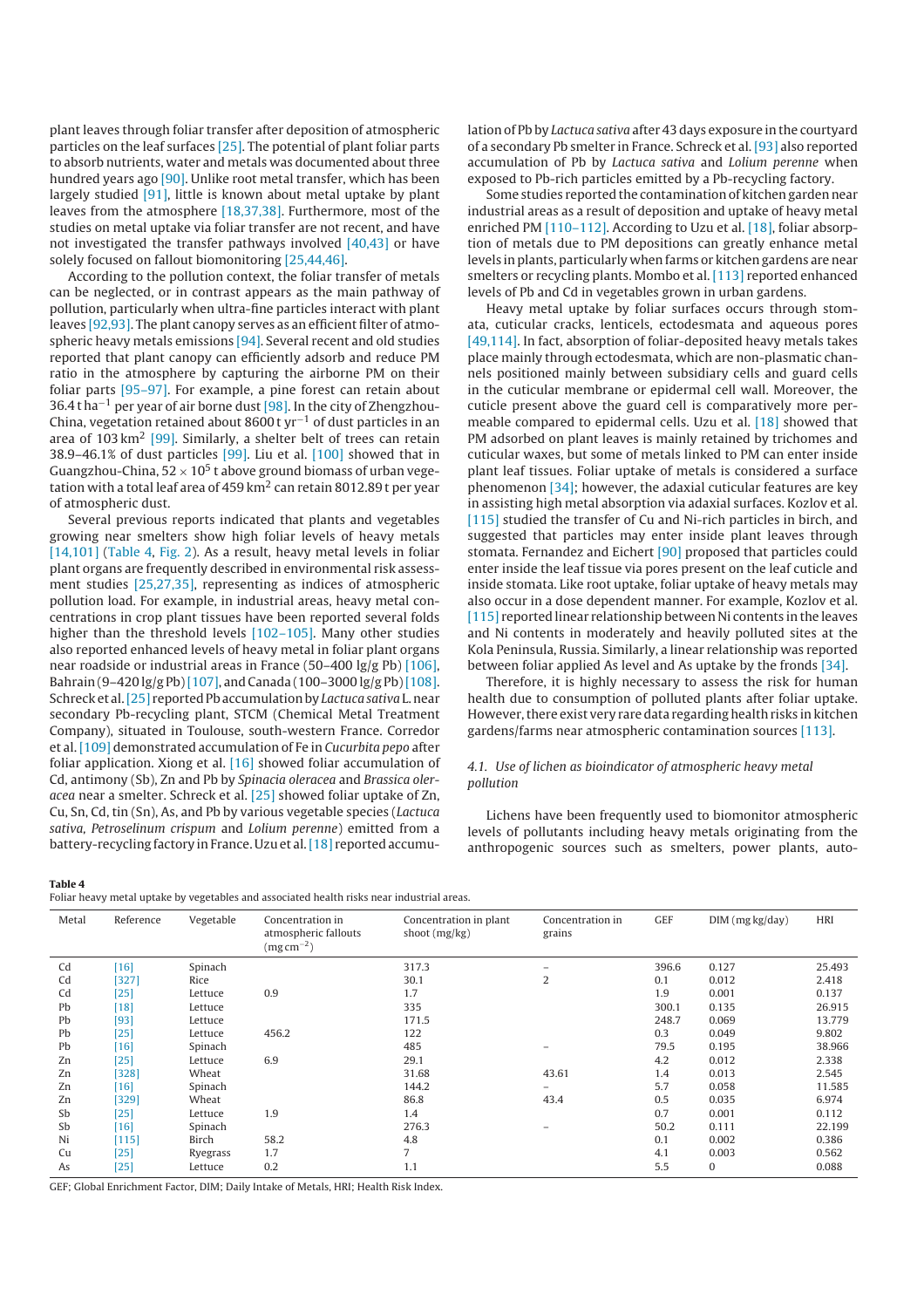

Fig. 1. Foliar pathways of heavy metal entrance to plants.



Fig. 2. Heavy metal emission into atmosphere from different industrial activities, transfer over long distances in air, deposition and absorption by plant foliage, and possible risks of food chain contamination.

mobiles, agriculture and industries (Table 5, Fig. 3) [116–119]. Epiphytic lichens diversity ascertained to be suitable and the strong indicator of air quality  $[120]$ . Air quality monitoring more often uses the macrolichens which are lichens with fruticose and foliose life form. Beyond simple mapping of the pollutant levels in the atmosphere, researchers have revealed correlations between the lichen bioindicators and locally elevated levels of the serious illnesses including cancer [121]. Lichen biomonitoring by various methods may be applied including the assessments of species abundance, health and diversity, isotopic and chemical composition. Where lichens are not present naturally, transplants lichens may be used.

Lichens intercept the atmospheric pollutants associated with dry depositions, wet precipitation and gaseous emission [122]. The physiology of lichens favors enhanced absorption of atmospheric pollutants from the air through the entire surface [46]. This feature is associated with their ability to accumulate airborne particles. Unlike flowering plants, mostly lichens have no outer protective waxy cuticle and no special organs for the water absorption,

#### Table 5

Concentration ( $\mu$ g/g DW) of heavy metals in bioindicator plants (lichen and mosses) of air quality.

| Plant species Plant |                        |                | Heavy metal Concentration References |       |
|---------------------|------------------------|----------------|--------------------------------------|-------|
| Lichen              | Parmelia carperata     | Zn.            | 59.85                                | [330] |
|                     | Lecanora muralis       | Ph             | 4427                                 | [331] |
|                     | Hypogymnia physodes.   | C <sub>u</sub> | 9                                    | [332] |
|                     | Phaeophyscia hispidula | As             | 68.3                                 | 3331  |
|                     | Hypogymnia physodes    | Ph             | 34.7                                 | 3341  |
|                     | Pyxine cocoes          | Cd             | 16.9                                 | 3331  |
|                     | Phaeophyscia hispidula | Zn.            | 1248                                 | 3331  |
|                     | Hypogymnia physodes    | Ni             | 3                                    | [334] |
| Mosses              | Hylocomium splendens   | Ni             | 15.8                                 | [335] |
|                     | Fabriona ciliaris      | Zn.            | 136.8                                | [336] |
|                     | Sphagnum papillosum    | Ph             | 6.6                                  | [335] |
|                     | Racopilum africanum    | Ni             | 23.78                                | [330] |
|                     | Thuidium tamariscinum  | Cd             | 0.44                                 | 335   |
|                     | Sphagnum papillosum    | Cd             | 4.31                                 | 3371  |
|                     | Hylocomium splendens   | Ph             | 458                                  | 3381  |
|                     | Pleurozium schreberi   | Zn             | 170                                  | 3341  |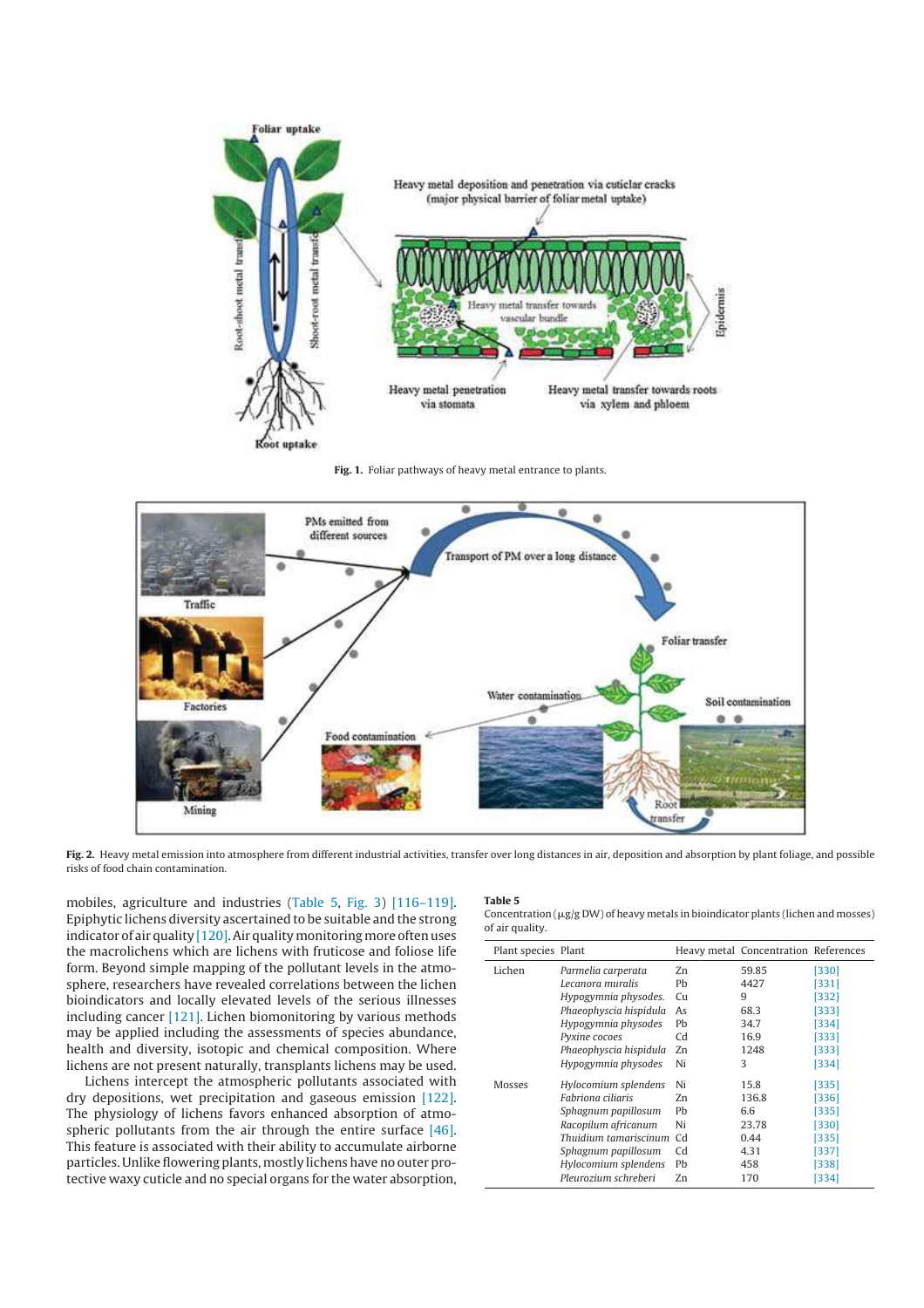

Fig. 3. Foliar heavy metal uptake by mosses and lichen.

therefore absorb gases and particulate matter from environment passively [123]. Heavy metals concentrations in the lichen thalli correlate with their atmospheric levels [124,125]. The capacity of lichen to accumulate higher amount of trace elements and the sensitivity to them depend on the specie of lichen and they are given by structural and morphological characteristics thereof [126,127]. Few lichen-based studies reported biological effects of the atmospheric pollution evaluated by various waste management/remediation techniques such as landfilling, waste incineration, and industrial composting [128–132].

Two mechanisms in the lichen thallus can explain the pollutants accumulation mechanism:

- (1) extracellular binding of cations;
- (2) PM adsorbed onto thallus surface and penetration to intercellular spaces [116,117].

# 4.2. Use of mosses as bioindicator of atmospheric heavy metal pollution

Mosses have been used in national surveys and case studies of heavy metal atmospheric pollution around the industrial sites (Table 5, Fig. 3) [118,133–136] for the estimation of long term and spatial trends in the deposition of metal such as in the International Cooperative Program on Effects of Air Pollution on Natural Crops and Vegetation or ICP Vegetation [137].

In Europe, use of terrestrial mosses as a bioindicator of atmospheric metal pollution deposition from ambient air has been reported since late sixties. Due to widespread presence, lower cost and high adsorption capacity of pollutants, terrestrial mosses are used more commonly than other sorbents. For atmospheric biomonitoring, the most commonly used method is "moss-bag technique" [138,139]. Bryophytes, particularly mosses have been used since 1970s to monitor the ecosystem exposure to the several pollutants including persistent organic pollutants, trace metals and excess nitrogen. First, bryophytes lack vascular system and lack developed root system, thus mosses likely take up most of the nutrients from water that contacts their branches or leaves directly.

Mosses generally accumulate water from rainfall making mosses a useful tool for the assessment of biological exposure to the atmospheric deposition. However, several studies indicated that mineral elements can be extracted from soil by some mosses

[140,141] although in comparison with atmospheric inputs, soil nutrient inputs seems minor. The abundant biomass of mosses and ubiquity in various ecosystems and also throughout the world make them a convenient bioindicator. Mosses are capable of accumulating large quantities of heavy metals leading to the higher concentrations of element in mosses than in rainfall or air.

#### 5. Mechanisms of foliar uptake of heavy metals

Although partially understood, it is essential to knock down the translocation mechanism of metal throughout the plant, which takes place after foliar absorption of heavy metals by plant leaves. Different authors proposed different mechanisms of metal/nutrient entrance to plant via foliar transfer. Generally, foliar uptake refers to enhanced metal contents in foliar tissues, but it is not easy to differentiate between these steps of foliar metal uptake and transfer inside the plants. Schreck et al. [111] described that two major steps involved in foliar metal uptake include: (i) adsorption and internalization via the cuticle; and (ii) penetration of metals via stomatal pores (Fig. 1).

Heavy metal deposition onto plant leaves is referred via three mechanisms: chemical, physical and biological [142]. The physical adsorption of metals is related to the mechanical capture of heavy metal containing PM by the foliage, taking into account the physical characteristics of vegetation. The chemical and biological factors of heavy metal adsorption take into account the initial retention/deposition of metals by plant cuticle. Moreover, the permeability of the cuticle and chemistry of the heavy meals also govern heavy metal adsorption on plant leaves. Recently, Birbaum et al. [143] described that fine particles penetrate inside the leaves, while large particles are stuck on the surface wax. Dust particles containing metals are generally trapped by the cuticular wax and then diffused into the leaves. Soluble compounds interact directly with the cuticle, which is a waxy layer and confers a hydrophobic feature to the surface of plants. The degree of polarity and hydrophobicity of plant surface varies with plant species.

Plant cuticle contains functional moieties such as carboxylic moieties and therefore acts as a polyelectrolyte [114]. The configuration of the bio-polymer matrix varies with the type of plant genotypes, species and organ, growing conditions and stage of development [144]. Moreover, surface treatments such as silicon (Si) or low weight organic compounds addition (elicitors) can mod-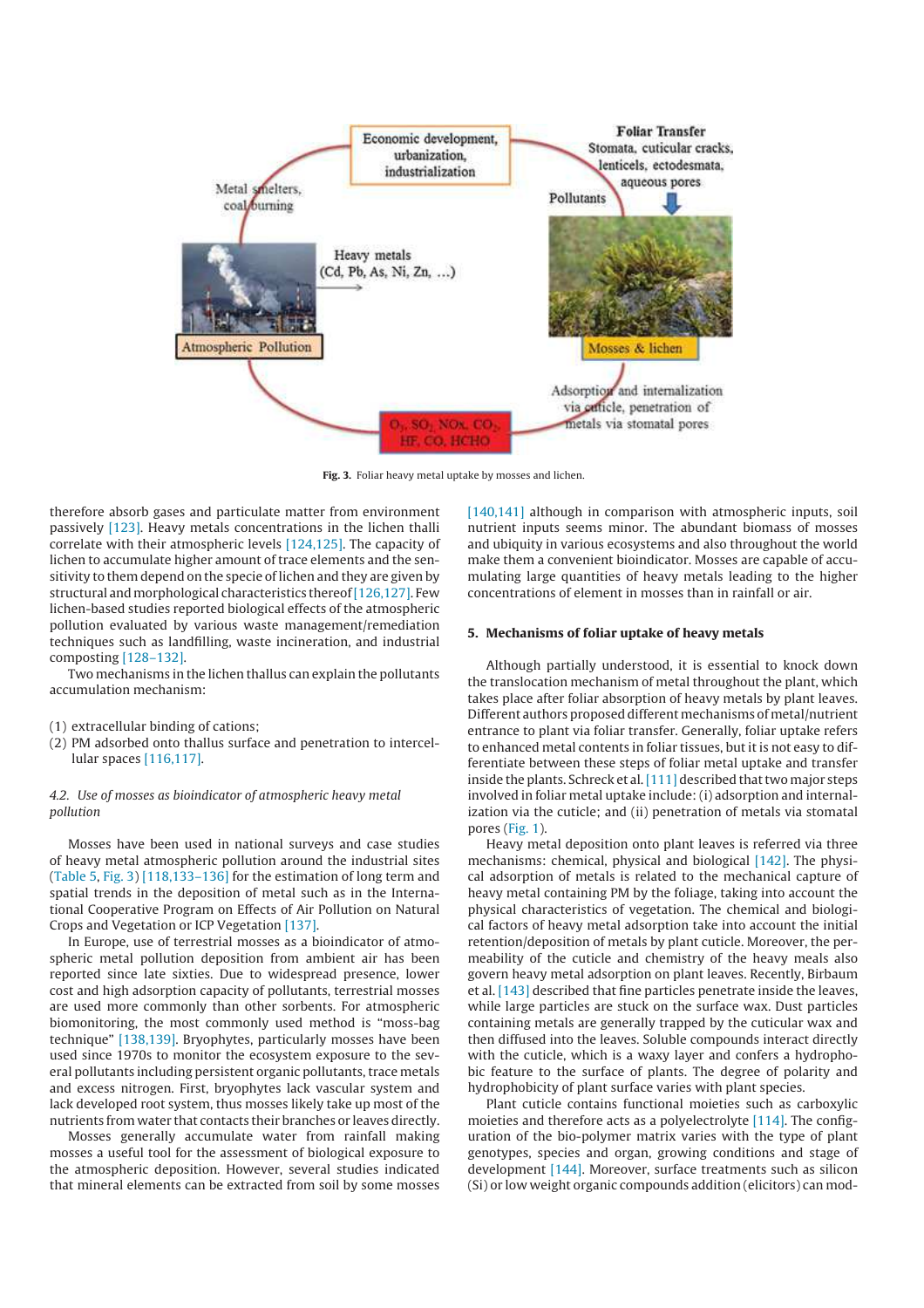ify the phyllosphere characteristics and reactivity. According to Chamel et al. [145], heavy metal penetration via leaf cuticle mainly involves four steps:

- (i) adherence to the cuticle;
- (ii) penetration through the cuticle (possibly via endocytosis);
- (iii) desorption in the apoplast;
- (iv) absorption by the subjacent cells.

Several metals such as cobalt (Co), Cu or Mn could cross the plant cuticle of aerial organs [43]. However, penetration through cuticle depends on the size of PM and/or heavy metal. For instance, Eichert et al. [146] showed that small size nanoparticles of Cu (43 nm) penetrated leaves of Vicia faba, while larger particles  $(1.1 \,\mu\text{m})$  were unable to penetrate through stomata. Grantz et al. [147] suggested that PMdeposition could involve vegetative surface injuries and the uptake of materials, such as metals, across the cuticle. According to Nair et al. [148], heavy metal penetration phenomenon depends on cuticle maturity and environmental factors. The thickness of the organic layer above the internalized primary compounds (about 5 nm) indicates that the process could be a kind of internalization throughout the cuticle wax. Birbaum et al. [143] reported that wax lipids may quickly adsorb on the large surface of the particles. This hypothesis was confirmed by Schreiber [149], who reported polar pathway of penetration across plant cuticles, suggesting a new way for the uptake of ionic compounds. After diffusion/penetration, metal are generally transported via active transport inside the cells symplastic pathway [150]. Active transport of heavy metals inside plants greatly depends on biochemical and metabolic processes of plants [151].

It has been suggested that heavy metals can penetrate the cuticle via two distinct pathways: one for lipophilic and another for hydrophilic substances [152]. The hydrophilic substances penetrate in cuticle via stomata and aqueous pores of the cuticle, while lipophilic substances diffuse through the cuticle [153,154]. For example, the coating of Ag-NPs by cuticular waxes increases their lipophilicity and favors their transfer through the cuticle [154]. Generally, these two pathways of cuticle penetration are described for fine particles [90]. Xiong et al.[16] suggested that small particles might diffuse through both the stomatal and cuticular pathways to enter inside plant leaf. Penetration through stomatal pathway is generally easier because the cuticle of the sub-stomatal cells is comparatively thinner compared to external one [155].

#### 6. Factors affecting foliar absorption of heavy metals

Heavy metal uptake by foliar pathways greatly depends on various factors, such as the physico-chemical characteristics of the cuticle and metals, the morphology and surface area of the plant leaves, the chemical and physical forms of the adsorbed metal, surface texture of leaves (pubescence and roughness), plant habitus (deciduous or evergreen), exposure duration, environmental conditions and gas exchange [156,157]. The deposition and adsorption of heavy metals on plant leaves greatly vary with level of heavy metals in atmospheric PM.

#### 6.1. Effect of heavy metal speciation on their foliar uptake

Nowadays, metal speciation is considered as a subject of significance because of the high variances in the biogeochemical behavior of different chemical forms of a metal [158–160]. It is reported that the heavy metal speciation governs biogeochemical behavior of metals in ecosystem: uptake, toxicity, compartmentation and detoxification inside plants [161,162]. In fact, different forms of a metal vary in their capacity to enter plants via foliar or root uptake.

Therefore, it is highly practical to understand the role of metal speciation when assessing the health risks associated with ingestion of vegetables grown in urban vegetable crops or kitchen gardens.

Most available studies on foliar metal uptake deal with the total metal quantity present in ambient air or metal contents in foliar plant tissues, however, only a few focuses on air quality with respect to metal speciation. Uzu et al. [163] evaluated Pb speciation in process PM sampled from various origins; furnace and refining PM. They reported that all PM contained the same major phases of Pb (Pb, PbS, PbO, PbSO<sub>4</sub> and PbO·PbSO<sub>4</sub>). They reported high CaCl<sub>2</sub> extractable Pb concentration (40 mgL<sup>-1</sup>) due to high Pb content in PM. They observed that the metal extractability increased with decreasing size of PM.

Similarly, some studies reported that the speciation of metals in air varies with the size of PM to whom these metals are adsorbed in air. For example, Uzu et al. [63,164,165] reported that the process PM collected from the furnace of a secondary lead smelter, located in the urban area of Toulouse-France contains particles with the following diameter distributions: 9%, 50%, 20% and 21% in the PM > 10,  $PM_{10}$ ,  $PM_{2.5}$  and  $PM_{1}$  fractions, respectively. Using X-ray powder diffraction (XRD) and Raman spectroscopy, Uzu et al. [63] reported that the speciation of Pb was in following decreasing order of abundance: PbS, PbSO<sub>4</sub>, PbSO<sub>4</sub>.PbO,  $\alpha$ -PbO and Pb<sup>0</sup>. It is reported that the metal speciation may change after interaction with plant leaves [166]. However, there exist almost no data regarding the effect of metal speciation in PM on its foliar uptake by plants.

# 6.2. Effect of plant morphological characteristics on foliar uptake of heavy metals

Several recent and old studies tried to understand and characterize the potential mechanisms of heavy metal penetration via foliar uptake. Under identical climatic conditions, different plant species show dissimilar metal retention/adsorption and foliar absorption capabilities. Heavy metal foliar uptake varies with the structure of plant canopy, leaf inclination angle, branch density, as well as factors such as leaf lamina morphologic anatomical parameters of leaves structure characteristics and leaf area [167,168]. Barber et al. [169] described that various plant characteristics affect the atmosphere–plant transfer such as leaf longevity, cuticular structure, leaf surface area and functional type. Among various factors, the size and density of stomata and the leaf surface are the most important factors governing the extent of adsorbed dust/PM and heavy metal [170]. Rao and Dubey [171] reported that morphological factors such as stomatal index and trichome density and length affect the efficiency of dust collection by plants.

Previous studies of have shown that different plant species vary for their capacity to uptake metal via foliar transfer [172]. Tomasevic et al. [37] found that the amount of particles deposited on leaves was dependent on the type of plant species due to different characteristics of the epidermis. Schreck et al. [93] showed that a four-fold higher Pb concentration was observed in the leaves of Lolium perenne as compared to Lactuca sativa under foliar metal transfer. Qiu et al. [173] reported that the atmospheric PM-retention capabilities of four trees reduced as followings: Ficus altissima > Ficus virens > Ficus microcarpa > Bauhinia blakeana. Lolium perenne was classified as a good bioindicator for heavy metal atmospheric pollution [174]. Simon et al. [175] reported that the concentrations of Cd, Cu, K, Mg, St and Zn under foliar deposition were significantly lower in leaf tissues of Pityriasis alba compared to Acer pseudoplatanus. Baycu et al.[176] described higher Cd and Zn levels in Populus ciliata leaves compared to Acer palmatum under foliar application. This can be due to higher stomatal density of Acer palmatum species compared to other plant species. Some authors proposed that stomatal index can be a suitable indicator of atmospheric-plant heavy metal transfer [177].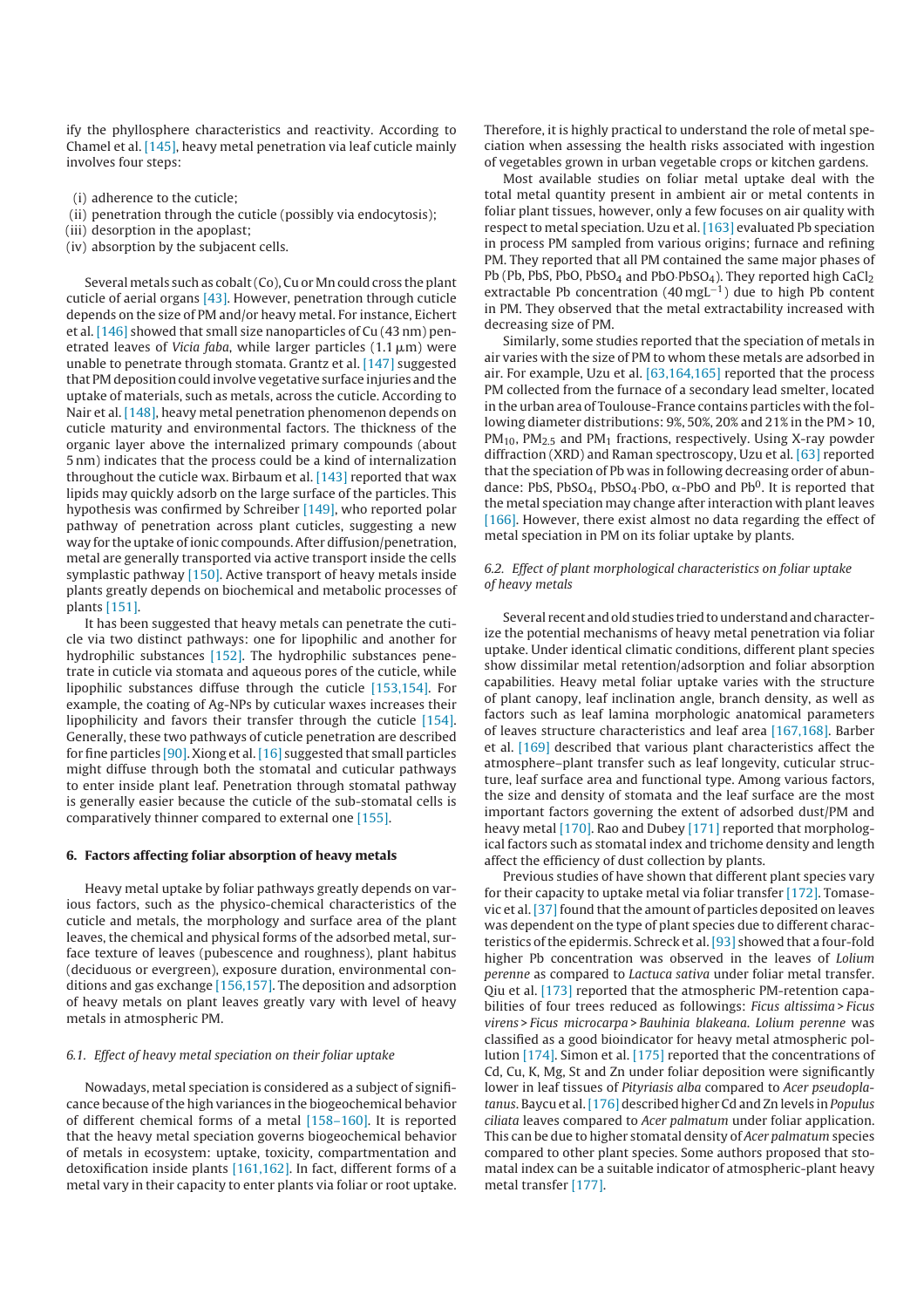The physical and physiological features of a plant species greatly influence the potential of plant foliage to adsorb and uptake atmospherically deposited PM and heavy metals. For example, concerning leaf surfaces, some characteristics such as stomatal density, roughness, trichomes, specific leaf area and epicuticular waxes may affect deposition of heavy metals on leaf surface [178]. As reported by Schreiber and Schönherr [179], specific leaf surface areas could elucidate variances in rates of metal uptake between plant species. It is reported that plants having leaves with rough surface and smaller size are capable to adsorb more dust particles than leaves with smooth surfaces and larger size. According to [180], Si was largely present in Lolium perenne leaves due to its rough surface. Although Petroselinum crispum is hairless as well, it forms a rosette of tri-pinnate finely cut leaves. Ward and Savage [181] measured the Pb content in various plants exposed to road traffic emissions. They observed the same order for Pb contents in plants: grass > aromatic plants > leaf–vegetables > cereals > fruits. Qiu et al.[173] showed that the dust-adsorption abilities of Bauhinia blakeana, Ficus virens, Ficus altissima and Ficus microcarpa correlate greatly with their leaf size. Generally, it is proposed that the plant species having leaves of large surface area, short petiole, hard branch and sunken vein can retain higher amounts of PM/dust.

The physiological and metabolic processes inside the plants as well as the physical characteristics such as surface roughness and thickness vary greatly for young and old leaves. Usually young plants are capable to accumulate more foliar metal compared to mature or old plants. Bondada et al. [34] showed that the young fronds with immature sori absorbed about 69% more As compared to old fronds under foliar As treatment. This is because of the wellknown fact that foliar absorption of heavy metals reduces with leaf maturity [182]. In fact, in new leaves, the cuticles are comparatively thinner, thereby more permeability for metal penetration. Moreover, the thickness of epicuticular wax, which is primary barrier against foliar metal transfer, is less in young leaves than old leaves [34]. Kinnersley and Scott [142] showed that the oldest tissues of plant foliar parts are generally more efficient in retaining heavy metals compared to younger leaves or stems. Some authors reported that before shedding, metals are remobilized to nonsenescent plant parts, thus higher accumulation of metals in young leaves compared to mature leaves. This can be a possible reason of higher metal contents in young leaves compared to old leaves, as reported in Tilia Europoea [183] and Aesculus hippocastanum [184]. Moreover, redistribution of metals in plant after foliar uptake is generally an indication of phloem transport [185]. It is reported that phloem stream provide nutrients to young and new leaves, while xylem stream transfer nutrients to old and fully developed leaves.

The positions or orientation of trees regarding PM sources (industrial units and traffic) also affect the amount of metals deposited and adsorbed on plant leaves. Especially, mature plant leaves showed a clear correlation between metal depositions of Pb, Zn, Ba and Mn, and the distance from the traffic source. This also highlights the capability of atmospheric heavy metals to scatter over tens of metres from the source of emission [186]. Various previous studies evaluated the efficiency of different plant species for capturing and retaining PM with respect to leaf size and features [157,187]. From another side, dilution of metals with plant growth can decrease the total metal concentration in plants with their age.

The cuticle of plant leaves acts as an effective barrier against the uptake of foliar deposited metals. The composition and structure of the plant leaf surface therefore significantly affect the foliar transfer of heavy metals. Generally, the plant cuticle is an extra-cellular coating made up of biopolymer matrix with waxes embedded into the surface or deposited onto it [188]. The cuticle matrix generally comprised of bio-polyester cutin developing a web of cross-esterified hydroxyl. The structural composition of the bio-polymer matrix varies with the plant genotypes, species and organ, as well as the growing conditions and stage of development [144]. Different proportions of cutan and cutin have been reported in cuticular membranes of some plant species such as Currants, Capsicum, Agave americana and Malus domestica [189,190].

In addition to above mentioned characteristics of plants, some researchers evaluated the correlation between  $PM_{10}$  concentration and biomagnetic signals [191,192] or correlation between the amount of heavy metals in adsorbed atmospheric PM and the leaf magnetic parameters [192,193]. Nowadays, the role of leaf magnetic parameters towards heavy metal adsorption at leaf surface is well established. A strong correlation between Fe contents in the  $PM_{10}$  fraction and Fe concentration of plant leaves has been reported by Rai et al. [193]. Recently, Norouzi et al. [32] evaluated the correlation between the amount of heavy metals in adsorbed atmospheric PM and the leaf magnetic parameters at 21 different sites in Isfahan-Iran. It was observed that the magnetic susceptibility of leaves of Platanus orientalis increased in unwashed leaves due to the deposition of magnetic particles and heavy metals on leaf surfaces during the entire plant growth cycle. They reported that washing of Platanus orientalis leaves due to rainfall can reduce magnetic susceptibility and thereby deposition of heavy metals on leaf surface. They observed a linear correlation between leaf magnetic susceptibility values and heavy metals (Pb, Fe, Cu, and Zn) content in atmospheric dust.

### 6.3. Effect of meteorological conditions on foliar uptake of heavy metals

The climatic conditions greatly alter the potential of foliar metal uptake through their direct effect on the physico-chemical properties of plant and the leaf surface. The climatic conditions also influence the biological and metabolic processes inside the plant and in turns affect foliar transfer and compartmentation of metals. The immediate climatic conditions such as humidity, temperature and light at the time of foliar deposition influence plant metabolic processes and thereby influence penetration processes across the leaf surface and movement inside leaf spaces. Similarly, the environmental conditions in which plants are cultured and exposed to foliar heavy metals can alter metal penetration through their effects on leaf surface characteristics, effect on plant physiology and morphology as well as the composition and size of the canopy.

Relative humidity is another important climatic factor affecting foliar uptake of heavy metals. In fact, relative humidity influences the permeability potential of the plant leaf surface. Moreover, relative humidity greatly affects the physico-chemical responses of plants to adsorbed PM in terms of solubility or redox. At high relative humidity, permeability potential of the plant leaf surface may be enhanced due to hydration of cuticle. Similarly, the deposited PM and heavy metals remained wet under high relative humidity, which favours heavy metal penetration inside plant leaves. This is because under high relative humidity in the phyllosphere, heavy metals will theoretically remain as solutes and duration of their leaf penetration will be prolonged. Bondada et al. [34] reported that foliar absorption of As was 18% more for afternoon (12:00h–14:00 h) and night (20:00h–22:00 h) over the morning applications (08:00h–10:00 h).

Relative humidity can also enhance penetration of hydrated ions into the leaves by decreasing the hydrophobic potential of the cuticle surface. Several previous studies reported that high humidity enhances foliar metal uptake exposed to atmospheric PM [194]. Under high relative humidity conditions, heavy metal penetration can be high due to (i) delayed drying of droplets, (ii) swelling of cuticle, (iii) prolonged hydration of leaf deposits, and (iv) redissolution of salt deposits [49]. Prasad and Hagemeyer [194] also proposed similar findings and showed that high temperature and low rel-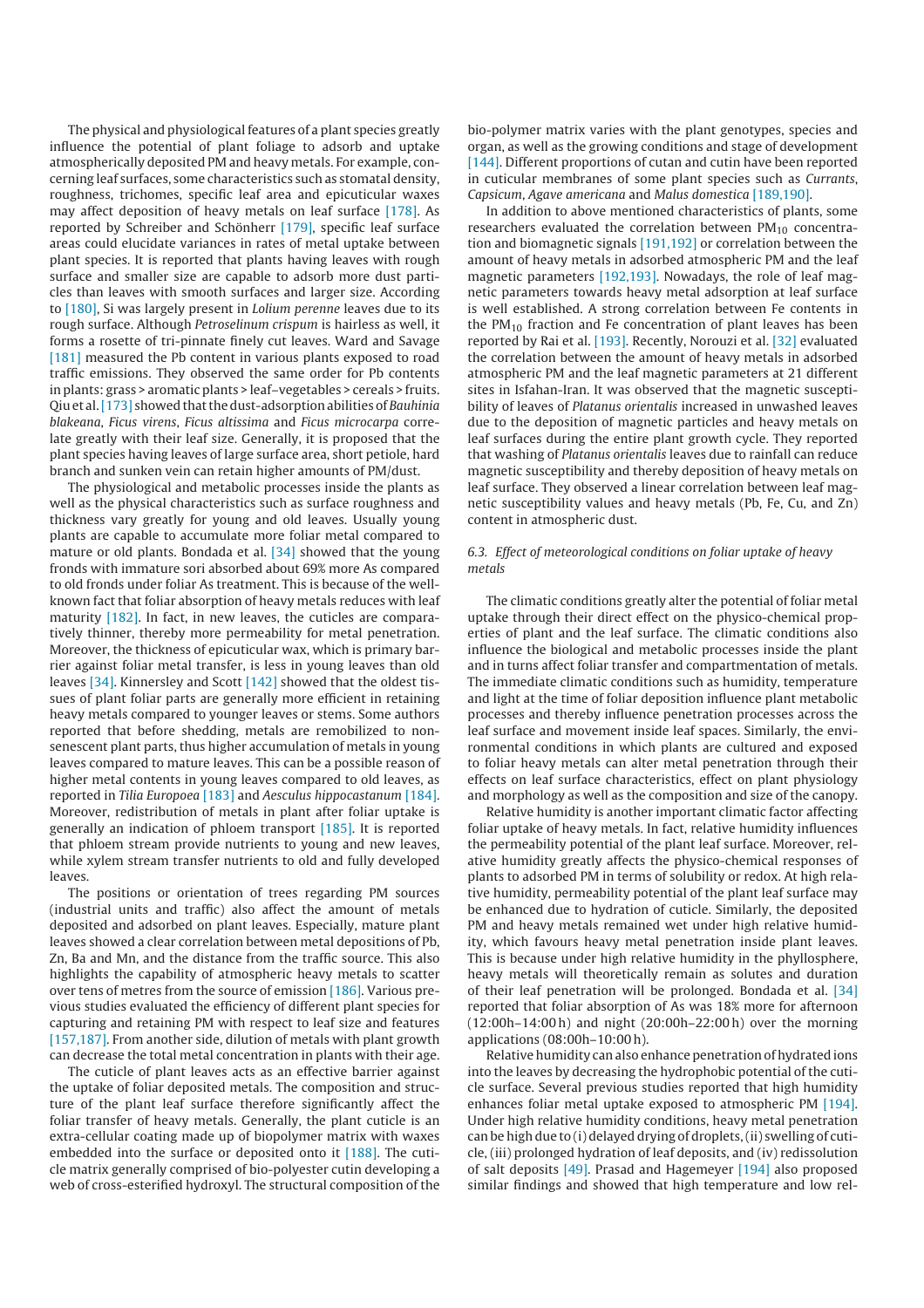ative humidity levels cause closure of stomata and shrinkage of plant cuticles, thereby inhibiting metal entrance into leaves. The penetration of foliar-deposited heavy metals through the cuticle is generally the highest under high relative humidity conditions. This is because of the fact that under high relative humidity conditions, the cuticle is in its most swollen and opened condition and vice versa [195].

Rainfall is another meteorological factor influencing metal deposition on plants and on their foliar uptake. Schreck et al. [25] showed that penetration and accumulation of foliar-applied Pb in the Lactuca sativa shoots was greatly correlated (correlation coefficient: 0.83) with the rainfall measurements. They reported that Pb accumulation in the Lactuca sativa shoots was the highest during the first and last weeks of Pb application due to the higher rainfall during these periods. Lawson and Mason [196] reported that Pb penetration and accumulation during rainfall were equal to or greater than dried deposition, thus proposing an increased Pb deposition and penetration during rainy period. In fact, during rainy periods, the stomatal openings and cuticles expansion favour high level of metal leaf penetration from the atmosphere [197].

#### 7. Heavy metal behaviour inside plants after foliar uptake

# 7.1. Heavy metal translocation within plants after foliar uptake of heavy metals

The translocation factor (movement of metals within plants after foliar uptake) is a key parameter for sanitary risk assessment studies. After penetration through leaves, the translocation of metals within plants occurs via penetration through the cuticle [145]. However, quantitative values largely depend on the environmental conditions and characteristics of metal and plant. Other key factors influencing heavy metal translocation inside plants after foliar penetration include type of PM and heavy metal deposited on the leaf surface, plant maturity and cuticle composition. After foliar penetration, heavy metals are transported to other plant parts via phloem vascular system in the same way as photosynthates. This active metal transport inside plants is largely dependent on plant metabolism.

Additionally, the physiological behaviour of the metals and the stage of plant development are also important factors. Thus, heavy metal contamination of edible plant parts depends on the growth stage at which the plant is exposed to atmospheric PM. The flowering growth stage is considered as a critical stage for numerous metals and plants [198]. Flowering stage corresponds to a maximum demand of certain nutrients in different metabolic processes. Although, there is no or very little demand of non-essential elements, but these elements follow the same trend of analogues essential elements. However, there exists very rare data regarding the effect of different growth stages and metabolic processes on metal translocation dynamics inside plants.

There is lack of data regarding metal movement/translocation inside plants. It is proposed that foliar-applied metals penetrate the cuticle into the leaf free space from where they may undergo selective phloem loading stage [199] followed by long-distance transport inside the plants. This movement inside plants varies with the chemistry of heavy metals. For example, immobile metals such as Pb may precipitate as the phosphate [200] and displays resemblances to Ca in this regard. Dollard [201] reported no or very little transportation of foliar applied Pb into the seeds and pods of the Phaseolus vulgaris. Therefore, it is believed that heavy metal accumulation by foliar transfer is of similar importance to the root transfer only for exposed organs (leaves) [202]. This is because of the fact that heavy metal level in roots, fruits, pods and other aerial organs appeared to be generally negligible after foliar translocation.

Moreover, binding of metals with ionogenic sites on the cell walls may also restrict their movement inside plant leaves. For example, Pb has high binding affinity for cellulose in plant cells [203]. Similarly, specific binding sites have been reported for Cu, Zn and Mn in Saccharum officinarum leaf tissue [204]. However, immobile metals transport inside plants by several pathways. Firstly, immobile metals can move inside plants with the bulk flow of metabolites when the levels of metals are sufficiently low so that their solubility products are not surpassed. Secondly, immobile metals may form chelates or complexes with organic compounds present in the phloem, which inhibit their precipitation.

Some studies in late 20th century reported transport of heavy metals especially Pb after foliar uptake. Dollard [201] used radioactive tracer <sup>210</sup>Pb to evaluate the foliar uptake and compartmentation of Pb in Raphanus sativus, Daucus carota and Vicia faba under glasshouse conditions for periods. He observed that the amount of the foliar-applied Pb actually transported to the root tissues was 0.1%, 0.1–0.3% and <1%, respectively, in Raphanus sativus, Daucus carota and Vicia faba. Tso and Fisenne [205] reported that a small proportion  $(0.1\%)$  of foliar-applied <sup>210</sup>Pb was detected in root tissues of Nicotiana plants, which was linked to soil contamination in which the plants were cultivated. They proposed that foliarapplied Pb was mainly retained on the leaf surface for a period of 2-weeks.

Similar findings were reported by Athalye and Mistry [206], who observed no indication of Pb movement through the cuticle of Vicia faba plants. Using autoradiographs, Hemphill and Rule [207] showed slight translocation of foliar-applied  $2^{10}$ Pb from the leaves of Raphanus sativus and Lactuca sativa towards roots (approximately 0–08% in Raphanus sativus and 0.01 in Lactuca sativa). Similarly, Pb movement from leaf towards roots in Hordeum vulgar plants was reported by Aakrog [208]. They proposed that Pb contents in the grain could be due to atmospheric Pb pollution.

#### 7.2. Heavy metal speciation within plants after foliar uptake of heavy metals

The knowledge of heavy metal speciation inside the plant system is indispensable as it provides key information regarding heavy metal detoxification and homeostasis mechanisms. Nowadays, it is well-known that heavy metal speciation governs their biochemical behaviour (compartmentation, toxicity and detoxification) inside plants [91,209]. Majority of the studies dealing with heavy metal speciation reported that total amount of metals is not a good indices of their compartmentation, toxicity and detoxification inside plants. It is reported that metals undergo changes in speciation after foliar uptake. Published data on metal speciation in plants mostly concerns root exposure experiments [210]. However, there is actually very little data available regarding heavy metal speciation in plants after foliar uptake. The changes in metal speciation after foliar application can be due to transformations occurring after contact with the leaf. Various hypotheses are as follows: (i) changes of humidity and temperature transform PM at the leaf surface and (ii) the changes due to phyllosphere activity [18,211]. The changes in metal speciation inside the plants after foliar uptake could also result from the interaction with biochemical compounds present in the phyllosphere [212]. These findings suggest that metal speciation in plants depends on exposure conditions and phyllosphere conditions. As suggested by Gandois et al. [213] and Eichert and Goldbach [214], metal speciation and concentrations in plant leaves could be altered by interactions between microbes and PM on the phyllosphere.

Metal speciation inside plants after foliar exposure greatly differs by plant species. Schreck et al. [93] reported that in Lactuca sativa, Pb speciation in leaves after foliar exposure (determined by X-ray absorption spectroscopy (XAS)) was significantly different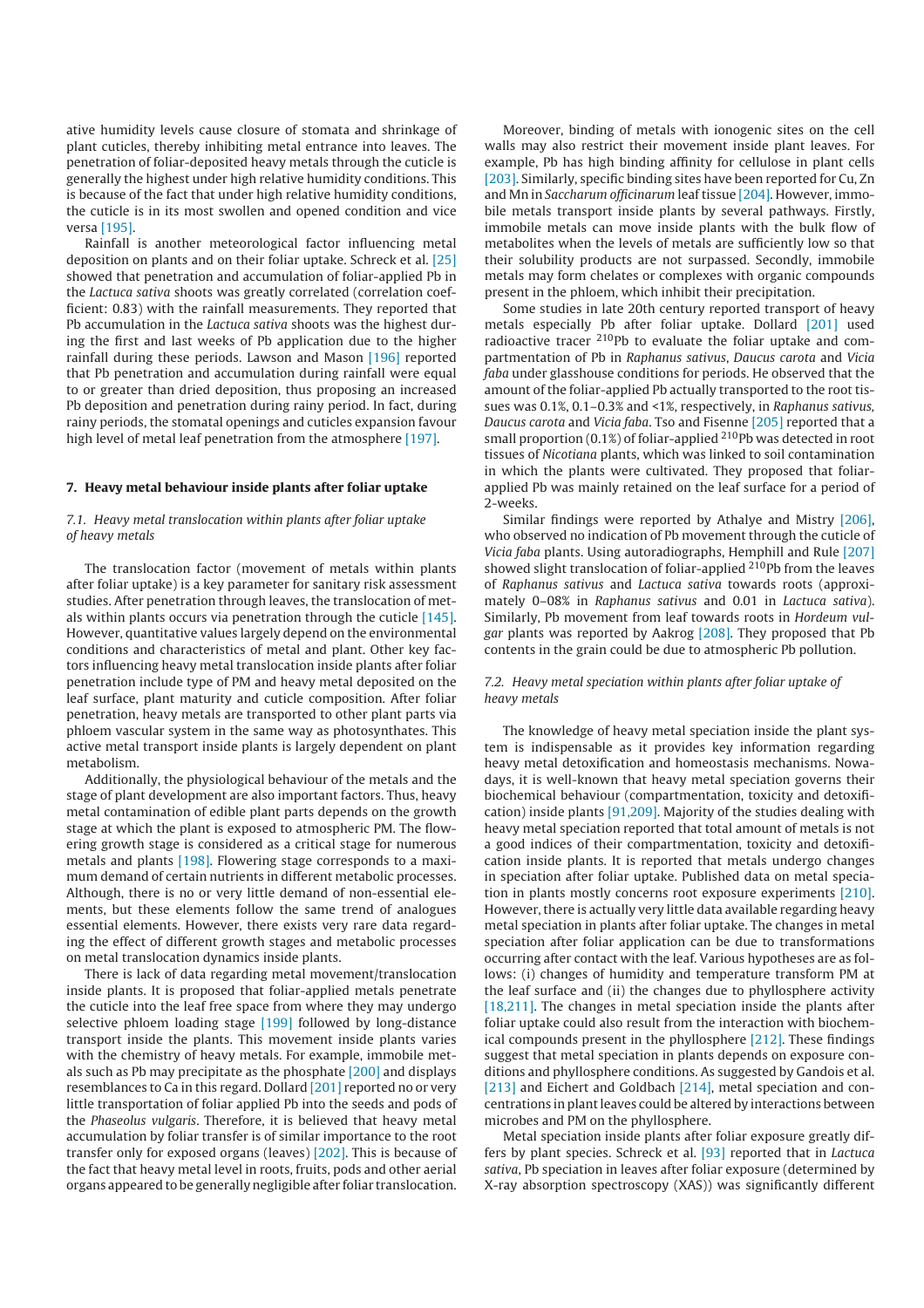both from Pb speciation in pristine and rye-grass. They reported that in *Lactuca sativa*, original minerals (PbO and  $PbSO<sub>4</sub>$ ) were the major species, but in rye-grass, Pb–organic species were observed in majority. Observations performed on Lactuca sativa exposed to Pb-rich fallout showed (i) fine Pb and Fe-rich particles on stomata (PbSO<sub>4</sub>, PbO, PbCO<sub>3</sub> and Fe<sub>2</sub>O<sub>3</sub>), (ii) secondary species, such as needle crystals, enriched in Pb due to transformation at the leaf surface and (iii) the presence of primary PM (with  $PbSO<sub>4</sub>$  and  $PbCO<sub>3</sub>$  as major species) under an organic layer [18]. Similarly, Petroselinum  $crispum$  leaves were observed by  $\mu$ XRF and SEM-EDX after foliar Pb application. Aggregates of particles  $\leq 1 \mu$ m were observed on the surface. Other Pb-containing particles were enriched in Fe and Mn, Ca and K, which may correspond to ultrafine particle aggregation.

Changes in metal species inside plants after foliar uptake also depend on metal type. For example, in case of As, the form of As after uptake in the frond of Pityrogramma calomelanos var. austroamericana was mainly arsenite (As(III)) regardless of the applied form (arsenate  $As(V)$ ) [215]. In case of Pb, there was transformation from inorganic to organic form depending on plant type. Some studies showed that foliar application of two inorganic Se species were metabolised by the plant to form two major organic Se species [216,217].

# 7.3. Heavy metal toxicity to plants after foliar uptake of heavy metals

The toxicity of foliar absorbed heavy metals is not wellestablished. There exists complex variation regarding the effect of foliar absorbed heavy metals on plant toxicity. For example, Kovácik et al. [218] reported that foliar application of Ni + Cd to Tillandsia albida caused significant decrease in water contents, reducing sugars, chlorophyll a, chlorophyll b and carotenoids. Moreover, N metabolism and total phenol contents were strongly affected by the Ni + Cd. However, there was no effect of Ni and Cd to Tillandsia *albida* when these metals were applied alone  $[218]$ . Mineral nutrients (Ca,K, Mg, Na, Zn and Fe) were not affected by foliar application of Cd and Ni [218].

Al-Subu et al. [219] showed toxicity to Vicia faba, Daucus carota, Raphanus sativus and Cucurbita pepo vegetables after combined foliar application of Cd, Pb and Cu. Ugolini et al. [220] also reported that no significant correlation was found between metal concentrations and biomass indices, after foliar uptake of heavy metals. They reported that only leaf dry mass content was affected by foliar metal accumulation. Similar results of non-significant effects of foliar Ni application on growth of Solanum lycopersicum were also reported by Shimada and Ando [221]. In contrast, Hosseini and Khoshgoftarmanesh [222] reported that foliar application of Ni significantly increased fresh weight of Lactuca sativa. They also reported that the effect of foliar Ni application on fresh weight varied with Ni applied source (urea-Ni and  $NiCl<sub>2</sub>$ ) and Lactuca sativa cultivar (Concoistador cultivar and Grizzly cultivar). Recently, some studies [223,224] also reported increase in fresh weight of plants after foliar Ni application. However, there is no clear relationship between foliar metal uptake and toxicity.

Recently, Hong et al. [225] reported that foliar application of Ce and Cu to three week-old Cucumis sativus seedlings showed a decrease in transpiration rate (11% and 17%) and net photosynthesis rate (22% and 30%), respectively, compared with control. Both the metals considerably decreased fruit firmness, compared to control. Similarly, some authors reported beneficial effects of foliar applied metals (essential metals such as Zn, Cu and Mg) on plant growth and development [226]. For example, an increase in grain yield and grain Zn concentration in Phaseolus vulgaris has been reported under foliar Zn application [28].

Reactive oxygen species (ROS) are unavoidable and natural byproducts of aerobic processes taking place in living organisms. Plants are known to produce ROS naturally in various organelles such as chloroplasts, mitochondria and peroxisomes [227]. These radicles are usually chemically very reactive, unstable and short lived. These species contain unpaired electrons in their valence shell. These ROS include: hydrogen peroxide  $(H<sub>2</sub>O<sub>2</sub>)$ , singlet oxygen (½O2), superoxide anion (O2 $^{\bullet}$  <sup>-</sup> ), hydroxyl (HO $^{\bullet}$ ), alkoxyl (RO $^{\bullet}$ ), peroxyl (RO<sub>2</sub><sup>•</sup>) radicals, organic hydroperoxide (ROOH). Enhanced production of ROS is usually the result of heavy metal toxicity in plant tissues [228,229]. Overproduction of ROS inside plants is generally considered a negative stress-induced factor, but these free radicles also act as messengers involved in signal transduction pathways [151].

Plant exposure to heavy metals causes an imbalance between ROS production and elimination, resulting in dramatic physiological changes known as "oxidative stress" [230]. Heavy metal-induced enhanced production of ROS may eventually lead to cell death due to oxidative stresses such as membrane lipid peroxidation, damage to RNA and DNA, inhibition of key enzymes and protein oxidation [227,229]. Kovácik et al.[218] reported that foliar application of Cd alone and in combination with Ni to Tillandsia albida significantly enhanced  $H_2O_2$  production. Decrease in GSH and increase in GSSG confirms oxidative stress under Ni + Cd foliar application to Tillandsia albida. However, application of Ni alone has no effect on  $H_2O_2$  production. Similarly, despite increased Tillandsia albida production of ROS, lipid peroxidation was not observed under Ni and Cd foliar application in Tillandsia albida. This showed that foliar application of metals may or may not cause oxidative stress depending on the type of metal and plant.

# 7.4. Plant defense mechanisms after foliar uptake of heavy metals

Once heavy metals have entered the cell, a plant uses various tolerance/defence mechanisms by which they can cope with metals toxicity. Plant tolerance to a specific heavy metal is controlled by an inter-related network of molecular and physiological mechanisms. Different plant species may differ in their strategy to tolerate excess heavy metals.

There may exist more than one tolerance mechanism within the one plant species. Plants have evolved both adaptive and constitutive mechanisms to cope with high levels of exposed heavy metals [231]. These mechanisms include reduced metal uptake and transport, induction of specific heavy metal transporters, limiting accumulation in sensitive tissue or sequestration in tolerant organs (vacuoles), stimulation of processes controlling the toxic effects of ROS (antioxidative enzymes), production of stress proteins, and synthesis of signalling molecules such as nitric oxide and salicylic acid. These tolerance and or adaptation mechanisms assist plants to alleviate the damage induced by oxidative stress and to maintain their cellular redox state [232,233]. Very little data is available regarding the activation of defence mechanism after foliar metal uptake. Moreover, what specific plant defence mechanism is active, and at what efficiency, is not well clear for foliar metal uptake.

One of the defence mechanism adopted by plants is the "avoidance" when plant species can limit metal uptake. Avoidance mechanism involves reduced absorption of toxic metals by reduced uptake, biosorption to cell walls and extracellular precipitation. Physico-chemical characteristics of leave surface play an important role in limiting the absorption of heavy metals into leaf cells. Indeed, the plant aerial surfaces are endowed with a diverse and complex array of specialized physical and chemical adaptations that act as plant tolerance to various conditions such as extreme temperatures, rain, pollutants, physical damage, unfavorable irradiation, deficits of vapor pressure, pathogens and insects.

The surfaces of aerial plant tissues are also well-adapted to govern exchange of gases and water vapor, and to limit the losses of metabolites, nutrients and water under harsh environmental con-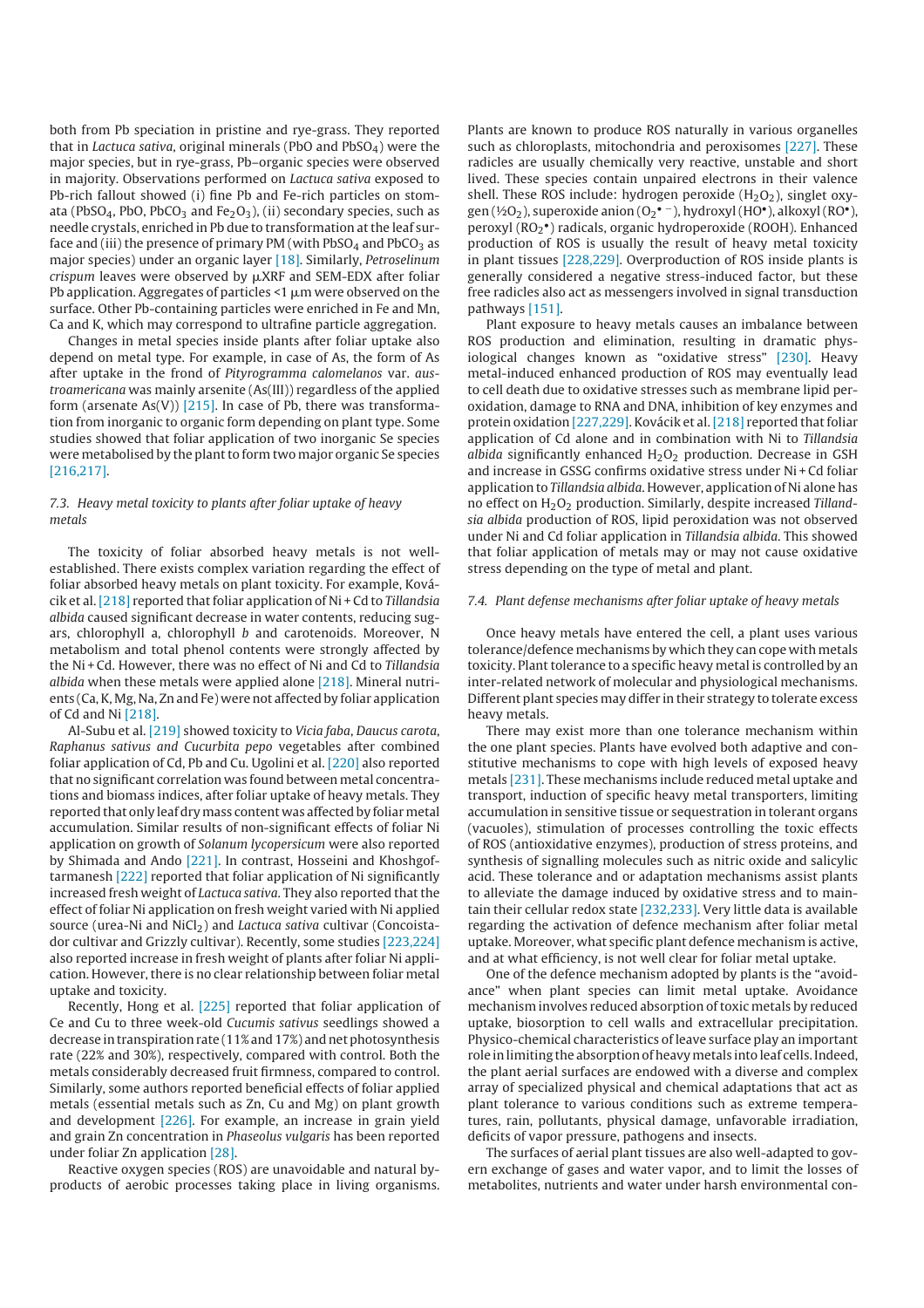ditions. These features of aerial plant surfaces also help plants to control foliar absorption of metals and other pollutants. Several studies reported retention of heavy metals on leaf surface resulting in decreased foliar uptake of heavy metals to plants. Some researchers consider it a defence mechanism adopted by plants against external stresses.

In addition to "avoidance", plants cope with heavy metal stress through "tolerance". A strong sink to store toxic metals without toxicity is critical for their homeostasis under high heavy metal levels inside plants [229,234]. In this way, plants can avoid heavy metalinduced toxicity to different cellular compounds. Since the plant leaves are key photosynthetic organs, it is vital that foliar-absorbed metals and other nutrients or chemicals sustain the integrity of the leaf both at ultrastructural and organ level. Sequestration of metals in tolerant organs is supposed to be an important aspect in plant metal tolerance and detoxification [36].

The plants have ability to bind and sequester metals to molecules (such as vacuoles) in order to inhibit their harmful effects. Bondada et al.[34] observed that under foliar As application, large amounts of As(up to several hundred ppm) was sequestered into sori. This enhanced accumulation of As in sori is probably a tolerance strategy adopted by fern [3]. At molecular level, heavy metals are generally transported and sequestered into the vacuoles, thereby eliminating these metals from the sensitive cellular compartments where metabolic reactions takes place [227]. Heavy metals detoxification in aerial parts of plants occurs by their binding with ligands and/or moving them into vacuoles [235].

Vacuolar compartmentalization of heavy metals is an efficient detoxification strategy by constricting them into the limited site where these harmful metals have no excess to sensitive metabolic reactions and the safety is ensured. Recently, a range of gene families has been identified that play key role in heavy metal uptake into cells, xylem loading, vacuolar sequestration and remobilization from the vacuole. These transporter families include cation diffusion facilitators (CDF), natural resistance-associated macrophage (NRAMP), ZIP (ZRT, IRT-like protein), heavy metal ATPases (HMAs), ATP-binding cassettes (ABC) and cation exchangers (CAXs) [235–237]. Among these, ABC, NRAMP and CDF have been recognized as major heavy metal tolerance transporters [238]. However, very little is known regarding the role of these gene families in heavy metal vacuolar sequestration under foliar application. In As hyperaccumulator plants, arsenate reductase enzyme reduces  $As(V)$  to  $As(III)$ , which is then complexed with free thiol groups followed by storage of the arsenite-thiolate complex in vacuole [215].

Inside plants, ROS are scavenged by a complex system of both non-enzymatic and enzymatic antioxidative system. Among nonenzymatic antioxidants, cysteine, metallothioneins, phytochelatin and glutathione are well-known for their role to bind/chelate heavy metals and/or scavenge ROS inside plant cells. Therefore, these proteins/ligands are involved in heavy metal detoxification and homeostasis [227,229]. These proteins/ligands are the best categorized metal-binding compounds in plant cells. These metalbinding compounds belong to various classes of cysteine-rich protein molecules and play key role in heavy metal detoxification in plants. Sytar et al. [239] reported that foliar application of Ni (0, 0.5, 1.0, 3.0, and 5.0 mM) in Fagopyrum esculentum enhanced MDA and total phenolic contents after 24 h of Ni treatments. Foliar Ni application enhanced caffeic acids, p-hydroxybenzoic, chlorogenic and hesperetic contents after 24 and 48 h in Fagopyrum esculentum [239].

Activation of antioxidative enzymes is an intrinsic defense strategy to control ROS contents according to the metabolic needs of cells at a specific time. These antioxidants include the enzymes glutathione peroxidase (GPX), glutathione S-transferase (GST), glutathione reductase (GR), dehydroascorbate reductase (DHAR), ascorbate peroxidase (APX), superoxide dismutase (SOD) and catalase (CAT)[227,240–242]. Activation of these enzymes under heavy metal stress is well-known and is reported in various plant species [227]. These enzymes act in conjugation with each other to scavenge excess ROS. Among these enzymes, CAT which is generally present in peroxisomes and mitochondria, decomposes  $H_2O_2$  by an energy efficient mechanism [243]. Superoxide dismutase dismutates two  $O_2$ <sup>\*</sup>-radicals to  $O_2$  and  $H_2O_2$ , and thereby controls steady state level of O2 $^{\bullet}-$ in plant cells. GPXs detoxify  $\rm H_2O_2$  in plants as well as phospholipid hydroperoxides and lipid [243].

GST enzymes catalyze the conjugation of reduced GSH to xenobiotic substrates during detoxification. GST contains six functional classes in the plants: DHARs, phi, theta, tau, zeta and lambda [227]. APX and two molecules of ascorbate catalyse the reduction of  $H_2O_2$ into  $H<sub>2</sub>O$ . GR is involved in maintaining GSH level in plant cells [243]. However, the activation of antioxidant enzymes under foliar applied heavy metal stress is not well known. Kovácik et al. [218] reported that foliar application of Cd increased activities of APX, SOD and GPX in Tillandsia albida. Moreover, significant increase in  $H_2O_2$  production as well as reduced and oxidised glutathione contents showed occurrence of oxidative stress in Tillandsia albida under Cd + Ni foliar application. However, phenolic enzymes, soluble proteins and free amino acids showed negligible responses to  $(Cd + Ni)$  foliar application. Enhanced activity of antioxidant enzymes in Cd-treated Tillandsia albida suggests that heavy metal homeostasis in these plants might be linked with the activation of enzymes.

# 8. Comparisons of foliar and root heavy metal uptake by plants

As stated above, metals can accumulate in plants both through root  $[151]$  and/or foliar uptake  $[25,244]$  (Fig. 4). The soil–root transfer of metals is the major pathway by which heavy metals enter the plants. However, only few studies compared the influence of the two ways of metal uptake by plants [35]. The mechanisms of metal uptake, translocation, compartmentation, toxicity and detoxification differ greatly with applied metal pathways [143,245]. It is very difficult to differentiate that metal concentration within internal plant tissues either is taken up by root cells from the soil or by leaf surfaces from atmosphere, because the two kinds of uptake pathways can occur simultaneously near urban and industrial areas.

There exist very old and rare data which have separated the foliar accumulation from root uptake [95,246,247]. Kozlov et al. [115] reported that there was a significant variation in annual foliar levels of heavy metals in Salix. They reported that this variation is difficult to explain if soil-root transfer of heavy metals is the major source. However, foliar heavy metal absorption can explain these variations to a great extent by taking into account the variation in weather conditions that contribute greatly towards foliar metal deposition.

Schreck et al. [248] performed two separate experiments to evaluate and differentiate between foliar and root metal transfers. For the root metal transfer experiment, lettuces and rye-grass were cultivated in earthen pots containing Pb contaminated soil (2000 mg kg−<sup>1</sup> ). For the foliar transfer experiment, pots containing lettuces and rye-grass were placed near a smelter. A geotextile membrane was placed on the top of the soil to protect it from atmospheric fallouts and thus to avoid soil contamination and metal transfer via root pathway. They reported considerable Pb accumulation via root (36 mg/kg in lettuces and 82 mg/kg in rye-grass) and shoot transfer (171 mg/kg in lettuces and 700 mg/kg in rye-grass).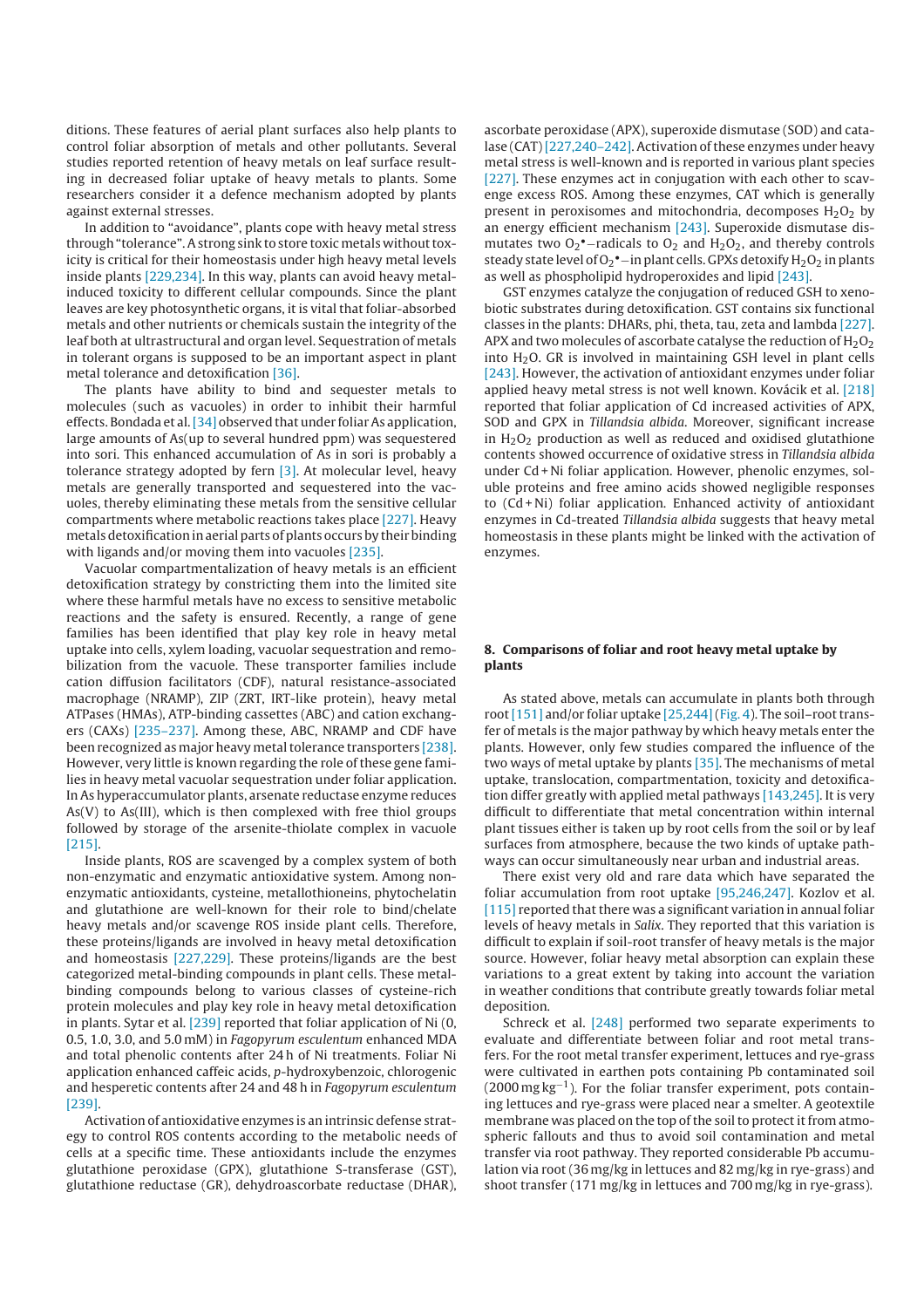

Fig. 4. Comparison of foliar and root metal uptake.

# 8.1. Comparison of heavy metal entrance to plants by foliar and root pathway

For root metal uptake, generally the part of metal found in the soil solution is first adsorbed onto the root surfaces, followed by their binding to polysaccharides of the rhizodermal cell surface or carboxyl groups of mucilage uronic acid [249]. After adsorption on roots surface, heavy metals penetrate the roots passively and diffuse through translocating water streams. In the case of foliar transfer, PM may be adsorbed on the leaf surface of plants due to wax cover and leaf hairs [250], depending on their size [25,146]. Based on phobicity of pollutants, two pathways of foliar metal uptake have been anticipated; diffusion through the cuticle for lipophilic elements and via aqueous pores of the stomata and cuticle for hydrophilic compounds [153] (Fig. 1).

# 8.2. Comparison of factors affecting heavy metal uptake by foliar and root pathway

Different factors affect metal uptake and accumulation index by plants under root and foliar metal uptake. Root metal uptake by plants varies with soil and plant type, chemical speciation of metals in soils, soil particle size, cation-exchange capacity, soil pH, organic matter content and microbial activity. In contrast, foliar metal uptake depends on several physical, chemical and biological factors [142]. Physical factors include the type and chemistry of heavy metals as well as the characteristics of plant leaf surface.

Chemical factors take into account the speciation of metals and cuticle composition [145]. Biological factors concern the growth stage at which heavy metals get deposited on plant surface [251].

# 8.3. Comparison of heavy metal transport after foliar and root pathway

Metal movement within plant from roots to the aerial parts is via xylem loading, which is assisted by unidentified transport processes, and occurs via symplastic or apoplastic transport [36]. Metals are transported with different chelates [252], and the transportation is generally governed by transpiration [36]. A number of important membrane transporter gene families have been recognized and categorized in recent years responsible for metal transportation to aerial parts of plants [232]. In contrast, there is no clear evidence regarding the role of different chelates and transporter genes in metal transportation inside plants after foliar uptake. The process of metal translocation within plants after foliar uptake take place via penetration through the cuticlar layer, desorption in the apoplast and binding to the subjacent mesophyll cells [145]. After foliar absorption, heavy metals are transported inside the plants from aerial parts towards different plant organs (roots, flowers fruits etc.) via phloem stream similar to the photosynthates.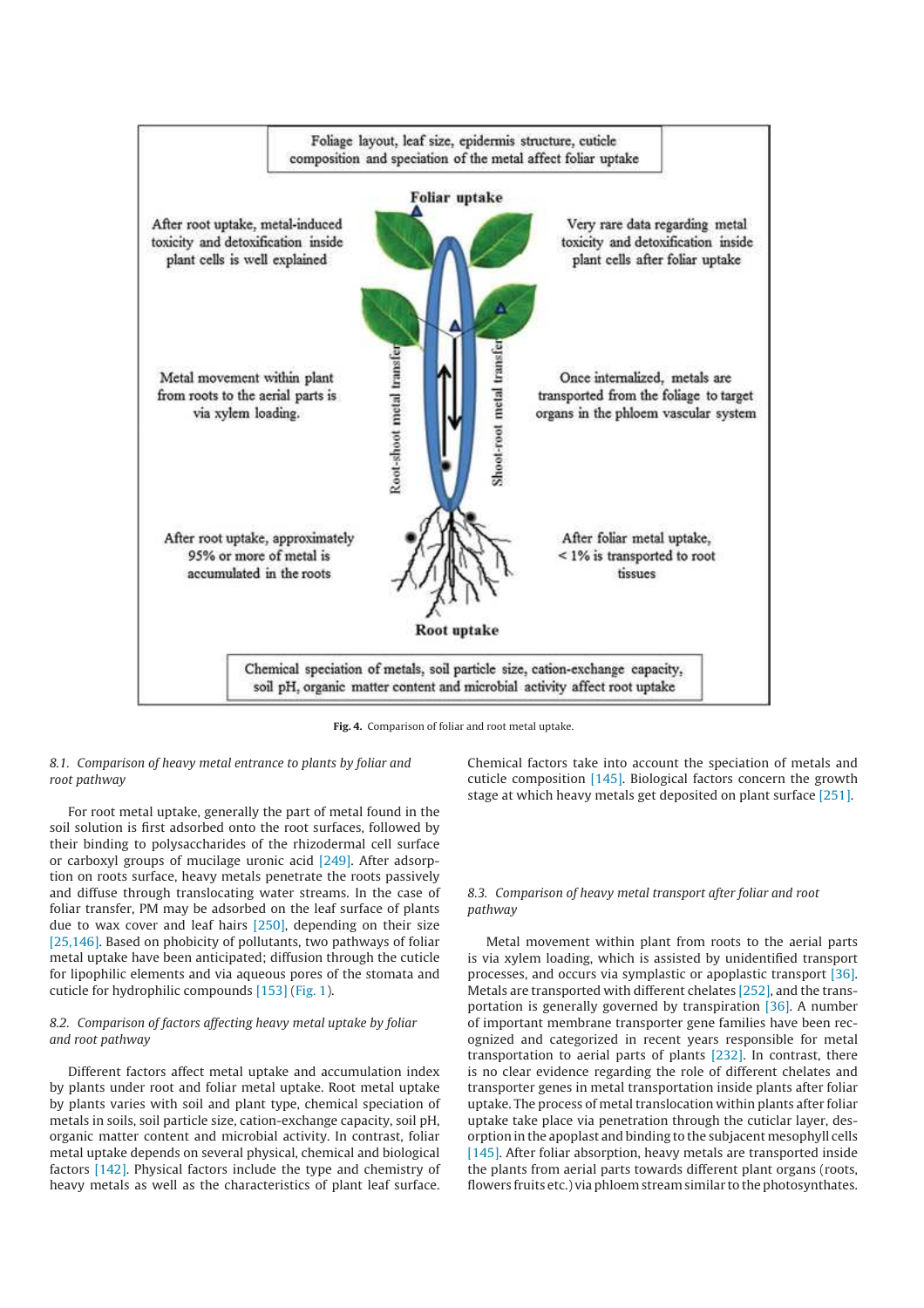# 8.4. Comparison of heavy metal compartmentalization after foliar and root pathway

The type of exposure (shoot or root) may have different effects on metal compartmentalization (distribution at the tissue and cellular scale) in plants [143,253] and consequently metal bioavailability and toxicity. In case of heavy metal uptake by plant roots, the major portion of absorbed metals especially Pb (about 95% or even more) is sequestered in the root cells, with a limited translocation to aerial tissues unless the plant is chelates-assisted or hyperaccumulator [209,254,255] or microbial assisted [256]. The restricted translocation of heavy metals to aerial plant tissues is due to the presence of physical barrier (Casparian strip) in plant roots [36], precipitation intercellular space as insoluble metal-salts [257], or sequestration in the vacuoles of cortical or rhizodermal cells [258]. In case of foliar metal uptake, majority of the absorbed metal is stored in leaf tissues with a small portion (<1%) transported to root tissues [201,259]. Leaf parenchyma contains major part of foliar applied metals [115]. Observations performed on Lactuca sativa exposed to Pb-rich fallout showed Pb particles on stomata, at the leaf surface, and under an organic layer of leaves [18]. So far no study reported decreased transportation of metals from shoot to roots.

# 8.5. Comparison of heavy metal speciation after foliar and root pathway

The type of exposure (root or shoot) may have different impacts on metal speciation in plants [143,253] and consequently metal bioavailability and toxicity. Heavy metals form chelates or complexes with organic amino acids [260] while passing through the xylem. However, Pb may also be transferred, in inorganic form, as is Cd [36]. The association of Pb with cell wall components was previously observed by EXAFS as the main Pb storage mechanism in the leaves of both accumulator and non-accumulator ecotypes of Sedum alfredii after Pb root exposure [261]. The formation of pyromorphite was observed by EXAFS in the leaves of Phaseolus vulgaris after Pb root exposure [253]. The presence of Pb–organic acid complexes might be interpreted as Pb sequestration in vacuoles, as previously observed for Zn, Ni, and Cd in various plant species [253,262]. However, after foliar exposure, majority of Pb–organic species (Pb bound to polysaccharides of the cell wall and Pb-organic acids) were observed. Thus, Pb-rich particles deposited on Lolium leaf surfaces likely underwent dissolution followed by the transfer of Pb inside the leaf tissue. As suggested by Gandois et al. [213] and Eichert and Goldbach [146], metal speciation and concentrations in leaves could be modified by interactions between PM and microbes on the phyllosphere.

The variation in metal speciation under foliar and root uptake can be due to variation in rhizosphere and/or the phyllosphere zones as well as mode transportation of metals inside plants [263,264]. The rhizosphere hosts an intense microbial activity and is a place of excretion of various inorganic and organic compounds [256,265–267]. Thus, these mechanisms involved in the rhizosphere and/or the phyllosphere zones could be effectively responsible for the observed metal speciation and compartmentalization changes as a function of the plant species (as, for instance, the nature and quantities of root and foliar exudates depend on the plant considered). In addition, after its plant uptake, the metal may undergo biotransformation in the plant directly in relation to the plant species and certainly as a function of the pathway of transfer. The pathway and mechanisms of metal transfer within plants differ in the rhizosphere in comparison with the phyllosphere. In the case of root exposure, the influence of the rhizosphere activity on the status of metals or metalloids in the substrate has been evidenced in many studies [209,266]. After root uptake, metals are transferred by the apoplasmic pathway or symplastic transport across the root cortex to plant storage tissues. While passing through xylem sap, metals could forms complexes with amino acids like histidine, organic acids as citric acid, fumaric and malic acid [268] or phytochelatins [227]. However, metals may also be transferred in inorganic form like Pb and Cd [269]. In case of foliar uptake, metals may or may not undergo changes in speciation. Changes in metal speciation after foliar uptake can be due to changes of humidity and temperature at the leaf surface and the changes due to phyllosphere activity [18,211]. Uzu et al. [270] reported that the speciation of Pb varied after interaction with plant leaves. Similarly, Shahid et al. [271] reported that the popular leaves contaminated with heavy metals, near a smelter, fell on soil; thereby added heavy metals into surrounding soil. These authors reported that the speciation of heavy metals added to soil via fall of leaves varied considerably compared to the speciation of heavy metals which have directly fallen on soil.

Comparison of heavy metal toxicity after foliar and root pathway: toxic effects of heavy metals vary with the mode of entrance to plants, i.e., via roots or foliar. It has been shown that specific applied levels of heavy metals can influence plants differently depending on what part/organ of the plant is directly exposed to the metals. Bernal et al. [272] showed that Cu supplementation via roots or leaves pathway showed different effects to soybean plants. After root uptake, metals have capacity to decrease seed germination and root elongation, reduce plant biomass, and inhibit chlorophyll biosynthesis [7,36,151]. While inside a cell, metals affect respiration, photosynthesis, nutrient balance and enzymatic reactions as well as various other physiological parameters [210,227,231,273]. Exposure to heavy metals also induces over production of ROS in plants, which seriously disrupts the redox status of cells [210,229,240,274]. However, foliar application of heavy metal also induces a wide range of toxic effects to different metabolic and physiological processes inside plants [25,275], but the extent of toxicity is generally less compared to root metal uptake. Some studies even reported no effect of positive effects of foliar metal uptake. For example Cu foliar application increased photosynthetic activity and chlorophyll content [272,276].

Comparison of heavy metal toxicity after foliar and root pathway: under heavy metal stress conditions, plants employ a number of strategies to survive the toxic effects of metals. Under root metal uptake, several studies showed that plants tolerate high levels of heavy metals by chelating through the synthesis of organic and amino acids, GSH, or heavy metal binding compounds such as PCs and MTs, sequestration within vacuoles, and activation of the antioxidant enzymes [36,229]. However, very little data is available regarding the activation of defence mechanism after foliar metal uptake. Recently, overproduction of ROS, decrease in GSH and increase in GSSG contents as well as significant increase in the activities of antioxidative enzymes (APX, SOD and GPX) has been reported in Tillandsia albida under (Cd + Ni) foliar application. However, lipid peroxidation remained unaffected under Cd + Ni foliar application. This showed that foliar metal application may result in ROS production and activation of defense mechanism. Gawel et al. [277] showed that PCs are bioindicators of atmospheric metal pollution exposure via foliar uptake. However, what specific plant defence mechanism is active, and at what efficiency, is not well clear for foliar metal uptake.

Perspectives of comparison of heavy metal uptake by foliar and root pathway: the above mentioned differences between soil-root pathway and atmosphere-leaf pathway with respect to uptake, speciation, transportation, compartmentation, toxicity and detoxification raise questions as whether these differences are due to variations among plants or in response to a more general phenomenon. Uptake of heavy metals by plants (whether root or shoot) is a complex phenomenon, and involves various steps. The dissimi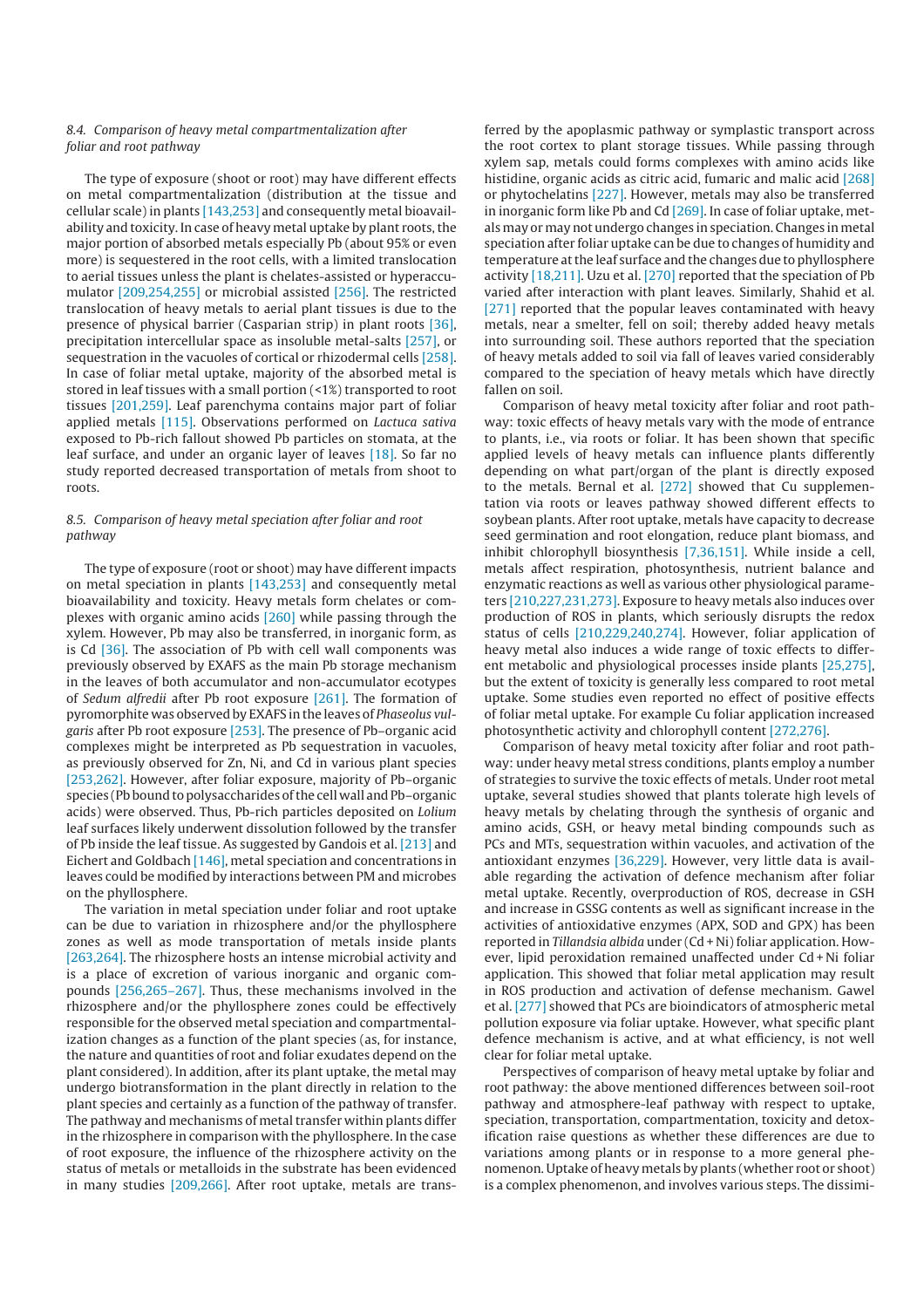lar plant responses observed in response to these twometal transfer pathways might be rationalized presuming different metal uptake and tolerance strategies in root and leaf cells. Therefore, a lot need to be explored in the context of foliar metal uptake.

# 9. Health risk assessment of heavy metal after foliar uptake

Estimating the level of exposure of heavy metals and tracing their routes of contamination to the target organisms are critical for understanding the health risks involved [1]. Health risks related with atmospheric contaminations may arise primarily from inhalation of particles and also consumption of polluted food [54]. It is well mentioned above that the mechanisms of metal uptake, translocation, compartmentation, toxicity and detoxification differ greatly with applied metal pathways, which in turn may affect metal accumulation in edible plant parts and hence the potential risk associated. Therefore, it is necessary to evaluate the risk assessment of foliar deposited heavy metals. Heavy metal level in edible plant parts after foliar transfer can be used to estimate the potential health risk assessment such as, estimated daily intake (EDI), hazard index (HI), tolerable daily intake (TDI), hazard quotient (HQ) and carcinogenic risk (CR) [31]. These health risks parameters are compared with standard toxic values or oral reference dose (RfD), which represent an estimated daily exposure of human body to the metal that has no hazardous effect during life time [278]. The Rfd values for Cd, Pb, Ni, Cr, Cu, Mn and Zn are 0.001, 0.004, 0.02, 1.5, 0.04, 0.033 and 0.30 (mg/kg body weight per day), respectively [278].

Several previous studies used these parameters to evaluate the potential toxicity of heavy metal polluted vegetables, but majority of the studies take into account root metal transfer [279,280]. Recently, Xiong et al. [54] evaluated EDI, HQ and HI of Cu, Cd and Pb in different vegetables (Ipomoea aquatica Forssk, Allium fistulosum, Brassica juncea, Portulaca oleracea, Lactuca sativa, Cichorium endivia, and Amaranthus mangostanus) after foliar application. They reported that the values HIs exceeded 1 in Amaranthus mangostanus (3.77), and also in Ipomoea aquatica (1.97) due to the high metal levels in leaves. Similarly, Xiong et al. [16] reported that high levels of Sb, Cd, Pb and Zn were observed in the leaves of Spinacia oleracea and Brassica oleracea after foliar application. They reported that TDI was higher for these metals compared to their threshold levels  $(0.15, 0.4 1.0,$  and  $300\,\mathrm{g\,kg^{-1}\,d^{-1}}$  respectively for Sb, Pb, Cd, and Zn) [281,282] (Table 4). Schreck et al. [25] concluded that foliar uptake of heavy metals can cause significant health hazards when high levels of heavy metals are present in the air. Therefore, it is highly necessary to evaluate health risks associated with foliar uptake of heavy metals as a result of atmospheric deposition, especially in case of urban agriculture (kitchen gardening) [113].

In addition to toxic effects of metals in plants, food safety has gained considerable attention worldwide [283,284]. During last 2–3 decades, numerous studies focused on the health risks associated with the ingestion of contaminated vegetables [284–286]. It is reported that the metal contents in edible parts of vegetables may exceed the maximum permissible limits (MPLs) with serious public health implications [287]. Heavy metals can be highly harmful to the human even at low exposure level as there is no effective tolerance or excretion mechanism. Consumption of vegetables contaminated with heavymetals is considered responsible to a lesser or greater extent for various clinical conditions: intrauterine growth retardation, depletion of nutrients in the human body, disabilities with malnutrition, impaired psycho-social faculties, upper gastrointestinal cancer and immunological defenses [288]. Numerous previous studies evidenced the carcinogenic effects (chromosomal aberrations and mutations in cultured cells) of metals such as Cd, As, Pb etc. in humans. Similarly, clinical studies in industrial workers proved links between Cd exposure and human cancer of the kidney, lungs, bladder and prostate [289–291].

Besides potential human health risks associated with the consumption of heavy metals contaminated vegetable, presence of toxic metals in plant products (oil, herbal medicine feeds and foods) can also induce health risks. Earlier studies have proposed that some medicinal, aromatic and herbal plants can accumulate considerable amount of heavy metals in their plant parts, which are used for preparation of various products used by human [103,292–294]. Although the concentrations of heavymetal in plant products (oil, herbal medicine feeds and foods) are low, metals may accumulate in human due to continuous usage of these plant products. Essential oils have been employed widely as aromatic agents in pharmaceutical, perfumery, nutraceuticals industries, and cosmetic and functional food. The medicinal aromatic plants are most widely used to treat the different problems in human beings [295]. Ingestion of heavy metals even in a very small concentration can negatively affect various biochemical and physiological functions as well as survival of organism. However, there exist very rare data regarding foliar heavy metal accumulation in medicinal, aromatic and herbal plants as well as their products.

The effect and contents of heavy metals after foliar uptake on the quality and content of essential oils remains undiscovered. Certain studies have revealed that some of the aromatic plants could be grown safely (with low heavy metal contents) around smelters [296–298], but the foliar pathway aspect was not described in these studies. Moreover, essential oils have been reported to possess the antimicrobial activity and to contain significant quantity of antioxidants [299,300]. Nevertheless, no study has yet evaluated the effect of foliar metal transfer on antimicrobial activity of plants. Similarly, physiological attributes of medicinal, aromatic and herbal plants have not yet been explored.

Some studies reported management practices to avoid health risks associated with the consumption of heavy metal polluted vegetables. For example, Schreck et al. [301] reported that washing of vegetables with water can remove 25–29% of total Pb-rich particles. However, they reported that the total metal contents were still up to 400-times higher compared to control. Khalid [302] proposed that different vegetables accumulate different levels of metals in their edible plant parts. People eat a mixture of vegetables and crops, and not just one plant species. Therefore, choice of cultivated vegetable can be a good strategy to manage urban agriculture under high heavy metal foliar deposition and transfer. Similarly, metal accumulation by plants via root or foliar transfer varies greatly among different plant species. Therefore, plant species with low soil-plant metal transfer may be recommended for heavy metal polluted soils, while others with low atmosphere-plant metal transfer may be preferred for areas with high atmospheric deposition of heavy metals.

#### 10. Management of contaminated plant residues

When heavy metal levels in the plant biomass exceed the MAL, plant biomass is considered to be a potentially hazardous material. Some authors proposed that plant species, containing high levels of heavy metals, may be disposed-off to minimize the associated health risks [303,304]. However, treatment, storage and placement of contaminated plant biomass are key secondary environmental contamination issues, which need to be addressed.

Few studies proposed a radical approach to address this disposal problem by incorporating a thermochemical conversion of contaminated plant material to energy followed by heavy metal recovery [305], which is considered as one of the most economical and safe approaches of utilizing the contaminated plant biomass. Gasification and combustion are important approaches used for producing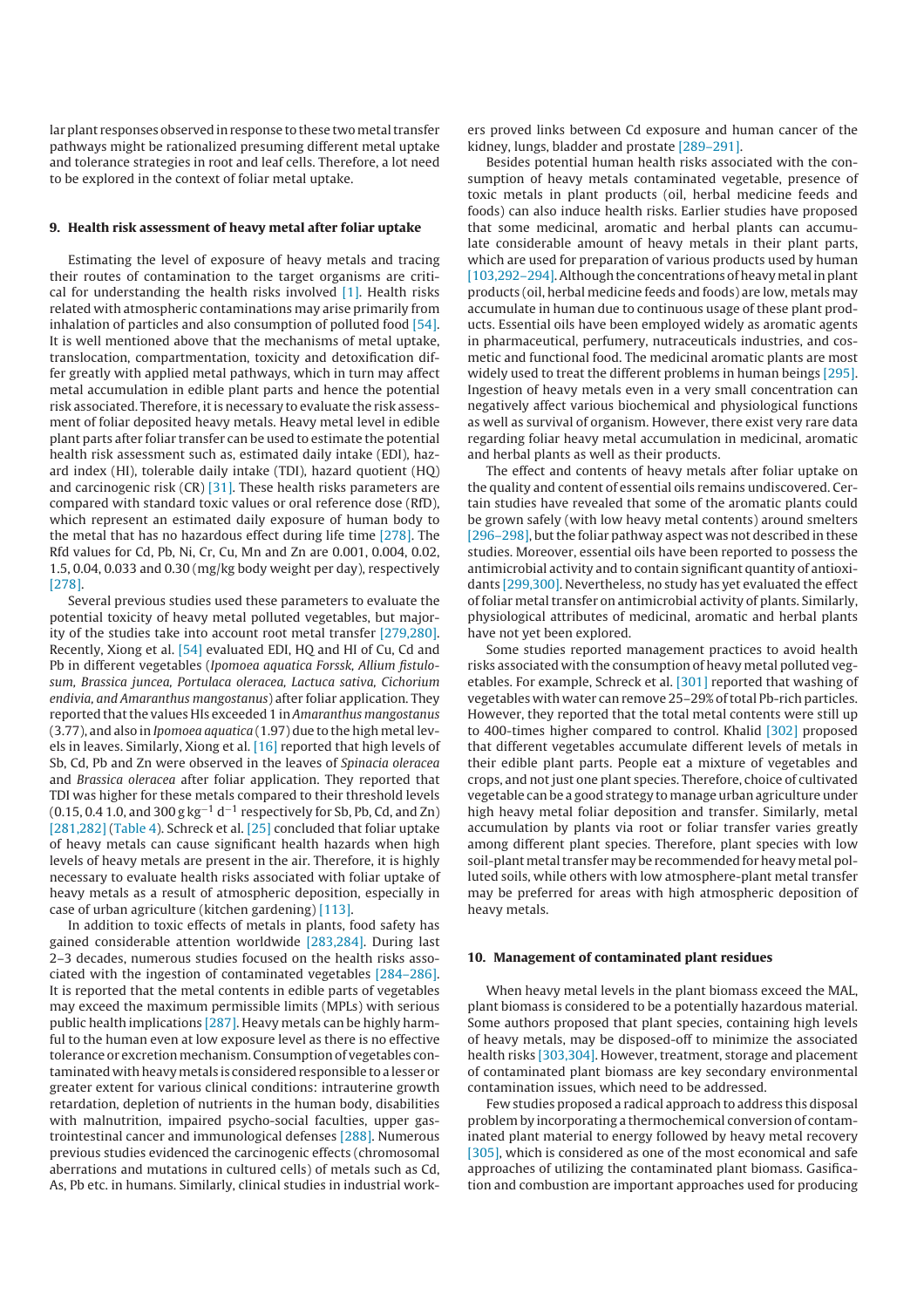thermal and electric energies from contaminated plant biomass. Another operational method could be thermochemical processing of contaminated plant biomass on pyrolysis [306,307]. Similarly, ashing of contaminated plant biomass can produce bio-ores.

# 11. Modeling of air pollution to assess foliar uptake of metals

Despite considerable advancement during last few years, heavy metal atmospheric modeling remains an important area of research. Modeling of air pollutants is a numerical/mathematical tool generally used to estimate the relationship between emissions, meteorology, atmospheric concentrations, deposition, and other factors [308–310]. Computer models of air pollution provide a rapid and alternative approach to predict air pollution by heavy metals and other pollutants [310,311]. Estimation of air pollution gives vital, numerical data about ambient concentrations and deposition of heavy metals. However, pollution models can predict air quality/pollution at definite times and locations. Different researchers have used various strategies for estimating air pollution. These strategies include: (i) predicting direct quantification from monitoring sites, and (ii) analysis of point sources, such as industrial units or traffic intensity on roadways.

Air quality/pollution models are generally used to understand tropospheric dynamic and to estimate heavy metal levels in air in areas where no recording facility is available. Some of these models include Global/regional atmospheric heavy metals (GRAHM), Heavy Metals Eulerian Transport (HMET), Hybrid Single-Particle Lagrangian Integrated Trajectory (HYSPLIT) and Dynamic Estimation of Contaminant concentration using Attenuation factors (DECA). However, only few models are capable to estimate heavy metal levels in air. These models generally not directly relate to foliar deposition or absorption (the amounts of heavy metals that is deposited on plant canopy). Air pollution modeling is preferably used for human health risk assessment rather than foliar absorption of heavy metals by plants. Some models measure concentration of heavy metals which is emitted into the air from: (i) stationary sources (industrial units), (ii) mobile sources (vehicles) (iii) natural sources (windblown dust and wildfires), and area sources (road dust and fireplaces).

Recently, Stein et al. [312,313] developed HYSPLIT model to envisage the release, transfer, diffusion, and deposition of heavy metals and other air pollutants. Chen et al. [314,315] configured HYSPLIT to simulate the dispersion and deposition of particulate matter in air released from industrial point sources. United States Environmental Protection Agency (US EPA) developed the Human Health Risk Assessment Protocol (HHRAP) model for risk assessment and foliar metal transfer predictions for large-scale farms. However, HHRAP is not capable to predict heavy metal pollution in urban areas for kitchen gardens. Schreck et al. [316] developed a new model, "DECA", which provides essential health risk assessment information regarding consumption of heavy metal polluted vegetables from kitchen gardens located in urban areas. However, till date, no specific model is developed which can trace link for heavy metal release from point sources (industries, traffic etc.), level in atmosphere, deposition/capturing of metals on plant leaves, foliar penetration inside plants. The development and installation of such models at community levels can be highly useful to predict risk associated with atmospheric pollution of heavy metals at certain periods and areas. Therefore, recommendations can be made based on the prediction of these models regarding the level of risk associated with the consumption of polluted crops.

#### 12. Conclusions and perspectives

Despite considerable progress in recent years about knowledge on foliar absorption of heavymetals by plants, there exists yet exciting scientific areas to resolve particularly mechanisms involved for foliar absorption of metals by plants. Metal deposited on plant leaves enter the plants via penetration through the cuticle and stomatal openings. Heavy metal absorption by plant foliar parts depends on various factors, such as the physico-chemical properties of heavy metals and cuticle, the morphology, texture and surface area of plant leaves, exposure duration, and environmental conditions. Metal translocation within plants and contamination of edible parts mainly depends on the chemical metal species adsorbed on the leaf surface, plant maturity and cuticle composition.

After foliar uptake, metals undergo variation in their speciation due to changes of temperature, humidity at the leaf surface, phyllosphere activity and the interaction with various biochemical compounds. Studies reported contrasting evidences (positive, negative and neutral) regarding heavy metal toxicity to plants after foliar uptake. Data about the activation of defence mechanism after foliar metal uptake is almost missing. The mechanisms of metal uptake, translocation, compartmentation, toxicity and detoxification differ greatly for root and foliar metal pathways. However, a lot needed to be explored regrading heavy metal foliar uptake in the context of risk assessment studies, especially in areas near mining activities. Developments in this field will need a comprehensive understanding of the chemical, physical, biological, physiological and environmental processes and factors that control the uptake of foliar deposited heavy metals.

As shown by Dumat et al. [317], urban gardens are sometime set up in areas which look clean, even with metals measurement in soil, but the analysis of pollutants in water or atmosphere finally revealed high contamination. Consequently, when a land is sought for UPA projects, a global survey of the area should be mandatory to ensure health security. Preventive measures before opening new gardens, and modelling approach of the relationship between metals in plants and the various media is a major field of study. The quality of plants grown in urban and peri-urban areas is the result of many factors. Faced with this complex reality and the need to provide answers to citizens who want to eat healthy plant and grow vegetables preserving the environment, the concept of simplexity and multidisciplinary collaboration and multi-actors are highly relevant. They allow to set-up a collective intelligence approach conducive to the success of urban agriculture projects that require multiple steps and skills because of conflicts of land uses in urban areas and the sources of heavy metals. The discovery of pollution if it still generates initially legitimate questions and concerns on the part of the people concerned can also produce positive momentum for the realization of sustainable projects. To do this, a better knowledge by citizens of soil-plant-atmosphere transfer of pollutants and nutrients is essential to streamline the risks. It is an objective of the Network-Agriville (http://reseau-agriville.com/) which provides information, educational resources and a forum for various stakeholders in urban agriculture.

Based on the data summarized in this review article, the following research gaps need to be explored:

- Metal speciation plays an importing role in determining biochemical behavior of a metal. A detailed research is required about the role of metal speciation in term of foliar uptake, toxicity, compartmentation and detoxification inside plants.
- Heavy metal speciation in ambient air and the role of different industrial processes with respect to speciation of emitted heavy metals needs more detailed studies.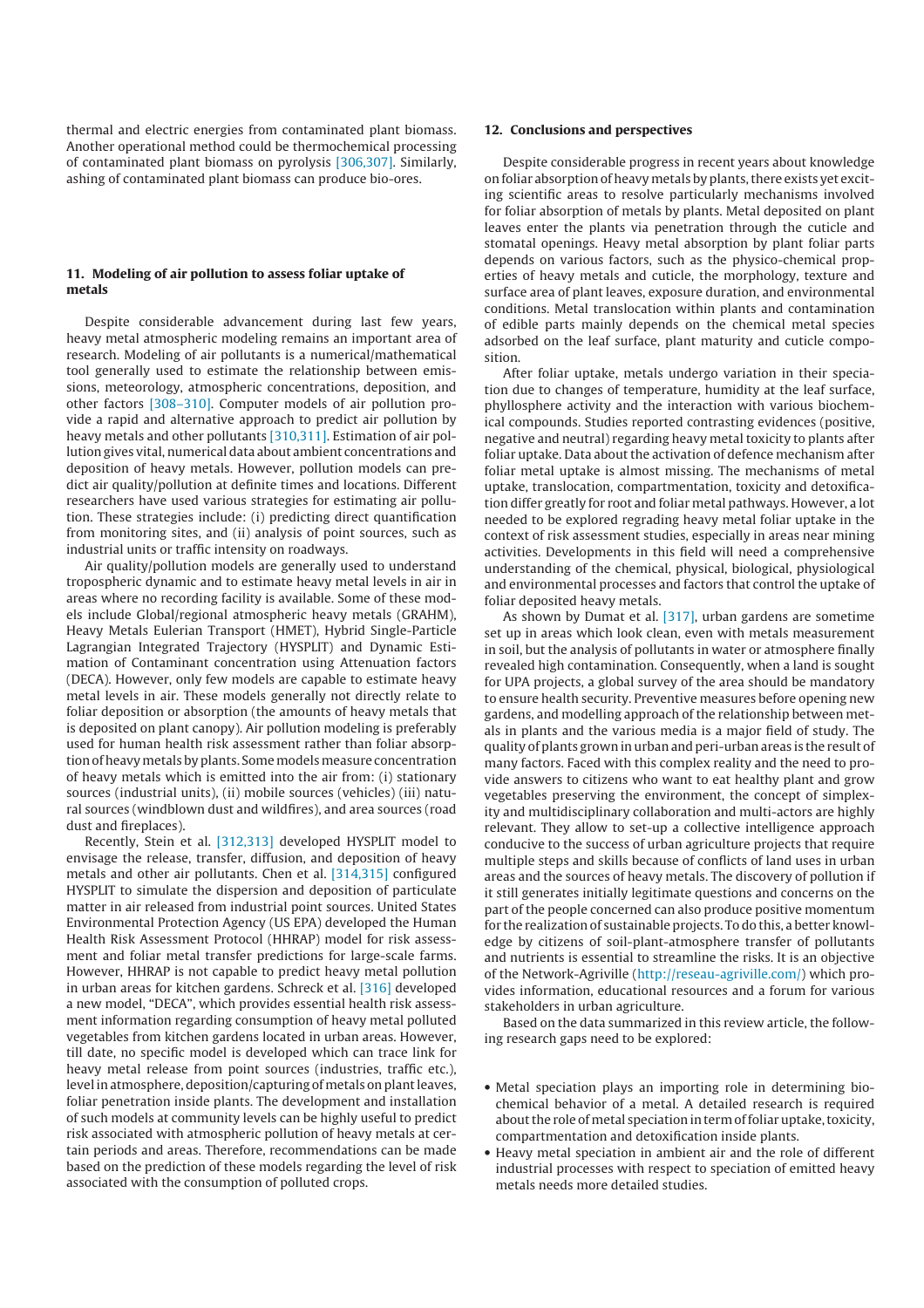- The mechanism of heavy metal entrance to leaves via foliar transfer is not well-developed. Studies at molecular levels are required to explore foliar uptake of heavy metals.
- The role of different carrier genes and proteins involved in metal transfer and detoxification after foliar uptake needs to be explored. It is not clear whether vacuolar sequestration of heavy metals takes place after foliar absorption or not.
- Although, it is well-established that foliar metal transfer greatly varies with plant species, but there exist no classification (hyperaccumulator, tolerant, sensitive etc.) of plants species with respect to foliar transfer of heavy metals.
- After foliar uptake, heavy metals can cause overproduction of ROS, which impede with plant metabolism. However, the mechanisms of actions behind ROS overproduction and their harmful effects are still not explored for foliar metal transfer. Similarly, toxic effects of heavy metals after foliar uptake are not clear yet.
- The detoxification role of organic ligands (such as glutathione, methionine, phytochelatins, vitamins, proteins and amino acids) and antioxidative enzymes (SOD, CAT, APX, GPOX etc.) is not fully elucidated for foliar metal transfer.
- Certain heavy metals (Cd, Ni etc.) show hormetic effect (growth improvement at low applied levels, while toxicity at high applied levels) in plants, but the mechanisms as well as the threshold, upper and lower limit values for heavy metals of ambient air are not well-established for foliar metal transfer under different environmental conditions.
- There exist very low data regarding metal-induced human health risks via consumption of metal-contaminated food after foliar transfer, especially for urban agriculture.

#### References

- [1] Z. Li, Z. Ma, T.J. van der Kuijp, Z. Yuan, L. Huang, A review of soil heavy metal pollution from mines in China: pollution and health risk assessment, Sci. Total Environ. (2014) 843–853.
- [2] S. Goix, S. Mombo, E. Schreck, A. Pierart, T. Lévêque, F. Deola, C. Dumat, Field isotopic study of lead fate and compartmentalization in earthworm-soil-metal particle systems for highly polluted soil near Pb recycling factory, Chemosphere 138 (2015) 10–17.
- [3] N.K. Niazi, E.D. Burton, Arsenic sorption to nanoparticulate mackinawite (FeS): an examination of phosphate competition, Environ. Pollut. 218 (2016)  $111 - 117$
- [4] S. Goix, T. Lévêque, T.-T. Xiong, E. Schreck, A. Baeza-Squiban, F. Geret, G. Uzu, A. Austruy, C. Dumat, Environmental and health impacts of fine and ultrafine metallic particles: assessment of threat scores, Environ. Res. 133 (2014) 185–194.
- [5] T. Leveque, Y. Capowiez, E. Schreck, T. Xiong, Y. Foucault, C. Dumat, Earthworm bioturbation influences the phytoavailability of metals released by particles in cultivated soils, Environ. Pollut. 191 (2014) 199–206.
- [6] G. Uzu, J.-J. Sauvain, A. Baeza-Squiban, M. Riediker, M. Sainchez Sandoval Hohl, S. Val, K. Tack, S. Denys, P. Pradere, C. Dumat, In vitro assessment of the pulmonary toxicity and gastric availability of lead-rich particles from a lead recycling plant, Environ. Sci. Technol. 45 (2011) 7888–7895.
- [7] M. Shahid, S. Khalid, G. Abbas, N. Shahid, M. Nadeem, M. Sabir, M. Aslam, C. Dumat, Heavy metal stress and crop productivity, in: K.R. Hakeem (Ed.), Crop Production and Global Environmental Issues SE − 1, Springer
- International Publishing, 2015, pp. 1–25. [8] N.K. Niazi, T.F. Bishop, B. Singh, Evaluation of spatial variability of soil arsenic adjacent to a disused cattle-dip site, using model-based geostatistics, Environ. Sci. Technol. 45 (2011) 10463–10470.
- [9] C.A. Harguinteguy, M.N. Cofré, A. Fernández-Cirelli, M.L. Pignata, The macrophytes Potamogeton pusillus L. and Myriophyllum aquaticum (Vell.) Verdc. as potential bioindicators of a river contaminated by heavy metals, Microchem. J. 124 (2016) 228–234.
- [10] Y. Su, Y. Liang, The foliar uptake and downward translocation of trichloroethylene and 1,2,3-trichlorobenzene in air-plant-water systems, J. Hazard. Mater. 252–253 (2013) 300–305.
- [11] Y. Su, Y. Liang, Foliar uptake and translocation of formaldehyde with Bracket plants (Chlorophytum comosum), J. Hazard. Mater. 291 (2015) 120–128.
- [12] E. Chmielewska, H. Spiegel, Some control of an amplified heavy metal distribution at immission sites of Danube lowland refineries, Environ. Prot. Eng. 29 (2003) 23–32.
- [13] M. Shahid, M. Arshad, M. Kaemmerer, E. Pinelli, Long-term field metal extraction by pelargonium: phytoextraction efficiency in relation to plant maturity, Int. J. Phytorem. 14 (2012) 493–505.
- [14] M. Shahid, T. Xiong, M. Castrec-Rouelle, T. Leveque, C. Dumat, Water extraction kinetics of metals, arsenic and dissolved organic carbon from industrial contaminated poplar leaves, J. Environ. Sci. (China) 25 (2013) 2451–2459.
- [15] E. Schreck, Y. Foucault, F. Geret, P. Pradere, C. Dumat, Influence of soil ageing on bioavailability and ecotoxicity of lead carried by process waste metallic ultrafine particles, Chemosphere 85 (2011) 1555–1562.
- [16] T.T. Xiong, T. Leveque, A. Austruy, S. Goix, E. Schreck, V. Dappe, S. Sobanska, Y. Foucault, C. Dumat, Foliar uptake and metal(loid) bioaccessibility in vegetables exposed to particulate matter, Environ. Geochem. Health 36 (2014) 897–909.
- [17] N.U. Saher, A.S. Siddiqui, Comparison of heavy metal contamination during the last decade along the coastal sediment of Pakistan: multiple pollution indices approach, Mar. Pollut. Bull. 105 (2016) 403–410.
- [18] G. Uzu, S. Sobanska, G. Sarret, M. Muñoz, C. Dumat, Foliar lead uptake by lettuce exposed to atmospheric fallouts, Environ. Sci. Technol. 44 (2010) 1036–1042.
- [19] E. Moreno-Jiménez, R. Manzano, E. Esteban, J. Penalosa, ˜ The fate of arsenic in soils adjacent to an old mine site (Bustarviejo, Spain): mobility and transfer to native flora, J. Soils Sediments 10 (2010) 301–312.
- [20] G. Uzu, S. Sobanska, G. Sarret, J.J. Sauvain, P. Pradère, C. Dumat, Characterization of lead-recycling facility emissions at various workplaces: major insights for sanitary risks assessment, J. Hazard. Mater. 186 (2011) 1018–1027.
- [21] K. Sołek-Podwika, K. Ciarkowska, D. Kaleta, Assessment of the risk of pollution by sulfur compounds and heavy metals in soils located in the proximity of a disused for 20 years sulfur mine (SE Poland), J. Environ. Manage. 180 (2016) 450–458.
- [22] Laura Cutillas-Barreiroa, Paula Pérez-Rodrígueza, Antía Gómez-Armestoa, María José Fernández-Sanjurjob, Esperanza Álvarez-Rodríguezb, Avelino Núñez-Delgadob, Manuel Arias-Estéveza, Juan Carlos Nóvoa-Muñoz, Lithological and land-use based assessment of heavy metal pollution in soils surrounding a cement plant in SW Europe, Sci. Total Environ. 562 (2016) 179–190.
- [23] Z.l. Ren, Y. Sivry, J. Dai, M. Tharaud, L. Cordier, I. Zelano, M.F. Benedetti, Exploring Cd Cu Pb Zn dynamic speciation in mining and smelting-contaminated soils with stable isotopic exchange kinetics, Appl. Geochem. 64 (2015) 157–163.
- [24] M. Cecchi, C. Dumat, A. Alric, B. Felix-Faure, P. Pradère, M. Guiresse, Multi-metal contamination of a calcic cambisol by fallout from a lead-recycling plant, Geoderma 144 (2008) 287–298.
- [25] E. Schreck, Y. Foucault, G. Sarret, S. Sobanska, L. Cécillon, M. Castrec-Rouelle, G. Uzu, C. Dumat, Metal and metalloid foliar uptake by various plant species exposed to atmospheric industrial fallout: mechanisms involved for lead, Sci. Total Environ. 427–428 (2012) 253–262.
- [26] T. Xiong, A. Austruy, A. Pierart, M. Shahid, Kinetic study of phytotoxicity induced by foliar lead uptake for vegetables exposed to fine particles and implications for sustainable urban agriculture, J. Environ. Sci. (2016) 1–12.
- [27] T. Xiong, C. Dumat, A. Pierart, M. Shahid, Y. Kang, N. Li, G. Bertoni, C. Laplanche, Measurement of metal bioaccessibility in vegetables to improve human exposure assessments: field study of soil–plant–atmosphere transfers in urban areas, South China, Environ. Geochem. Health (2016).
- [28] M.J. Poblaciones, Z. Rengel, Soil and foliar zinc biofortification in field pea (Pisum sativum L.): grain accumulation and bioavailability in raw and cooked grains, Food Chem. 212 (2016) 427–433.
- [29] B. Chen, A.F. Stein, N. Castell, Y. Gonzalez-Castanedo, A.M. Sanchez de la Campa, J.D. de la Rosa, Modeling and evaluation of urban pollution events of atmospheric heavy metals from a large Cu-smelter, Sci. Total Environ. 539 (2016) 17–25.
- [30] M. Abid, N.K. Niazi, I. Bibi, A. Farooqi, Y.S. Ok, A. Kunhikrishnan, F. Ali, S. Ali, A.D. Igalavithana, M. Arshad, Arsenic (V) biosorption by charred orange peel in aqueous environments, Int. J. Phytorem. 18  $(2016)$   $442-449$ .
- [31] M. Shakoor, N. Niazi, I. Bibi, M. Rahman, R. Naidu, Z. Dong, M. Shahid, M. Arshad, Unraveling health risk and speciation of arsenic from groundwater in rural areas of punjab, Pakistan, Int. J. Environ. Res. Public Health 12 (2015) 12371–12390.
- [32] S. Norouzi, H. Khademi, A.F. Cano, J.A. Acosta, Biomagnetic monitoring of heavy metals contamination in deposited atmospheric dust, a case study from Isfahan Iran, J. Environ. Manage. 173 (2016) 55–64.
- [33] S.A. Morman, G.S. Plumlee, The role of airborne mineral dusts in human disease, Aeolian Res. 9 (2013) 203–212.
- [34] B.R. Bondada, S. Tu, L.Q. Ma, Absorption of foliar-applied arsenic by the arsenic hyperaccumulating fern (Pteris vittata L.), Sci. Total Environ. 332  $(2004)$  61–70.
- [35] E. Schreck, C. Laplanche, M. Le Guédard, J.J. Bessoule, A. Austruy, T. Xiong, Y. Foucault, C. Dumat, Influence of fine process particles enriched with metals and metalloids on Lactuca sativa L. leaf fatty acid composition following air and/or soil-plant field exposure, Environ. Pollut. 179 (2013) 242–249.
- [36] B. Pourrut, M. Shahid, C. Dumat, P. Winterton, E. Pinelli, Lead uptake, toxicity, and detoxification in plants, Rev. Environ. Contam. Toxicol. 213 (2011) 113–136.
- [37] M. Tomašević, Z. Vukmirović, S. Rajšić, M. Tasić, B. Stevanović, Characterization of trace metal particles deposited on some deciduous tree leaves in an urban area, Chemosphere 61 (2005) 753–760.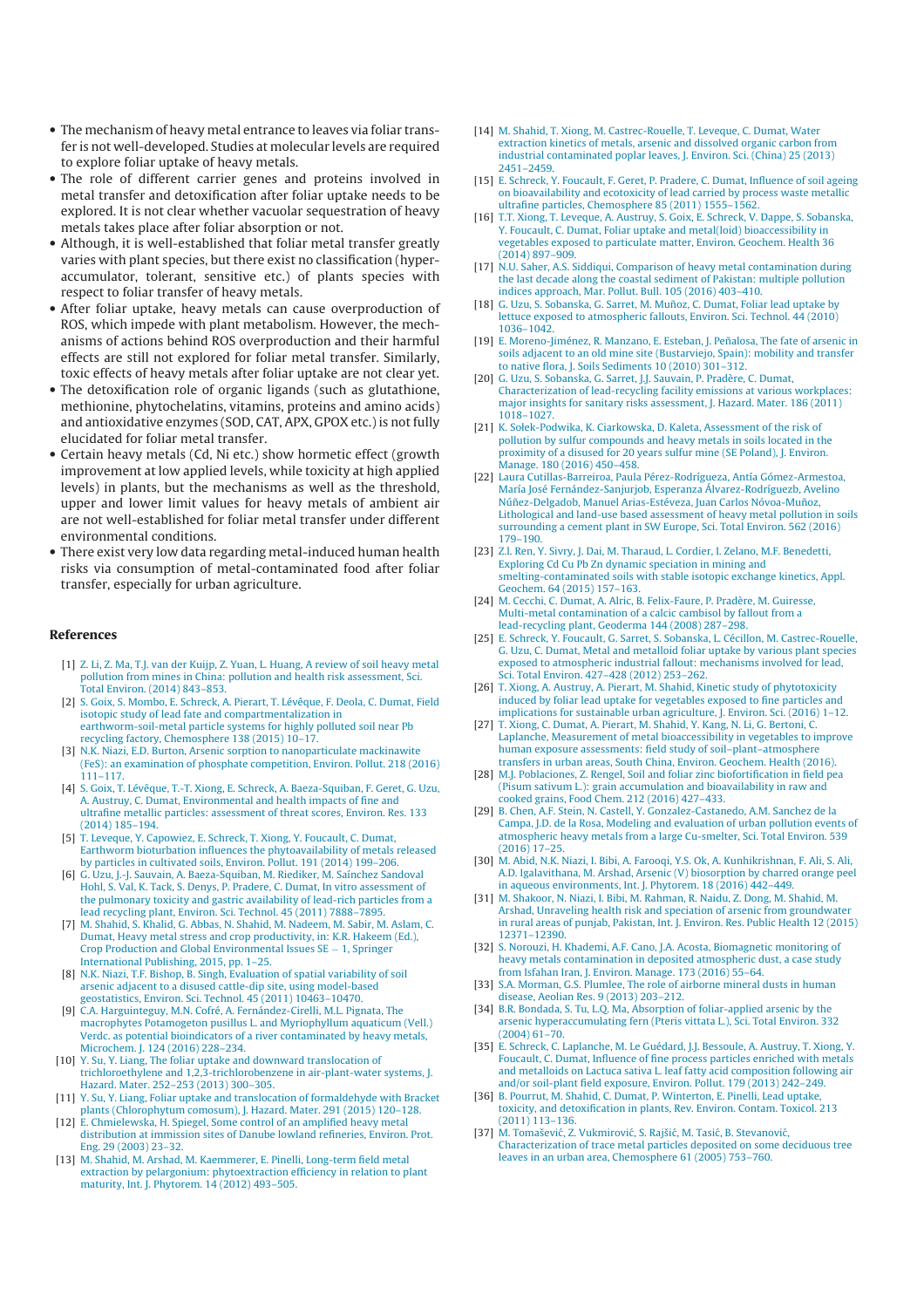- [38] S.L. Honour, J.N.B. Bell, T.W. Ashenden, J.N. Cape, S.A. Power, Responses of herbaceous plants to urban air pollution: effects on growth, phenology and leaf surface characteristics, Environ. Pollut. 157 (2009) 1279–1286.
- [39] T. Hutchinson, L. Whitby, Heavy-metal pollution in the Sudbury mining and smelting region of Canada, I. Soil and vegetation contamination by nickel, copper, and other metals, Environ. Conserv. 1 (1974) 123–132.
- [40] P.E. Little, Deposition of exhaust lead and its impact on plants, in: Environmental and Medical Services Division, A.E.R.E., Didcot, Oxford Shire, U.K, 1995.
- [41] E.M. Løbersli, E. Steinnes, Metal uptake in plants from a birch forest area
- near a copper smelter in Norway, Water Air Soil Pollut. 37 (1988) 25–39. [42] R. Salim, M. Al-Subu, A. Atallah, Effects of root and foliar treatments with lead, cadmium, and copper on the uptake distribution and growth of radish plants, Environ. Int. 19 (1993) 393–404.
- [43] N. Ward, Lead contamination of the London orbital (M25) motorway (since its opening in 1986), Sci. Total Environ. 93 (1990) 277–283.
- [44] B. Wolterbeek, Biomonitoring of trace element air pollution: principles, possibilities and perspectives, Environ. Pollut. 120 (2002) 11–21.
- [45] *J.E. Sloof, Environmental lichenology: biomonitoring trace-element air* pollution, in: Doctoral thesis Technische Universiteit Delft (1993), 1-201.
- [46] M.E. Conti, G. Cecchetti, Biological monitoring: lichens as bioindicators of air pollution assessment—a review, Environ. Pollut. 114 (2001) 471–492. [47] P. Woicik, Untake of mineral nutrients from foliar fertilization [review], J.
- Fruit Ornamental Plant Res. 12 (2004). [48] N. Fageria, M.B. Filho, A. Moreira, C. Guimaraes, Foliar fertilization of crop plants, J. Plant Nutr. 32 (2009) 1044–1064.
- [49] V. Fernández, P.H. Brown, From plant surface to plant metabolism: the uncertain fate of foliar-applied nutrients, Front. Plant Sci. 4 (2013) 289.
- [50] D.T. Vu, L. Huang, A.V. Nguyen, Y. Du, Z. Xu, M.A. Hampton, P. Li, V. Rudolph, Quantitative methods for estimating foliar uptake of zinc from
- suspension-based Zn chemicals, J. Plant Nutr. Soil Sci. 176 (2013) 764–775. [51] L. Tudoreanu, C. Phillips, Modeling cadmium uptake and accumulation in plants, Adv. Agron. 84 (2004) 121–157.
- [52] E. Levi, X. Dalschaert, J. Wilmer, Retention and absorption of foliar applied Cr, Plant Soil 38 (1973) 683–686.
- [53] P.D. Handson, Lead and arsenic levels in wines produced from vineyards where lead arsenate sprays are used for caterpillar control, J. Sci. Food Agric. 35 (1984) 215–218.
- [54] T. Xiong, T. Leveque, M. Shahid, Y. Foucault, S. Mombo, C. Dumat, Lead and cadmium phytoavailability and human bioaccessibility for vegetables exposed to soil or atmospheric pollution by process ultrafine particles, J. Environ. Qual. 43 (2014) 1593.
- [55] A.M.J. Cruz, S. Sarmento, S.M. Almeida, A.V. Silva, C. Alves, M.C. Freitas, H. Wolterbeek, Association between atmospheric pollutants and hospital admissions in Lisbon, Environ. Sci. Pollut. Res. 22 (2015) 5500–5510.
- [56] J. Csavina, A. Landázuri, A. Wonaschütz, K. Rine, P. Rheinheimer, B. Barbaris, W. Conant, A.E. Sáez, E.A. Betterton, Metal and metalloid contaminants in atmospheric aerosols from mining operations, Water Air Soil Pollut. 221 (2011) 145–157.
- [57] J. Csavina, J. Field, M.P. Taylor, S. Gao, A. Landázuri, E.A. Betterton, A.E. Sáez, A review on the importance of metals and metalloids in atmospheric dust and aerosol from mining operations, Sci. Total Environ. 433 (2012) 58–73.
- [58] J. Csavina, M.P. Taylor, O. Félix, K.P. Rine, A.E. Sáez, E.A. Betterton, Size-resolved dust and aerosol contaminants associated with copper and lead smelting emissions: implications for emission management and human health, Sci. Total Environ. 493 (2014) 750–756.
- [59] E. Manno, D. Varrica, G. Dongarra, Metal distribution in road dust samples collected in an urban area close to a petrochemical plant at Gela, Sicily, Atmos. Environ. 40 (2006) 5929–5941.
- [60] E. Martley, B. Gulson, H.-R. Pfeifer, Metal concentrations in soils around the copper smelter and surrounding industrial complex of Port Kembla, NSW, Australia, Sci. Total Environ. 325 (2004) 113–127.
- [61] M. Allan, N. Fagel, M. Van Rampelbergh, J. Baldini, J. Riotte, H. Cheng, R.L. Edwards, D. Gillikin, Y. Quinif, S. Verheyden, Lead concentrations and isotope ratios in speleothems as proxies for atmospheric metal pollution
- since the industrial revolution, Chem. Geol. 401 (2015) 140–150. [62] P. Zhuang, M.B. McBride, H. Xia, N. Li, Z. Li, Health risk from heavy metals via consumption of food crops in the vicinity of Dabaoshan mine, South China, Sci. Total Environ. 407 (2009) 1551–1561.
- [63] G. Uzu, S. Sobanska, Y. Aliouane, P. Pradere, C. Dumat, Study of lead phytoavailability for atmospheric industrial micronic and sub-micronic particles in relation with lead speciation, Environ. Pollut. 157 (2009) 1178–1185.
- [64] W.H. organization, Updating and Revision of the Air Quality Guidelines for Europe-inorganic Air Pollutants, EUR/ICP/EHAZ/9405/MT04, WHO Regional Office for Europe, Copenhagen, 1994.
- [65] T. Pringle, R. Jervis, Multi-element correlations for airborne particulate source attribution, J. Radioanal. Nucl. Chem. 110 (1987) 321–332.
- [66] R. Iffland, M. Balling, G. Börsch, C. Herold, W. Kaschade, T. Löffler, U. Schmidtmann, J. Stettner, Evaluation of an increased blood level of GGT CDT, methanol, acetone and isopropanol in alcohol intoxicated automobile drivers. Alcoholism indicators instead of medical-psychological examination, Blutalkohol 31 (1994) 273–314.
- [67] M.D. Schaller, J.D. Hildebrand, J.D. Shannon, J.W. Fox, R.R. Vines, J.T. Parsons, Autophosphorylation of the focal adhesion kinase pp125FAK, directs SH2-dependent binding of pp60src, Mol. Cell Biol. 14 (1994) 1680–1688.
- [68] G.D. Thurston, J.D. Spengler, A quantitative assessment of source contributions to inhalable particulate matter pollution in metropolitan Boston, Atmos. Environ. (1967) 19 (1985) 9–25.
- [69] S.A.M.A.S. Eqani, A. Kanwal, A.K. Bhowmik, M. Sohail, R. Ullah, S.M. Ali, A. Alamdar, N. Ali, M. Fasola, H. Shen, Spatial distribution of dust–bound trace elements in Pakistan and their implications for human exposure, Environ. Pollut. 213 (2016) 213–222.
- [70] K.F. Souza, L.R. Carvalho, A.G. Allen, A.A. Cardoso, Diurnal and nocturnal measurements of PAH, nitro-PAH, and oxy-PAH compounds in atmospheric particulate matter of a sugar cane burning region, Atmos. Environ. 83 (2014) 193–201.
- [71] M. Elbayoumi, N.A. Ramli, N.F.F.M. Yusof, W. Al Madhoun, Spatial and seasonal variation of particulate matter (PM 10 and PM 2.5) in Middle Eastern classrooms, Atmos. Environ. 80 (2013) 389–397.
- [72] C. Belis, F. Karagulian, B. Larsen, P. Hopke, Critical review and meta-analysis of ambient particulate matter source apportionment using receptor models in Europe, Atmos. Environ. 69 (2013) 94–108. [73] A. Navrotsky, L. Mazeina, J. Majzlan, Size-driven structural and
- 
- thermodynamic complexity in iron oxides, Science 319 (2008) 1635–1638. [74] Y.-M. Chen, J.-b. Gao, Y.-Q. Yuan, J. Ma, S. Yu, Relationship between heavy metal contents and clay mineral properties in surface sediments: implications for metal pollution assessment, Cont. Shelf Res. 124 (2016)
- 125–133. [75] M.F. Hochella, S.K. Lower, P.A. Maurice, R.L. Penn, N. Sahai, D.L. Sparks, B.S. Twining, Nanominerals, mineral nanoparticles, and earth systems, Science 319 (2008) 1631–1635.
- [76] M.-P. Isaure, A. Manceau, N. Geoffroy, A. Laboudigue, N. Tamura, M.A. Marcus, Zinc mobility and speciation in soil covered by contaminated dredged sediment using micrometer-scale and bulk-averaging X-ray fluorescence, absorption and diffraction techniques, Geochim. Cosmochim. Acta 69 (2005) 1173–1198.
- [77] J. Mayo, C. Yavuz, S. Yean, L. Cong, H. Shipley, W. Yu, J. Falkner, A. Kan, M. Tomson, V. Colvin, The effect of nanocrystalline magnetite size on arsenic removal, Sci. Technol. Adv. Mater. 8 (2007) 71–75.
- [78] A. Valavanidis, K. Fiotakis, T. Vlachogianni, Airborne particulate matter and human health: toxicological assessment and importance of size and composition of particles for oxidative damage and carcinogenic mechanisms, J. Environ. Sci. Health, Part C 26 (2008) 339–362.
- [79] L.C. Chen, M. Lippmann, Effects of metals within ambient air particulate matter (PM) on human health, Inhal. Toxicol. 21 (2009) 1–31.
- [80] M. Lippmann, L.-C. Chen, Health effects of concentrated ambient air particulate matter (CAPs) and its components, Crit. Rev. Toxicol. 39 (2009) 865–913.
- [81] R.D. Brook, S. Rajagopalan, C.A. Pope, J.R. Brook, A. Bhatnagar, A.V. Diez-Roux, F. Holguin, Y. Hong, R.V. Luepker, M.A. Mittleman, Particulate matter air pollution and cardiovascular disease an update to the scientific statement from the American Heart Association, Circulation 121 (2010) 2331–2378.
- [82] D.W. Dockery, Health effects of particulate air pollution, Ann. Epidemiol. 19 (2009) 257–263.
- [83] D.M. Chris Deziel, The Effects of Industrial Smog. Assessed on October 2016. http://classroom.synonym.com/effects-industrial-smog-8152.html.
- [84] F. Dubinskaya, Environmental aspects of heavy-metal atmospheric pollution in disposal of household solid waste, Chem. Petrol. Eng. 34 (1998) 528–531.
- [85] S. Canepari, C. Perrino, F. Olivieri, M.L. Astolfi, Characterisation of the traffic sources of PM through size-segregated sampling, sequential leaching and ICP analysis, Atmos. Environ. 42 (2008) 8161–8175.
- [86] P.K. Louie, J.C. Chow, L.-W.A. Chen, J.G. Watson, G. Leung, D.W. Sin, PM 2.5 chemical composition in Hong Kong: urban and regional variations, Sci.
- Total Environ. 338 (2005) 267–281. [87] P.K. Louie, J.G. Watson, J.C. Chow, A. Chen, D.W. Sin, A.K. Lau, Seasonal characteristics and regional transport of PM 2.5 in Hong Kong, Atmos. Environ. 39 (2005) 1695–1710.
- [88] F. Douay, C. Pruvot, C. Waterlot, C. Fritsch, H. Fourrier, A. Loriette, G. Bidar, C. Grand, A. De Vaufleury, R. Scheifler, Contamination of woody habitat soils around a former lead smelter in the North of France, Sci. Total Environ. 407 (2009) 5564–5577.
- [89] WHO, Health Risks of Heavy Metals from Long-range Transboundary Air Pollution, WHO Regional Office for Europe, Copenhagen, Denmark, 2007.
- [90] V. Fernández, T. Eichert, Uptake of hydrophilic solutes through plant leaves: current state of knowledge and perspectives of foliar fertilization, Crit. Rev. Plant Sci. 28 (2009) 36–68.
- [91] M. Shahid, a. Austruy, G. Echevarria, M. Arshad, M. Sanaullah, M. Aslam, M. Nadeem, W. Nasim, C. Dumat, EDTA-Enhanced phytoremediation of heavy metals: a review, Soil Sediment Contam.: Int. J. 23 (2014) 389–416.
- [92] L. De Temmerman, A. Ruttens, N. Waegeneers, Impact of atmospheric deposition of As, Cd and Pb on their concentration in carrot and celeriac, Environ. Pollut. 166 (2012) 187–195.
- [93] E. Schreck, V. Dappe, G. Sarret, S. Sobanska, D. Nowak, J. Nowak, E.A. Stefaniak, V. Magnin, V. Ranieri, C. Dumat, Foliar or root exposures to smelter particles: consequences for lead compartmentalization and speciation in plant leaves, Sci. Total Environ. 476–477 (2014) 667–676.
- [94] L. Liu, D. Guan, M.R. Peart, The morphological structure of leaves and the dust-retaining capability of afforested plants in urban Guangzhou, South China, Environ. Sci. Pollut. Res. 19 (2012) 3440–3449.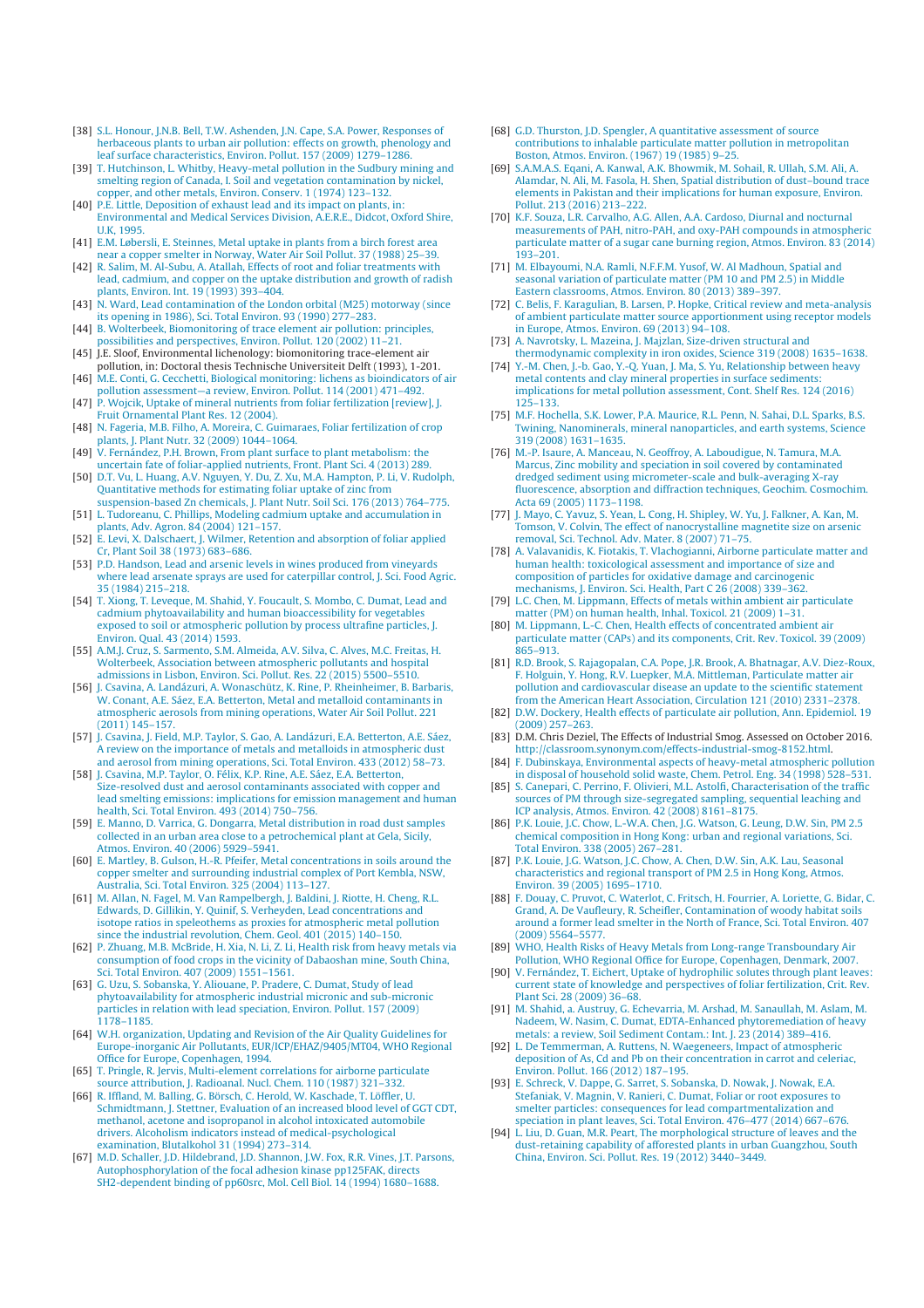- [95] B. Prusty, P. Mishra, P. Azeez, Dust accumulation and leaf pigment content in vegetation near the national highway at Sambalpur, Orissa, India, Ecotoxicol. Environ. Saf. 60 (2005) 228–235.
- [96] O.A. Al-Khashman, H. Ala'a, K.A. Ibrahim, Date palm (Phoenix dactylifera L.) leaves as biomonitors of atmospheric metal pollution in arid and semi-arid environments, Environ. Pollut. 159 (2011) 1635–1640.
- [97] D. Turan, C. Kocahakimoglu, P. Kavcar, H. Gaygısız, L. Atatanir, C. Turgut, S.C. Sofuoglu, The use of olive tree (Olea europaea L.) leaves as a bioindicator for environmental pollution in the Province of Aydın, Turkey, Environ. Sci. Pollut. Res. 18 (2011) 355–364.
- [98] C. Feng, The Research of Greening Environment, Environmental Science Press of China, Beijing, 1992.
- [99] Z. Zhou, T. Shao, P. Wang, C. Gao, Y. Xu, E. Guo, L. Xu, Z. Ye, X. Peng, C. Yu, The spatial structures and the dust retention effects of green-land types in the workshop district of Wuhan Iron and Steel Company, Acta Ecol. Sin. 22 (2001) 2036–2040.
- [100] L. Liu, D. Guan, M. Peart, G. Wang, H. Zhang, Z. Li, The dust retention capacities of urban vegetation—a case study of Guangzhou, South China, Environ. Sci. Pollut. Res. 20 (2013) 6601–6610.
- [101] C. Uhlig, O. Junttila, Airborne heavy metal pollution and its effects on foliar elemental composition of Empetrum hermaphroditum and Vaccinium myrtillus in Sør-Varanger, northern Norway, Environ. Pollut. 114 (2001) 461–469.
- [102] H. Dahmani-Muller, F. Van Oort, B. Gelie, M. Balabane, Strategies of heavy metal uptake by three plant species growing near a metal smelter, Environ. Pollut. 109 (2000) 231–238.
- [103] V.D. Zheljazkov, E.A. Jeliazkova, N. Kovacheva, A. Dzhurmanski, Metal uptake by medicinal plant species grown in soils contaminated by a smelter, Environ. Exp. Bot. 64 (2008) 207–216.
- [104] F. Douay, C. Pruvot, H. Roussel, H. Ciesielski, H. Fourrier, N. Proix, C. Waterlot, Contamination of urban soils in an area of Northern France polluted by dust emissions of two smelters, Water Air Soil Pollut. 188 (2008) 247–260.
- [105] T. Stafilov, R. Šajn, Z. Pančevski, B. Boev, M.V. Frontasyeva, L.P. Strelkova Heavy metal contamination of topsoils around a lead and zinc smelter in the
- Republic of Macedonia, J. Hazard. Mater. 175 (2010) 896–914. [106] J. Quinche, R. Zuber, E. Bovay, Lead pollution of highway roadside vegetation, Phytopathol. Z. 66 (1969) 274.
- [107] I.M. Madany, S.M. Ali, M.S. Akhter, Assessment of lead in roadside vegetation in Bahrain, Environ. Int. 16 (1990) 123–126.
- [108] H.L. Cannon, J.M. Bowles, Contamination of vegetation by tetraethyl lead, Science 137 (1962) 765–766.
- [109] E. Corredor, P.S. Testillano, M.-J. Coronado, P. González-Melendi, R. Fernández-Pacheco, C. Marquina, M.R. Ibarra, J.M. de la Fuente, D. Rubiales, A. Pérez-de-Luque, Nanoparticle penetration and transport in living pumpkin plants: in situ subcellular identification, BMC Plant Biol. 9 (2009) 1.
- [110] H.F. Clark, D.M. Hausladen, D.J. Brabander, Urban gardens: lead exposure, recontamination mechanisms, and implications for remediation design, Environ. Res. 107 (2008) 312–319.
- [111] I. Säumel, I. Kotsyuk, M. Hölscher, C. Lenkereit, F. Weber, I. Kowarik, How healthy is urban horticulture in high traffic areas? Trace metal concentrations in vegetable crops from plantings within inner city neighbourhoods in Berlin, Germany, Environ. Pollut. 165 (2012) 124–132.
- [112] G. Polichetti, S. Cocco, A. Spinali, V. Trimarco, A. Nunziata, Effects of particulate matter (PM 10, PM 2.5 and PM 1) on the cardiovascular system, Toxicology 261 (2009) 1–8.
- [113] S. Mombo, Y. Foucault, F. Deola, I. Gaillard, S. Goix, M. Shahid, E. Schreck, A. Pierart, C. Dumat, Management of human health risk in the context of kitchen gardens polluted by lead and cadmium near a lead recycling company, J. Soils Sediments (2015).
- [114] V. Fernández, T. Sotiropoulos, P.H. Brown, Foliar Fertilization: Scientific Principles and Field Pratices, International fertilizer industry association, 2013.
- [115] M. Kozlov, E. Haukioja, A. Bakhtiarov, D. Stroganov, S. Zimina, Root versus canopy uptake of heavy metals by birch in an industrially polluted area: contrasting behaviour of nickel and copper, Environ. Pollut. 107 (2000) 413–420.
- [116] J. Garty, Biomonitoring atmospheric heavy metals with lichens: theory and application, Crit. Rev. Plant Sci. 20 (2001) 309–371.
- [117] R. Bargagli, F. Monaci, F. Borghini, F. Bravi, C. Agnorelli, Mosses and lichens as biomonitors of trace metals. A comparison study on Hypnum cupressiforme and Parmelia caperata in a former mining district in Italy,
- Environ. Pollut. 116 (2002) 279–287. [118] K. Szczepaniak, M. Biziuk, Aspects of the biomonitoring studies using mosses and lichens as indicators of metal pollution, Environ. Res. 93 (2003) 221–230.
- [119] R. Bargagli, P. Nimis, Guidelines for the Use of Epiphytic Lichens as Biomonitors of Atmospheric Deposition of Trace Elements, In: Monitoring
- with Lichens—Monitoring Lichens, Springer, 2002, pp. 295–299. [120] S. Loppi, D. Ivanov, R. Boccardi, Biodiversity of epiphytic lichens and air pollution in the town of Siena (Central Italy), Environ. Pollut. 116 (2002) 123–128.
- [121] C. Cislaghi, P.L. Nimis, Lichens air-Pollution and lung-cancer, Nature 387 (1997) 463–464.
- [122] M. Fenn, L. Geiser, R. Bachman, T. Blubaugh, A. Bytnerowicz, Atmospheric deposition inputs and effects on lichen chemistry and indicator species in the Columbia River Gorge, USA, Environ. Pollut. 146 (2007) 77–91.
- [123] J. Bates, 17 Effects on bryophytes and lichens, Air Pollut. Plant Life (2002) 309.
- [124] J.E. Sloof, Lichens as quantitative biomonitors for atmospheric trace-element deposition, using transplants, Atmos. Environ. 29 (1995) 11–20. [125] A. Bari, A. Rosso, M.R. Minciardi, F. Troiani, R. Piervittori, Analysis of heavy
- metals in atmospheric particulates in relation to their bioaccumulation in explanted Pseudevernia furfuracea thalli, Environ. Monit. Assess. 69 (2001) 205–220.
- [126] S.R. Getty, D.S. Gutzler, Y. Asmerom, C.K. Shearer, S.J. Free, Chemical signals of epiphytic lichens in southwestern North America; natural versus man-made sources for airborne particulates, Atmos. Environ. 33 (1999) 5095–5104.
- [127] H.A. Carreras, E.D. Wannaz, C.A. Perez, M.L. Pignata, The role of urban air pollutants on the performance of heavy metal accumulation in Usnea amblyoclada, Environ. Res. 97 (2005) 50–57.
- [128] L. Paoli, T. Pisani, A. Guttová, G. Sardella, S. Loppi, Physiological and chemical response of lichens transplanted in and around an industrial area of south Italy: relationship with the lichen diversity, Ecotoxicol. Environ. Saf. 74 (2011) 650–657.
- [129] L. Paoli, A. Guttová, A. Grassi, A. Lackovičová, D. Senko, S. Loppi, Biological effects of airborne pollutants released during cement production assessed with lichens (SW Slovakia), Ecol. Indic. 40 (2014) 127–135.
- [130] L. Paoli, E. Fiorini, S. Munzi, S. Sorbo, A. Basile, S. Loppi, Antimony toxicity in the lichen xanthoria parietina (L.) Th. fr, Chemosphere 93 (2013) 2269–2275.
- [131] S. Munzi, L. Paoli, E. Fiorini, S. Loppi, Physiological response of the epiphytic lichen Evernia prunastri (L.) Ach. to ecologically relevant nitrogen concentrations, Environ. Pollut. 171 (2012) 25–29.
- [132] L. Paoli, S. Munzi, A. Guttová, D. Senko, G. Sardella, S. Loppi, Lichens as suitable indicators of the biological effects of atmospheric pollutants around
- a municipal solid waste incinerator (S Italy), Ecol. Indic. 52 (2015) 362–370. [133] J. Pearson, D. Wells, K. Seller, A. Bennett, A. Soares, J. Woodall, M. Ingrouille, Traffic exposure increases natural 15N and heavy metal concentrations in mosses, New Phytol. 147 (2000) 317–326.
- [134] D. Čeburnis, E. Steinnes, Conifer needles as biomonitors of atmospheric heavy metal deposition: comparison with mosses and precipitation, role of the canopy, Atmos. Environ. 34 (2000) 4265–4271.
- [135] H. Harmens, A. Buse, P. Büker, D. Norris, G. Mills, B. Williams, B. Reynolds, T.W. Ashenden, Å. Rühling, E., steinnes, heavy metal concentrations in european mosses: 2000/2001 survey, J. Atmos. Chem. 49 (2004) 425–436.
- [136] J. Fernández, A. Rey, A. Carballeira, An extended study of heavy metal deposition in Galicia (NW Spain) based on moss analysis, Sci. Total Environ. 254 (2000) 31–44.
- [137] H. Harmens, D. Norris, E. Steinnes, E. Kubin, J. Piispanen, R. Alber, Y. Aleksiayenak, O. Blum, M. Cos¸ kun, M. Dam, Mosses as biomonitors of atmospheric heavy metal deposition: spatial patterns and temporal trends in Europe, Environ. Pollut. 158 (2010) 3144–3156.
- [138] S. Giordano, P. Adamo, V. Spagnuolo, M. Tretiach, R. Bargagli, Accumulation of airborne trace elements in mosses, lichens and synthetic materials exposed at urban monitoring stations: towards a harmonisation of the moss-bag technique, Chemosphere 90 (2013) 292–299.
- [139] A. Ares, J. Aboal, A. Carballeira, S. Giordano, P. Adamo, J. Fernández, Moss bag biomonitoring: a methodological review, Sci. Total Environ. 432 (2012) 143–158.
- [140] E. Ayres, R. Van der Wal, M. Sommerkorn, R.D. Bardgett, Direct uptake of soil nitrogen by mosses, Biol. Lett. 2 (2006) 286–288.
- [141] A. Kłos, M. Czora, M. Rajfur, M. Wacławek, Mechanisms for translocation of heavy metals from soil to epigeal mosses, Water Air Soil Pollut. 223 (2012) 1829–1836.
- [142] R. Kinnersley, L. Scott, Aerial contamination of fruit through wet deposition and particulate dry deposition, J. Environ. Radioact. 52 (2001) 191–213.
- [143] K. Birbaum, R. Brogioli, M. Schellenberg, E. Martinoia, W.J. Stark, D. Günther, L.K. Limbach, No evidence for cerium dioxide nanoparticle translocation in maize plants, Environ. Sci. Technol. 44 (2010) 8718–8723.
- [144] G. Kerstiens, Plant cuticle, eLS (2010).
- [145] A. Chamel, M. Pineri, M. Escoubes, Quantitative determination of water sorption by plant cuticles, Plant Cell Environ. 14 (1991) 87–95.
- [146] T. Eichert, A. Kurtz, U. Steiner, H.E. Goldbach, Size exclusion limits and lateral heterogeneity of the stomatal foliar uptake pathway for aqueous solutes and water-suspended nanoparticles, Physiol. Plant. 134 (2008) 151–160.
- [147] D. Grantz, J. Garner, D. Johnson, Ecological effects of particulate matter, Environ. Int. 29 (2003) 213–239.
- [148] R. Nair, S.H. Varghese, B.G. Nair, T. Maekawa, Y. Yoshida, D.S. Kumar, Nanoparticulate material delivery to plants, Plant Sci. 179 (2010) 154–163.
- [149] L. Schreiber, Polar paths of diffusion across plant cuticles: new evidence for an old hypothesis, Ann. Bot. 95 (2005) 1069–1073.
- [150] F. Carini, G. Bengtsson, Post-deposition transport of radionuclides in fruit, J. Environ. Radioact. 52 (2001) 215–236. [151] B. Pourrut, M. Shahid, F. Douay, C. Dumat, E. Pinelli, Molecular Mechanisms
- Involved in Lead Uptake, Toxicity and Detoxification in Higher Plants, In: Heavy Metal Stress in Plants, Springer, 2013, pp. 121–147.
- [152] L. Schreiber, J. Schonherr, Water and Solute Permeability of Plant Cuticles, Springer, 2009.
- [153] C. Larue, H. Castillo-Michel, S. Sobanska, L. Cécillon, S. Bureau, V. Barthès, L. Ouerdane, M. Carrière, G. Sarret, Foliar exposure of the crop Lactuca sativa to silver nanoparticles: evidence for internalization and changes in Ag speciation, J. Hazard. Mater. 264 (2014) 98–106.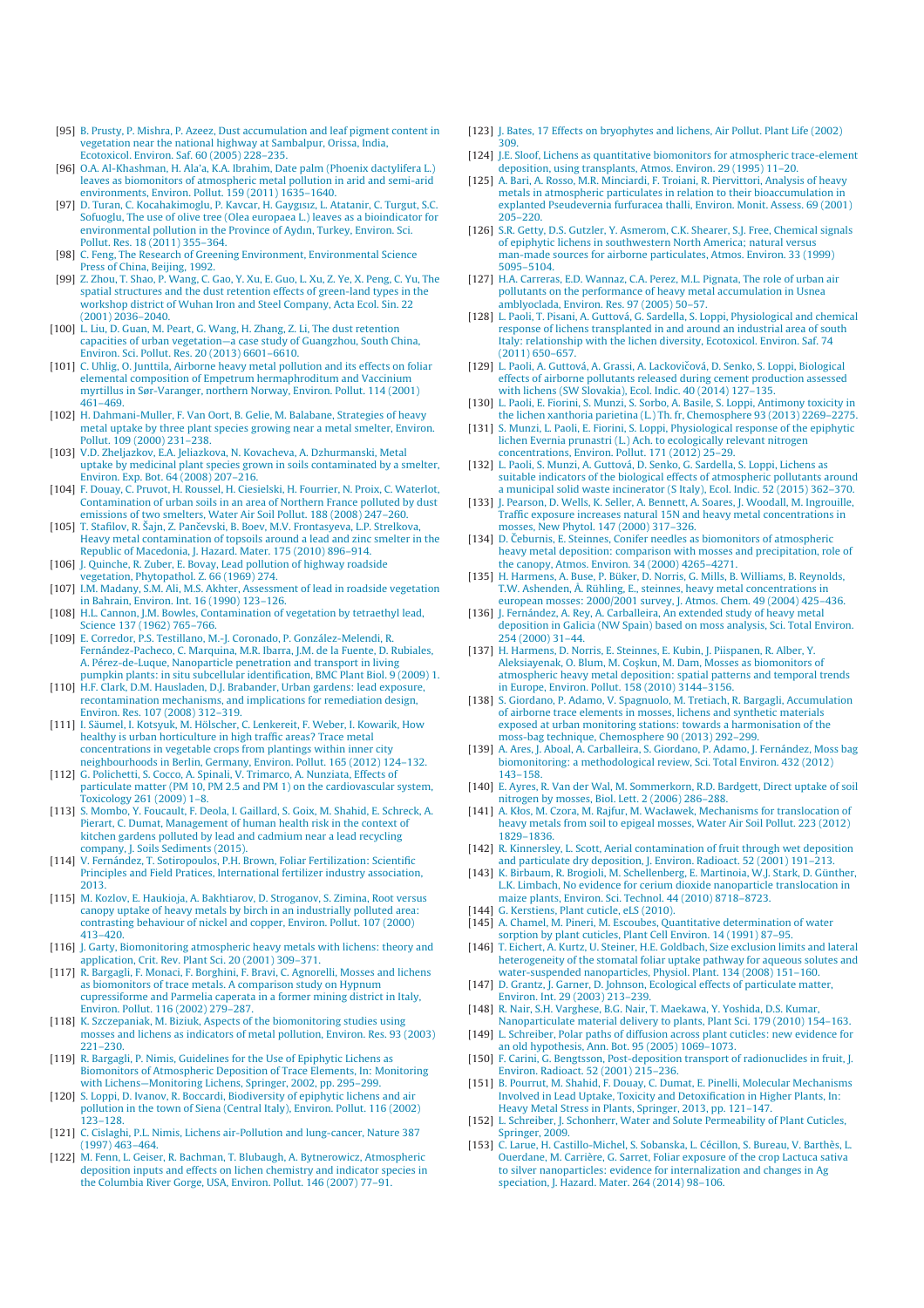- [154] C. Larue, H. Castillo-Michel, S. Sobanska, N. Trcera, S. Sorieul, L. Cécillon, L. Ouerdane, S. Legros, G. Sarret, Fate of pristine TiO 2 nanoparticles and aged paint-containing TiO 2 nanoparticles in lettuce crop after foliar exposure, J. Hazard. Mater. 273 (2014) 17–26.
- [155] A. Roth-Nebelsick, Computer-based studies of diffusion through stomata of different architecture, Ann. Bot. 100 (2007) 23–32.
- [156] K.P. Beckett, P.H. Freer-Smith, G. Taylor, The capture of particulate pollution by trees at five contrasting urban sites, Arboricult. J. 24 (2000) 209–230.
- [157] K.P. Beckett, P. Freer-Smith, G. Taylor, Particulate pollution capture by urban trees: effect of species and windspeed, Global Change Biol. 6 (2000) 995–1003.
- [158] M. Shahid, C. Dumat, B. Pourrut, G. Abbas, N. Shahid, E. Pinelli, Role of metal speciation in lead-induced oxidative stress to Vicia faba roots, Russ. J. Plant Physiol. 62 (2015) 448–454.
- [159] M. Shahid, C. Dumat, B. Pourrut, M. Sabir, E. Pinelli, Assessing the effect of metal speciation on lead toxicity to Vicia faba pigment contents, J. Geochem. Explor. 144 (2014) 290–297 (Part B).
- [160] M. Shahid, E. Pinelli, B. Pourrut, J. Silvestre, C. Dumat, Lead-induced genotoxicity to Vicia faba L. roots in relation with metal cell uptake and initial speciation, Ecotoxicol. Environ. Saf. (2010) (in press, Corrected Proof).
- [161] M. Shahid, C. Dumat, B. Pourrut, J. Silvestre, C. Laplanche, E. Pinelli, Influence of EDTA and citric acid on lead-induced oxidative stress to Vicia faba roots, J. Soils Sed. 14 (2014) 835–843.
- [162] M. Shahid, E. Pinelli, C. Dumat, Review of Pb availability and toxicity to plants in relation with metal speciation; role of synthetic and natural organic ligands, J. Hazard. Mater. 219–220 (2012) 1–12.
- [163] G. Uzu, S. Sobanska, G. Sarret, J.-J. Sauvain, P. Pradere, C. Dumat, Characterization of lead-recycling facility emissions at various workplaces: major insights for sanitary risks assessment, J. Hazard. Mater. 186 (2011) 1018–1027.
- [164] G. Uzu, J.J. Sauvain, A. Baeza-Squiban, M. Riediker, M.S. Hohl, S. Val, K. Tack, S. Denys, P. Pradere, C. Dumat, In vitro assessment of the pulmonary toxicity and gastric availability of lead-rich particles from a lead recycling plant, Environ. Sci. Technol. 45 (2011) 7888–7895.
- [165] G. Uzu, J.-J. Sauvain, A. Baeza-Squiban, M. Riediker, M.S.S. Hohl, S. Val, K. Tack, S. Denys, P. Pradère, C. Dumat, In vitro assessment of the pulmonary toxicity and gastric availability of lead-rich particles from a lead recycling plant, Environ. Sci. Technol. 45 (2011) 7888–7895.
- [166] G. Uzu, S. Sobanska, G. Sarret, J.J. Sauvain, P. Pradère, C. Dumat, Characterization of lead-recycling facility emissions at various workplaces: major insights for sanitary risks assessment, J. Hazard. Mater. 186 (2011) 1018–1027.
- [167] Y. Chai, N. Zhu, H. Han, [Dust removal effect of urban tree species in Harbin], Ying yong sheng tai xue bao = The journal of applied ecology/Zhongguo sheng tai xue hui, Zhongguo ke xue yuan Shenyang ying yong sheng tai yan jiu suo zhu ban 13 (2002) 1121–1126.
- [168] F. Kardel, K. Wuyts, M. Babanezhad, T. Wuytack, G. Potters, R. Samson, Assessing urban habitat quality based on specific leaf area and stomatal characteristics of Plantago lanceolata L, Environ. Pollut. 158 (2010) 788–794.
- [169] J.L. Barber, G.O. Thomas, G. Kerstiens, K.C. Jones, Current issues and uncertainties in the measurement and modelling of air–vegetation exchange and within-plant processing of POPs, Environ. Pollut. 128 (2004) 99–138.
- [170] G. Abbruzzese, I. Beritognolo, R. Muleo, M. Piazzai, M. Sabatti, G.S. Mugnozza, E. Kuzminsky, Leaf morphological plasticity and stomatal conductance in three Populus alba L. genotypes subjected to salt stress, Environ. Exp. Bot. 66 (2009) 381–388.
- [171] M. Rao, P. Dubey, Occurrence of heavy metals in air and their accumulation by tropical plants growing around an industrial area, Sci. Total Environ. 126 (1992) 1–16.
- [172] C. Luo, C. Liu, Y. Wang, X. Liu, F. Li, G. Zhang, X. Li, Heavy metal contamination in soils and vegetables near an e-waste processing site, south China, J. Hazard. Mater. 186 (2011) 481–490.
- [173] Y. Qiu, D. Guan, W. Song, K. Huang, Capture of heavy metals and sulfur by foliar dust in urban Huizhou, Guangdong Province China, Chemosphere 75 (2009) 447–452.
- [174] J.-P. Garrec, C. Delzenne-Van Haluwyn, Biosurveillance végétale de la qualité de l'air: concepts, méthodes et applications, Éditions Tec and Doc (2002).
- [175] E. Simon, M. Braun, A. Vidic, D. Bogyó, I. Fábián, B. Tóthmérész, Air pollution assessment based on elemental concentration of leaves tissue and foliage dust along an urbanization gradient in Vienna, Environ. Pollut. 159 (2011) 1229–1233.
- [176] G. Baycu, D. Tolunay, H. Özden, S. Günebakan, Ecophysiological and seasonal variations in Cd, Pb, Zn, and Ni concentrations in the leaves of urban deciduous trees in Istanbul, Environ. Pollut. 143 (2006) 545–554.
- [177] M. Ferretti, J. Bucher, A. Bytnerowicz, W. Prus-Glowacki, D. Karnosky, K. Percy, State of science and gaps in our knowledge in relation to air pollution,
- Dev. Environ. Sci. 3 (2003) 437–446. [178] M. Ataabadi, M. Hoodaji, P. Najafi, Biomonitoring of some heavy metal contaminations from a steel plant by above ground plants tissue, Afr. J. Biotechnol. 10 (2011) 4127–4132.
- [179] L. Schreiber, J. Schönherr, Uptake of organic chemicals in conifer needles: surface adsorption and permeability of cuticles, Environ. Sci. Technol. 26 (1992) 153–159.
- [180] K.P.V. da Cunha, C.W.A. do Nascimento, Silicon effects on metal tolerance and structural changes in maize (Zea mays L.) grown on a cadmium and zinc enriched soil, Water Air Soil Pollut. 197 (2009) 323–330.
- [181] N. Ward, J. Savage, Metal dispersion and transportational activities using food crops as biomonitors, Sci. Total Environ. 146 (1994) 309–319.
- [182] H. Khemira, T.L. Righetti, A.N. Azarenko, Distribution of urea-derived nitrogen supplied to apple leaves, HortScience 34 (1999) 1079–1081.
- [183] A.M. Tenche-Constantinescu, D. Chira, E. Madosa, C. Hernea, R.-V. Tenche-Constantinescu, D. Lalescu, G.F. Borlea, Tilia sp. -Urban Trees for Future, Not. Bot. Horti Agrobo. 43 (2015) 259–264.
- [184] N.D. Kim, J.E. Fergusson, Seasonal variations in the concentrations of cadmium copper, lead and zinc in leaves of the horse chesnut (Aesculus hippocastanum L.), Environ. Pollut. 86 (1994) 89–97.
- [185] H.T. Wolterbeek, M. De Bruin, Xylem and phloem import of Na+, K+, Rb+, Cs+ and Sb (SO4) 2-in tomato fruits: differential contributions from stem and leaf, J. Exp. Bot. 37 (1986) 928–939.
- [186] L. Gratani, M.F. Crescente, L. Varone, Long-term monitoring of metal pollution by urban trees, Atmos. Environ. 42 (2008) 8273–8277.
- [187] A. Speak, J. Rothwell, S. Lindley, C. Smith, Urban particulate pollution reduction by four species of green roof vegetation in a UK city, Atmos. Environ. 61 (2012) 283–293.
- [188] A. Heredia, Biophysical and biochemical characteristics of cutin, a plant barrier biopolymer, Biochim. Biophys. Acta (BBA)—Gen. Subj. 1620 (2003) 1–7.
- [189] R. Järvinen, M. Kaimainen, H. Kallio, Cutin composition of selected northern berries and seeds, Food Chem. 122 (2010) 137–144.
- [190] E.J. Johnson, O. Dorot, J. Liu, B. Chefetz, B. Xing, Spectroscopic characterization of aliphatic moieties in four plant cuticles, Commun. Soil Sci. Plant Anal. 38 (2007) 2461–2478.
- [191] R. Mitchell, B.A. Maher, Evaluation and application of biomagnetic monitoring of traffic-derived particulate pollution, Atmos. Environ. 43 (2009) 2095–2103.
- [192] P.K. Rai, B.M. Chutia, Biomonitoring of atmospheric particulate matter (PM) using magnetic properties of Ficus bengalensis tree leaves in Aizawl, Mizoram North-East India, Int. J. Environ. Sci. 5 (2015) 856–869.
- [193] P.K. Rai, B.M. Chutia, S. Patil, Monitoring of spatial variations of particulate matter (PM) pollution through bio-magnetic aspects of roadside plant leaves in an Indo-Burma hot spot region, Urban For. Urban Greening 13 (2014) 761–770.
- [194] J. Hagemeyer, M.N.V. Prasad, Heavy Metal Stress in Plants: From Molecules to Ecosystems, Springer Verlag, 1999.
- [195] J.T. Martin, B.E. Juniper, The Cuticles of Plants, Edward Arnold (Publishers) Ltd., London, 1970, pp. 1–347.
- [196] N.M. Lawson, R.P. Mason, Concentration of mercury, methylmercury, cadmium, lead, arsenic, and selenium in the rain and stream water of two contrasting watersheds in western Maryland, Water Res. 35 (2001) 4039–4052.
- [197] J.H. Arvik, R.L. Zimdahl, Barriers to the foliar uptake of lead, J. Environ. Qual. 3 (1974) 369–373.
- [198] C. Madoz-Escande, P. Santucci, Weather-dependent change of cesium strontium, barium and tellurium contamination deposited as aerosols on various cultures, J. Environ. Radioact. 84 (2005) 417–439.
- [199] D.B. Geiger, Phloem Loading and Associated Processes, In: Phloem Transport, Springer, 1975, pp. 251–295.
- [200] H. Ziegler, Nature of Transported Substances, In: Transport in Plants I, Springer, 1975, pp. 59–100.
- [201] G.J. Dollard, Glasshouse experiments on the uptake of foliar applied lead, Environ. Pollut. Ser. A, Ecol. Biol. 40 (1986) 109–119.
- [202] R.M. Harrison, M. Chirgawi, The assessment of air and soil as contributors of some trace metals to vegetable plants I. Use of a filtered air growth cabinet, Sci. Total Environ. 83 (1989) 13–34.
- [203] C. Malone, D. Koeppe, R.J. Miller, Localization of lead accumulated by corn plants, Plant Physiol. 53 (1974) 388–394.
- [204] J.E. BOWEN, Absorption of borate ionic species by Saccharum officinarum L, Plant Cell Physiol. 10 (1969) 227–230. [205] T. Tso, I. Fisenne, Translocation and distribution of lead-210 and
- polonium-210 supplied to tobacco plants, Radiat. Bot. 8 (1968) 457–462. [206] V. Athalye, K. Mistry, Foliar retention, transport and leaching of
- polonium-210 and lead-210, Radiat. Bot. 12 (1972) 287–290. [207] D. Hemphill, J. Rule, Foliar uptake and translocation of 210Pb and 109Cd, in: Proc Intern. Conf. Heavy Metals in the Environmental, Toronto, Ontario, 1975, pp. 27–31.
- [208] A. Aarkrog, Direct contamination of barley with 7Be, 22Na, 115Cd, 123Sb, 134Cs, and 133Ba, in: Aspects of Research at Risø, Forskningscenter Risoe,
- Denmark, 1972, pp. 163–176. [209] M. Shahid, E. Pinelli, C. Dumat, Review of Pb availability and toxicity to plants in relation with metal speciation; role of synthetic and natural organic ligands, J. Hazard. Mater. 219–220 (2012) 1–12.
- [210] M. Shahid, C. Dumat, B. Pourrut, G. Abbas, N. Shahid, E. Pinelli, Role of metal speciation in lead-induced oxidative stress to Vicia faba roots, Russ. J. Plant Physiol. 62 (2015) 448–454.
- [211] S.E. Lindow, M.T. Brandl, Microbiology of the phyllosphere, Appl. Environ. Microbiol. 69 (2003) 1875–1883.
- [212] V. Gallego, M. Bailey, Microbial diversity in the phyllosphere and rhizosphere of field grown crop plants: microbial specialisation at the plant surface, Microb. Ecol. Aerial Plant Surf. (2006) 21.
- [213] L. Gandois, E. Tipping, C. Dumat, A. Probst, Canopy influence on trace metal atmospheric inputs on forest ecosystems: speciation in throughfall, Atmos. Environ. 44 (2010) 824–833.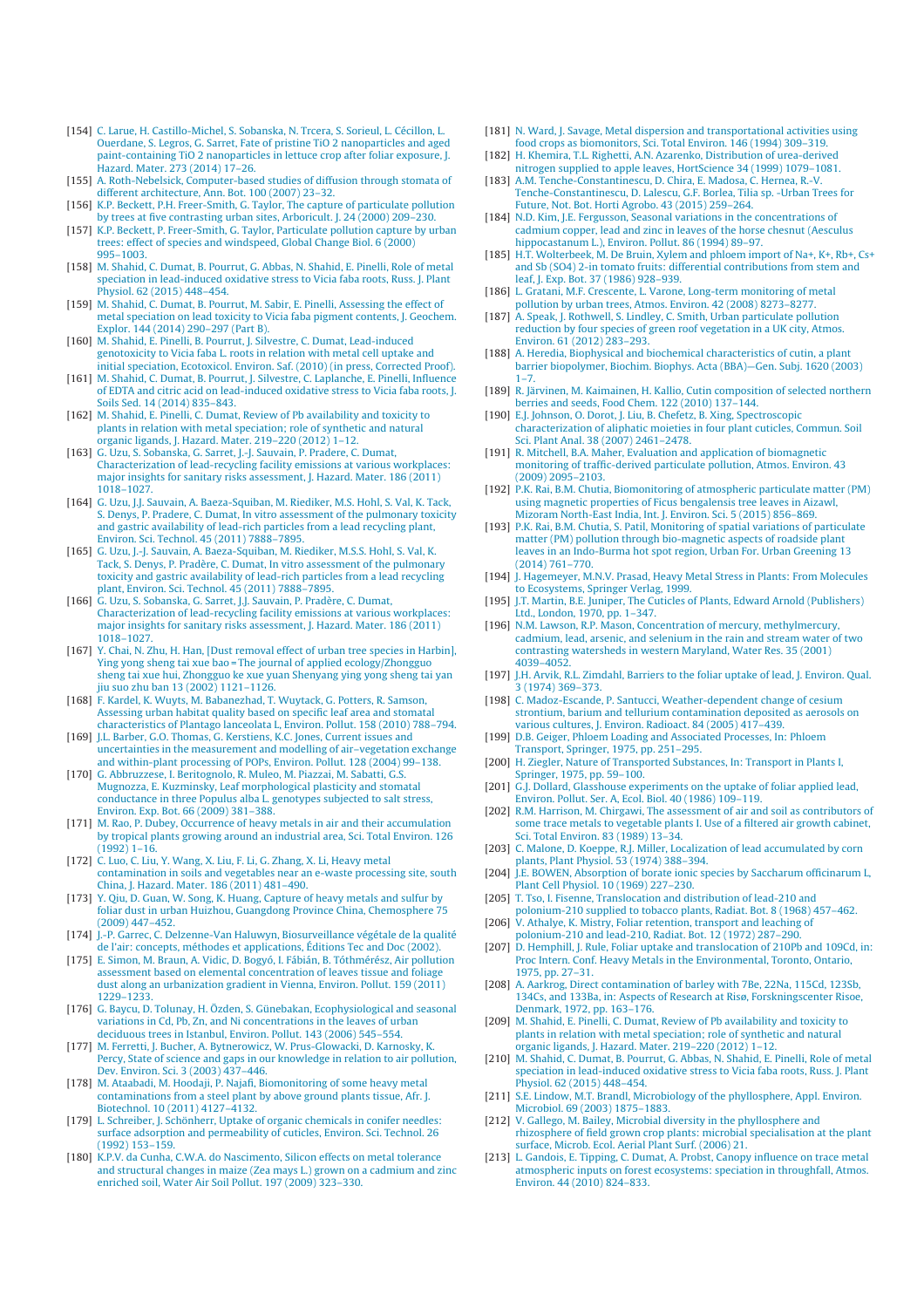- [214] T. Eichert, H.E. Goldbach, Equivalent pore radii of hydrophilic foliar uptake routes in stomatous and astomatous leaf surfaces–further evidence for a stomatal pathway, Physiol. Plant. 132 (2008) 491–502.
- [215] A.G. Kachenko, M. Gräfe, B. Singh, S.M. Heald, Arsenic speciation in tissues of the hyperaccumulator P. calomelanos var. austroamericana using X-ray absorption spectroscopy, Environ. Sci. Technol. 44 (2010) 4735–4740.
- [216] E. Kápolna, P.R. Hillestrøm, K.H. Laursen, S. Husted, E.H. Larsen, Effect of foliar application of selenium on its uptake and speciation in carrot, Food Chem. 115 (2009) 1357–1363.
- [217] M. Kotrebai, M. Birringer, J.F. Tyson, E. Block, P.C. Uden, Selenium speciation in enriched and natural samples by HPLC-ICP-MS and HPLC-ESI–MS with perfluorinated carboxylic acid ion-pairing agentsPresented at SAC 99, Dublin Ireland, July 25–30, 1999, Analyst 125 (2000) 71–78.
- [218] J. Kováčik, B. Klejdus, F. Štork, J. Hedbavny, Physiological responses of Tillandsia albida (Bromeliaceae) to long-term foliar metal application, J. Hazard. Mater. 239 (2012) 175–182.
- [219] M. Al Subu, R. Salim, A. Douleh, A. Atallah, Combined effects of cadmium lead and copper on the growth and on metal uptake of broad beans, carrots, radishes and marrow vegetables, Revista Internacional de Contaminación Ambiental 9 (1993) 1–9.
- [220] F. Ugolini, R. Tognetti, A. Raschi, L. Bacci, Quercus ilex L. as bioaccumulator for heavy metals in urban areas: effectiveness of leaf washing with distilled water and considerations on the trees distance from traffic, Urban For. Urban Greening 12 (2013) 576–584.
- [221] N. Shimada, T. Ando, Role of nickel on the plant nutrition, 2: effect of nickel on the assimilation of urea by plants, J. Sci. Soil Manure (1980).
- [222] H. Hosseini, A.H. Khoshgoftarmanesh, The effect of foliar application of nickel in the mineral form and urea-Ni complex on fresh weight and nitrogen metabolism of lettuce, Sci. Hort. 164 (2013) 178–182.
- [223] H. Hosseini, A. Khoshgoftarmanesh, The effect of foliar application of nickel in the mineral form and urea-Ni complex on fresh weight and nitrogen metabolism of lettuce, Sci. Hort. 164 (2013) 178–182.
- [224] A. Khoshgoftarmanesh, H. Hosseini, The effectiveness of foliar spray of urea-Ni complex on yield and nitrogen metabolism of urea-fed lettuce, J. Plant Process Funct. 2 (2014) 53–64. [225] J. Hong, L. Wang, Y. Sun, L. Zhao, G. Niu, W. Tan, C.M. Rico, J.R. Peralta-Videa,
- J.L. Gardea-Torresdey, Foliar applied nanoscale and microscale CeO2 and CuO alter cucumber (Cucumis sativus) fruit quality, Sci. Total Environ. 563–564 (2015) 904–911.
- [226] R. Kumar, S. Sharma, M. Kaundal, S. Sharma, M. Thakur, Response of damask rose (Rosa damascena Mill.) to foliar application of magnesium (Mg), copper (Cu) and zinc (Zn) sulphate under western Himalayas, Ind. Crops Prod. 83  $(2016) 596 - 602.$
- [227] M. Shahid, B. Pourrut, C. Dumat, M. Nadeem, M. Aslam, E. Pinelli, Heavy-metal-induced reactive oxygen species: phytotoxicity and physicochemical changes in plants, Rev. Environ. Contam. Toxicol. (2014)  $1 - 44$
- [228] M. Shahid, E. Ferrand, E. Schreck, C. Dumat, Behavior and impact of zirconium in the soil–plant system: plant uptake and phytotoxicity, Rev. Environ. Contam. Toxicol. 221 (2013) 107–127.
- [229] S.J. Flora, Arsenic-induced oxidative stress and its reversibility, Free Radical Biol. Med. 51 (2011) 257–281.
- [230] C. Jonak, H. Nakagami, H. Hirt, Heavy metal stress. Activation of distinct mitogen-activated protein kinase pathways by copper and cadmium, Plant Physiol. 136 (2004) 3276–3283.
- [231] M. Shahid, E. Pinelli, B. Pourrut, C. Dumat, Effect of organic ligands on lead-induced oxidative damage and enhanced antioxidant defense in the leaves of Vicia faba plants, J. Geochem. Explor. 144 (2014) 282–289.
- [232] M. Shahid, C. Dumat, S. Khalid, N.K. Niazi, P.M.C. Antunes, Cadmium Bioavailability Uptake Toxicity and Detoxification in Soil-Plant System, in: Reviews of Environmental Contamination and Toxicology, Springer New York, New York NY (2016) 1–65.
- [233] M. Sabir, E.A. Waraich, K.R. Hakeem, M. Öztürk, H.R. Ahmad, M. Shahid, Phytoremediation: mechanisms and adaptations, Soil Rem. Plants (2015) 85–105.
- [234] N. Verbruggen, C. Hermans, H. Schat, Mechanisms to cope with arsenic or cadmium excess in plants, Curr. Opin. Plant Biol. 12 (2009) 364–372.
- [235] N. Rascio, F. Navari-Izzo, Heavy metal hyperaccumulating plants: how and why do they do it? And what makes them so interesting? Plant Sci. 180 (2011) 169–181.
- [236] F.-J. Zhao, S.P. McGrath, Biofortification and phytoremediation, Curr. Opin. Plant Biol. 12 (2009) 373–380.
- [237] A.G. Assunc¸ ão, H. Schat, M.G. Aarts, Thlaspi caerulescens, an attractive model species to study heavy metal hyperaccumulation in plants, New Phytol. 159 (2003) 351–360.
- [238] C.K.E. Wong, R.S. Jarvis, S.M. Sherson, C.S. Cobbett, Functional analysis of the heavy metal binding domains of the Zn/Cd-transporting ATPase, HMA2, in Arabidopsis thaliana, New Phytol. 181 (2009) 79–88.
- [239] O. Sytar, Z. Cai, M. Brestic, A. Kumar, M. Prasad, N. Taran, I. Smetanska, Foliar applied nickel on buckwheat (Fagopyrum esculentum) induced phenolic compounds as potential antioxidants, CLEAN–Soil Air Water 41 (2013) 1129–1137.
- [240] G. Dixit, A.P. Singh, A. Kumar, P.K. Singh, S. Kumar, S. Dwivedi, P.K. Trivedi, V. Pandey, G.J. Norton, O.P. Dhankher, R.D. Tripathi, Sulfur mediated reduction of arsenic toxicity involves efficient thiol metabolism and the antioxidant defense system in rice, J. Hazard. Mater. 298 (2015) 241–251.
- [241] M. Shahid, C. Dumat, B. Pourrut, J. Silvestre, C. Laplanche, E. Pinelli, Influence of EDTA and citric acid on lead-induced oxidative stress to Vicia faba roots, J. Soils Sediments 14 (2014) 835–843.
- [242] M. Shahid, M. Sabir, M.A. Ali, A. Ghafoor, Effect of organic amendments on phytoavailability of nickel and growth of berseem (Trifolium alexandrinum) under nickel contaminated soil conditions, Chem. Speciation Bioavailability 26 (2014) 37–42.
- [243] P.L. Gratão, A. Polle, P.J. Lea, R.A. Azevedo, Making the life of heavy
- metal-stressed plants a little easier, Funct. Plant Biol. 32 (2005) 481–494. [244] M.V. Kozlov, Sources of variation in concentrations of nickel and copper in mountain birch foliage near a nickel-copper smelter at Monchegorsk, north-western Russia: results of long-term monitoring, Environ. Pollut. 135 (2005) 91–99.
- [245] R. Zangi, M. Filella, Transport routes of metalloids into and out of the cell: a review of the current knowledge, Chem. Biol. Interact. 197 (2012) 47–57.
- [246] P. Freer-Smith, S. Holloway, A. Goodman, The uptake of particulates by an urban woodland: site description and particulate composition, Environ. Pollut. 95 (1997) 27–35.
- [247] A. Aksoy, M. Öztürk, Nerium oleander L. as a biomonitor of lead and other heavy metal pollution in Mediterranean environments, Sci. Total Environ. 205 (1997) 145–150.
- [248] E. Schreck, V. Dappe, G. Sarret, S. Sobanska, D. Nowak, J. Nowak, E.A. Stefaniak, V. Magnin, V. Ranieri, C. Dumat, Foliar or root exposures to smelter particles: consequences for lead compartmentalization and speciation in plant leaves, Sci. Total Environ. 476–477 (2014) 667–676.
- [249] I. Seregin, V. Ivanov, Physiological aspects of cadmium and lead toxic effects on higher plants, Russ. J. Plant Physiol. 48 (2001) 523–544.
- [250] A. Sæbø, R. Popek, B. Nawrot, H. Hanslin, H. Gawronska, S. Gawronski, Plant species differences in particulate matter accumulation on leaf surfaces, Sci. Total Environ. 427 (2012) 347–354.
- [251] A. Aarkrog, J. Lippert, Direct contamination of barley with 51Cr, 59Fe, 58Co, 65Zn, 203Hg and 210Pb, Radiat. Bot. 11 (1971) 463–472.
- [252] M. Saifullah, M. Shahid, M. Zia-Ur-Rehman, H.R. Ahmad Sabir, Phytoremediation of Pb-Contaminated soils using synthetic chelates, Soil
- Rem. Plants (2015) 397–414. [253] G. Sarret, E. Smits, H.C. Michel, M. Isaure, F. Zhao, R. Tappero, Use of synchrotron-based techniques to elucidate metal uptake and metabolism in plants, Adv. Agron. 119 (2013) 1–82.
- [254] M. Arshad, J. Silvestre, E. Pinelli, J. Kallerhoff, M. Kaemmerer, A. Tarigo, M. Shahid, M. Guiresse, P. Pradere, C. Dumat, A field study of lead phytoextraction by various scented Pelargonium cultivars, Chemosphere 71 (2008) 2187–2192.
- [255] M. Shahid, E. Pinelli, B. Pourrut, J. Silvestre, C. Dumat, Lead-induced genotoxicity to Vicia faba L. roots in relation with metal cell uptake and initial speciation, Ecotoxicol. Environ. Saf. 74 (2011) 78–84.
- [256] I. Ahmad, M. Javed, H.N. Asghar, M. Shahid, Differential effects of plant growth-Promoting rhizobacteria on maize growth and cadmium uptake, J. Plant Growth Regul. 35 (2016) 303–315.
- [257] J.A. Arias, J.R. Peralta-Videa, J.T. Ellzey, M. Ren, M.N. Viveros, J.L. Gardea-Torresdey, Effects of Glomus deserticola inoculation on Prosopis: enhancing chromium and lead uptake and translocation as confirmed by X-ray mapping, ICP-OES and TEM techniques, Environ. Exp. Bot. 68 (2010) 139–148.
- [258] P.M. Kopittke, C.J. Asher, F. Blamey, N.W. Menzies, Toxic effects of Pb2+ on the growth and mineral nutrition of signal grass (Brachiaria decumbens) and Rhodes grass (Chloris gayana), Plant Soil 300 (2007) 127–136.
- [259] C. Colle, C. Madoz-Escande, E. Leclerc, Foliar transfer into the biosphere: review of translocation factors to cereal grains, J. Environ. Radioact. 100 (2009) 683–689.
- [260] E. Maestri, M. Marmiroli, G. Visioli, N. Marmiroli, Metal tolerance and hyperaccumulation: costs and trade-offs between traits and environment, Environ. Exp. Bot. 68 (2010) 1–13.
- [261] S. Tian, L. Lu, X. Yang, S.M. Webb, Y. Du, P.H. Brown, Spatial imaging and speciation of lead in the accumulator plant Sedum alfredii by microscopically focused synchrotron X-ray investigation, Environ. Sci. Technol. 44 (2010) 5920–5926.
- [262] A. Muschitz, C. Faugeron, H. Morvan, Response of cultured tomato cells subjected to excess zinc: role of cell wall in zinc compartmentation, Acta Phys. Plant. 31 (2009) 1197–1204.
- [263] A. Austruy, M. Shahid, T. Xiong, M. Castrec, V. Payre, N.K. Niazi, M. Sabir, C. Dumat, Mechanisms of metal-phosphates formation in the rhizosphere soils of pea and tomato: environmental and sanitary consequences, J. Soils Sediments 14 (2014) 666–678.
- [264] M. Shahid, T. Xiong, N. Masood, T. Leveque, K. Quenea, A. Austruy, Y. Foucault, C. Dumat, Influence of plant species and phosphorus amendments on metal speciation and bioavailability in a smelter impacted soil: a case study of food-chain contamination, J. Soils Sediments 14 (2014) 655–665.
- [265] L. Deng, G. Zeng, C. Fan, L. Lu, X. Chen, M. Chen, H. Wu, X. He, Y. He, Response of rhizosphere microbial community structure and diversity to heavy metal co-pollution in arable soil, Appl. Microbiol. Biotechnol. 99 (2015) 8259–8269.
- [266] G. Abbas, M. Saqib, J. Akhtar, G. Murtaza, M. Shahid, A. Hussain, Relationship between rhizosphere acidification and phytoremediation in two acacia species, J. Soils Sediments (2014).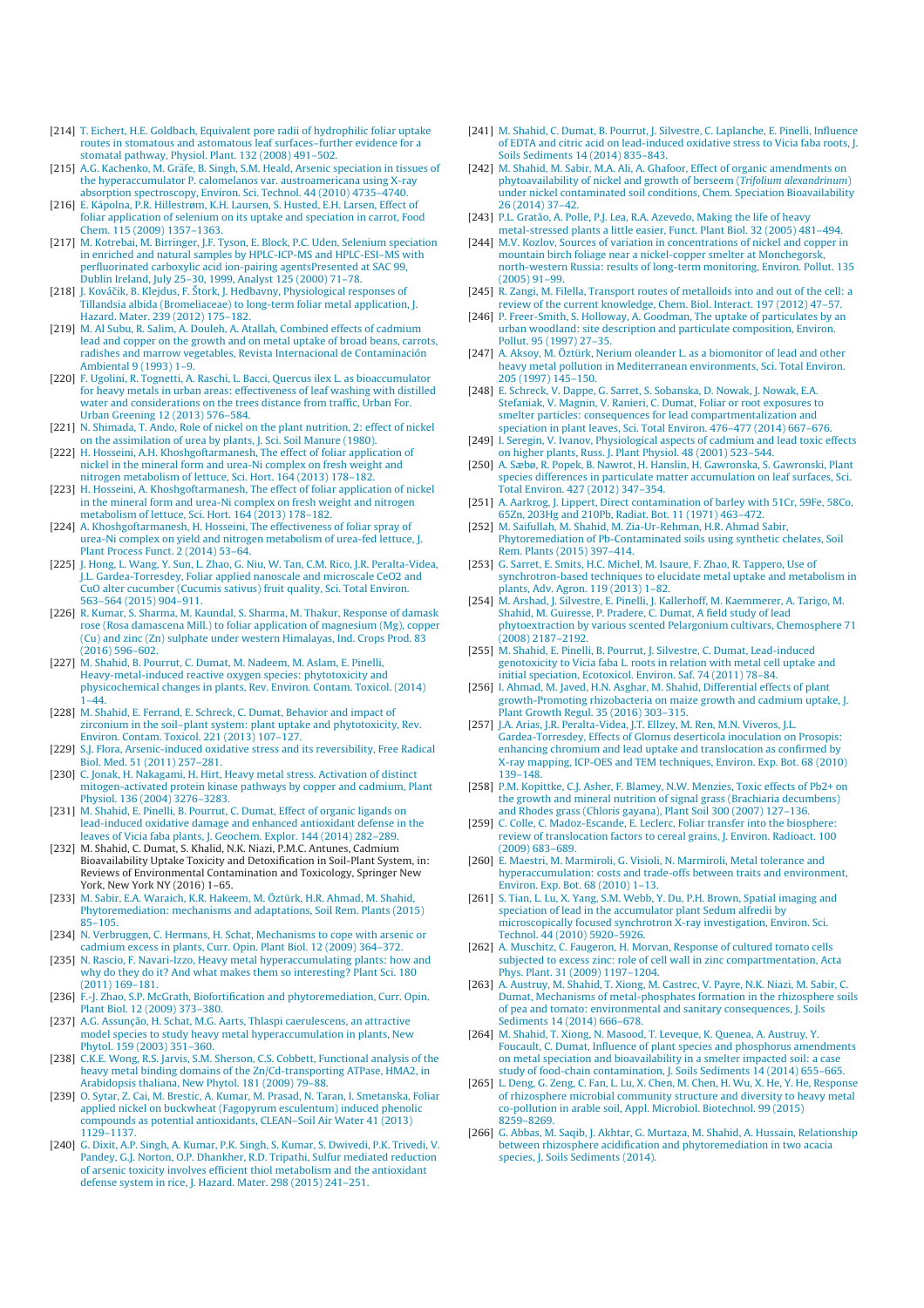- [267] G. Abbas, M. Saqib, J. Akhtar, G. Murtaza, M. Shahid, Effect of salinity on rhizosphere acidification and antioxidant activity of two acacia species, Can. J. For. Res. 45 (2015) 124–129.
- [268] E. Tatár, V.G. Mihucz, A. Varga, G. Záray, E. Cseh, Effect of lead, nickel and vanadium contamination on organic acid transport in xylem sap of
- cucumber, J. Inorg. Biochem. 75 (1999) 219–223. [269] D. Ueno, T. Iwashita, F.-J. Zhao, J.F. Ma, Characterization of Cd translocation and identification of the Cd form in xylem sap of the Cd-hyperaccumulator Arabidopsis halleri, Plant Cell Physiol. 49 (2008) 540–548.
- [270] G. Uzu, S. Sobanska, G. Sarret, M. Muñoz, C. Dumat, Foliar lead uptake by lettuce exposed to atmospheric fallouts, Environ. Sci. Technol. 44 (2010) 1036–1042.
- [271] M. Shahid, T. Xiong, M. Castrec-Rouelle, T. Leveque, C. Dumat, Water extraction kinetics of metals, arsenic and dissolved organic carbon from industrial contaminated poplar leaves, J. Environ. Sci. 25 (2013) 2451–2459.
- [272] M. Bernal, R. Cases, R. Picorel, I. Yruela, Foliar and root Cu supply affect differently Fe-and Zn-uptake and photosynthetic activity in soybean plants, Environ. Exp. Bot. 60 (2007) 145–150.
- [273] M. Shahid, C. Dumat, B. Pourrut, M. Sabir, E. Pinelli, Assessing the effect of metal speciation on lead toxicity to Vicia faba pigment contents, J. Geochem. Explor. 144 (2014) 290–297.
- [274] M. Shahid, C. Dumat, J. Silvestre, E. Pinelli, Effect of fulvic acids on lead-induced oxidative stress to metal sensitive Vicia faba L. plant, Biol. Fert. Soils 48 (2012) 689–697.
- [275] B. Haslett, R. Reid, Z. Rengel, Zinc mobility in wheat: uptake and distribution of zinc applied to leaves or roots, Ann. Bot. 87 (2001) 379–386.
- [276] M.M. Barbosa, Genética e mapeamento molecular da resistência parcial à ferrugem da folha da aveia (Avena sativa L.), in: Doctoral Thesis, Universidade Federal do Rio Grande do Sul, Faculdade de Agronomia, 2002, pp. 1–124.
- [277] J.E. Gawel, C.G. Trick, F.o.M.M. Morel, Phytochelatins are bioindicators of atmospheric metal exposure via direct foliar uptake in trees near Sudbury, Ontario, Canada, Environ. Sci. Technol. 35 (2001) 2108–2113.
- [278] A. Mahmood, R.N. Malik, Human health risk assessment of heavy metals via consumption of contaminated vegetables collected from different irrigation sources in Lahore, Pakistan, Arab. J. Chem. 7 (2014) 91–99.
- [279] Y. Foucault, M.J. Durand, K. Tack, E. Schreck, F. Geret, T. Leveque, P. Pradere, S. Goix, C. Dumat, Use of ecotoxicity test and ecoscores to improve the management of polluted soils: case of a secondary lead smelter plant, J. Hazard. Mater. 246–247 (2013) 291–299.
- [280] Y. Foucault, T. Lévêque, T. Xiong, E. Schreck, A. Austruy, M. Shahid, C. Dumat, Green manure plants for remediation of soils polluted by metals and metalloids: ecotoxicity and human bioavailability assessment, Chemosphere 93 (2013) 1430–1435.
- [281] R. de Winter-Sorkina, M. Bakker, G. Van Donkersgoed, J. Van Klaveren, Dietary intake of heavy metals (cadmium, lead and mercury) by the Dutch population, The Dutch National Institute for Public Health and the Environment (2003) 1–41.
- [282] P. Nathanail, C. McCaffrey, M. Ashmore, Y. Cheng, A. Gillett, R. Ogden, D. Scott, The LQM/CIEH Generic Assessment Criteria for Human Health Risk Assessment, Land Quality Press, Nottingham, 2009.
- [283] Z.U. Rehman, S. Khan, K. Qin, M.L. Brusseau, M.T. Shah, I. Din, Quantification of inorganic arsenic exposure and cancer risk via consumption of vegetables in southern selected districts of Pakistan, Sci. Total Environ. 550 (2016) 321–329.
- [284] Y. Yang, W. Chen, M. Wang, C. Peng, Regional accumulation characteristics of cadmium in vegetables: influencing factors, transfer model and indication of soil threshold content, Environ. Pollut. (2016).
- [285] T. Xiong, C. Dumat, A. Pierart, M. Shahid, Y. Kang, N. Li, G. Bertoni, C. Laplanche, Measurement of metal bioaccessibility in vegetables to improve human exposure assessments: field study of soil–plant–atmosphere transfers in urban areas, South China, Environ. Geochem. Health (2016)
- 1–19. [286] S. Mombo, Y. Foucault, F. Deola, I. Gaillard, S. Goix, M. Shahid, E. Schreck, A. Pierart, C. Dumat, Management of human health risk in the context of kitchen gardens polluted by lead and cadmium near a lead recycling company, J. Soils Sed. (2015) 1–11.
- [287] N. Shaheen, N.M. Irfan, I.N. Khan, S. Islam, M.S. Islam, M.K. Ahmed, Presence of heavy metals in fruits and vegetables: health risk implications in Bangladesh, Chemosphere 152 (2016) 431–438.
- [288] L. Järup, Hazards of heavy metal contamination, Br. Med. Bull. 68 (2003) 167–182.
- [289] G.F. Nordberg, B.A. Fowler, M. Nordberg, Handbook on the Toxicology of Metals, Academic Press, 2014.
- [290] ATSDR, Public Health Statement for Cadmium, Agency for Toxic Substances and Disease Registry, 2012.
- [291] R. Chunhabundit, Cadmium exposure and potential health risk from foods in contaminated area, Thailand, Toxicol. Res. 32 (2016) 65.
- [292] V.D. Zheljazkov, L.E. Craker, B. Xing, Effects of Cd, Pb, and Cu on growth and essential oil contents in dill, peppermint, and basil, Environ. Exp. Bot. 58 (2006) 9–16.
- [293] V.D. Zheljazkov, P.R. Warman, Application of high Cu compost to Swiss chard and basil, Sci. Total Environ. 302 (2003) 13–26.
- [294] V.D. Zheljazkov, L.E. Craker, B. Xing, N.E. Nielsen, A. Wilcox, Aromatic plant production on metal contaminated soils, Sci. Total Environ. 395 (2008)  $51-62$
- [295] R. Ravindran, R.S. Devi, J. Samson, M. Senthilvelan, Noise-stress-induced brain neurotransmitter changes and the effect of Ocimum sanctum (Linn) treatment in albino rats, J. Pharmacol. Sci. 98 (2005) 354–360.
- [296] V.D. Zheljazkov, N.E. Nielsen, Effect of heavy metals on peppermint and cornmint, Plant Soil 178 (1996) 59–66.
- [297] V.D. Zheljazkov, N.E. Nielsen, Studies on the effect of heavy metals (Cd, Pb) Cu, Mn, Zn and Fe) upon the growth, productivity and quality of lavender (Lavandula angustifolia Mill.) production, J. Essent. Oil Res. 8 (1996) 259–274.
- [298] S. Dogheim, E.M. Ashraf, S.G. Alla, M. Khorshid, S. Fahmy, Pesticides and heavy metals levels in Egyptian leafy vegetables and some aromatic medicinal plants, Food Addit. Contam. 21 (2004) 323–330.
- [299] P.J. Delaquis, K. Stanich, B. Girard, G. Mazza, Antimicrobial activity of individual and mixed fractions of dill cilantro, coriander and eucalyptus essential oils, Int. J. Food Microbiol. 74 (2002) 101–109.
- [300] A. Sokmen, M. Gulluce, H.A. Akpulat, D. Daferera, B. Tepe, M. Polissiou, M. Sokmen, F. Sahin, The in vitro antimicrobial and antioxidant activities of the essential oils and methanol extracts of endemic Thymus spathulifolius, Food Control 15 (2004) 627–634.
- [301] E. Schreck, Y. Foucault, F. Geret, P. Pradere, C. Dumat, Influence of soil ageing on bioavailability and ecotoxicity of lead carried by process waste metallic ultrafine particles, Chemosphere 85 (2011) 1555–1562.
- [302] S. Khalid, Evaluation of wastewater suitability for irrigation in Vehari city: Environmental consequences and health risk assessment, in: MS Thesis, COMSATS Institute of Information Technology, Vehari-Pakistan, 2015, pp. 1–82.
- [303] Y. Jiang, M. Lei, L. Duan, P. Longhurst, Integrating phytoremediation with biomass valorisation and critical element recovery: a UK contaminated land perspective, Biomass Bioenergy 83 (2015) 328–339.
- [304] A. Sas-Nowosielska, R. Kucharski, E. Małkowski, M. Pogrzeba, J. Kuperberg, K. Kryński, Phytoextraction crop disposal—an unsolved problem, Environ. Pollut. 128 (2004) 373–379.
- [305] D. Schuetzle, R. Schuetzle, S.K. Hoekman, B. Zielinska, The effect of oxygen on formation of syngas contaminants during the thermochemical
- conversion of biomass, Int. J. Energy Environ. Eng. 6 (2015) 405–417.<br>[306] K. Břendová, P. Tlustoš, J. Száková, Can biochar from contaminated biomass be applied into soil for remediation purposes? Water Air Soil Pollut. 226 (2015) 1–12.
- [307] C. Lievens, R. Carleer, T. Cornelissen, J. Yperman, Fast pyrolysis of heavy metal contaminated willow: influence of the plant part, Fuel 88 (2009) 1417–1425.
- [308] M.L. Malet, Air pollution modeling and its application XXIII eos, Trans. Am. Geophys. Union 64 (2014) 1008.
- [309] Á. Leel"ossy, F. Molnár Jr, F. Izsák, Á. Havasi, I. Lagzi, R. Mészáros, Dispersion modeling of air pollutants in the atmosphere: a review, Cent. Eur. J. Geosci. 6 (2014) 257–278.
- [310] S.L. Tsakovski, P.A. Simeonova, V.D. Simeonov, Statistical modeling of air pollution, J. Environ. Sci. Health A Tox. Hazard. Subst. Environ. Eng. 47  $(2012)$  31–43.
- [311] A. Daly, P. Zannetti, Air pollution modeling—an overview, Ambient Air Pollut. (2007).
- [312] A. Stein, R. Draxler, G. Rolph, B. Stunder, M. Cohen, F. Ngan, NOAA's HYSPLIT atmospheric transport and dispersion modeling system, Bull. Am. Meteorol. Soc. 96 (2015) 2059–2077.
- [313] A. Stein, Y. Wang, J. De La Rosa, A. Sanchez de La Campa, N. Castell, R. Draxler, Modeling PM10 originating from dust intrusions in the Southern Iberian Peninsula using HYSPLIT, Weather Forecasting 26 (2011) 236–242.
- [314] B. Chen, A.F. Stein, P.G. Maldonado, A.M.S. de la Campa, Y. Gonzalez-Castanedo, N. Castell, D. Jesus, Size distribution and concentrations of heavy metals in atmospheric aerosols originating from industrial emissions as predicted by the HYSPLIT model, Atmos. Environ. 71 (2013) 234–244.
- [315] B. Chen, A.F. Stein, N. Castell, D. Jesus, A.M.S. de la Campa, Y. Gonzalez-Castanedo, R.R. Draxler, Modeling and surface observations of arsenic dispersion from a large Cu-smelter in southwestern Europe, Atmos. Environ. 49 (2012) 114–122.
- [316] E. Schreck, R. Bonnard, C. Laplanche, T. Leveque, Y. Foucault, C. Dumat, DECA: a new model for assessing the foliar uptake of atmospheric lead by vegetation using Lactuca sativa as an example, J. Environ. Manage. 112 (2012) 233–239.
- [317] C. Dumat, J.T. Wu, A. Pierart, L. Sochacki, Interdisciplinary and participatory research for sustainable management of arsenic pollution in French collective gardens: collective process of risk manufacture, in conference, in: Journées de Recherches en Sciences Sociales, Nancy-France, 10-11 .<br>December, 2015.
- [318] M.D.L. Dinis, A. Fiúza, Exposure Assessment to Heavy Metals in the Environment: Measures to Eliminate or Reduce the Exposure to Critical Receptors, In: Environmental Heavy Metal Pollution and Effects on Child Mental Development, Springer, 2011, pp. 27–50.
- [319] M. Krzemińska-Flowers, H. Bem, H. Górecka, Trace metals concentration in size-fractioned urban air particulate matter in Łódź, Poland. I. Seasonal and site fluctuations, Pol. J. Environ. Stud. 15 (2006) 759–767.
- [320] Z. Nasir, I. Colbeck, Z. Ali, S. Ahmed, Heavy metal composition of particulate matter in rural and urban residential built environments in pakistan, J. Anim. Plant Sci. 25 (2015) 706–712.